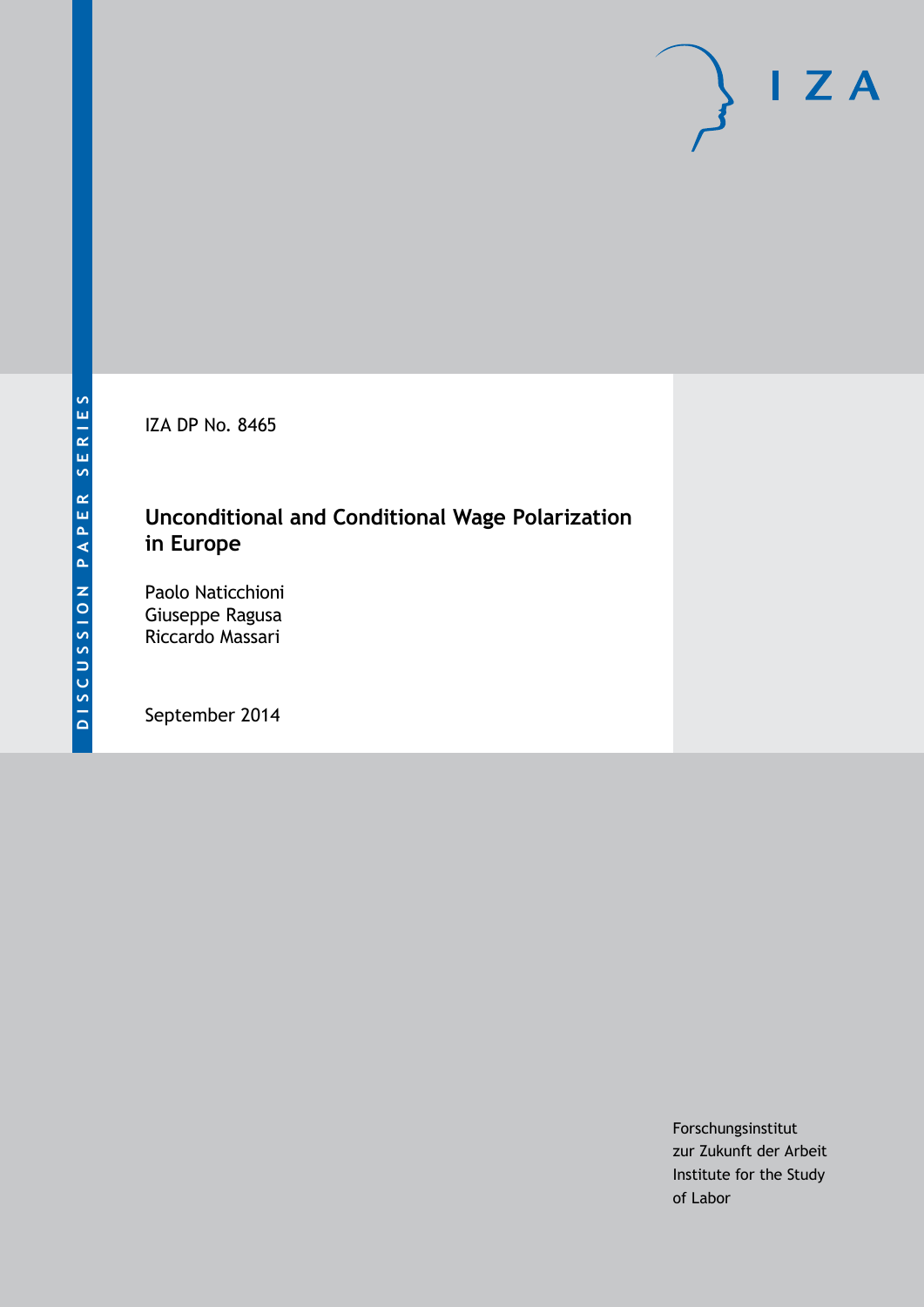# **Unconditional and Conditional Wage Polarization in Europe**

# **Paolo Naticchioni**

*University of Roma Tre and IZA*

### **Giuseppe Ragusa**

*Luiss University*

### **Riccardo Massari**

*Sapienza University of Rome*

Discussion Paper No. 8465 September 2014

IZA

P.O. Box 7240 53072 Bonn **Germany** 

Phone: +49-228-3894-0 Fax: +49-228-3894-180 E-mail: [iza@iza.org](mailto:iza@iza.org)

Any opinions expressed here are those of the author(s) and not those of IZA. Research published in this series may include views on policy, but the institute itself takes no institutional policy positions. The IZA research network is committed to the IZA Guiding Principles of Research Integrity.

The Institute for the Study of Labor (IZA) in Bonn is a local and virtual international research center and a place of communication between science, politics and business. IZA is an independent nonprofit organization supported by Deutsche Post Foundation. The center is associated with the University of Bonn and offers a stimulating research environment through its international network, workshops and conferences, data service, project support, research visits and doctoral program. IZA engages in (i) original and internationally competitive research in all fields of labor economics, (ii) development of policy concepts, and (iii) dissemination of research results and concepts to the interested public.

<span id="page-1-0"></span>IZA Discussion Papers often represent preliminary work and are circulated to encourage discussion. Citation of such a paper should account for its provisional character. A revised version may be available directly from the author.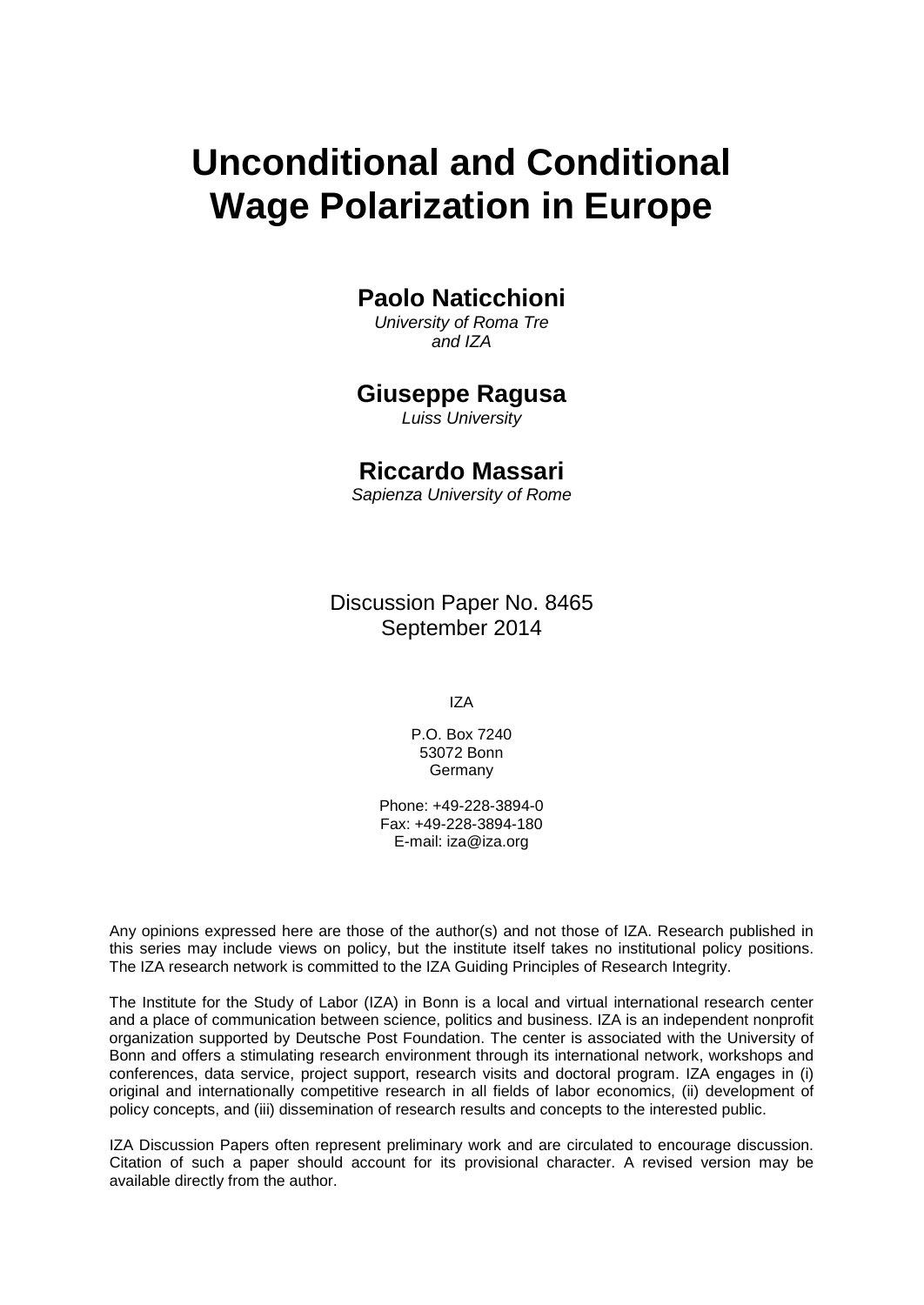IZA Discussion Paper No. 8465 September 2014

# **ABSTRACT**

# **Unconditional and Conditional Wage Polarization in Europe[\\*](#page-1-0)**

This paper investigates the dynamics of the distribution of unconditional and conditional – on technology – wages in Europe, using both industry and individual level data for the period 1995-2007. We find that the unconditional wage distribution shows scant signs of polarization in Europe. On the other hand, the effect of technology is more nuanced. At the industry level, technological changes have an effect on polarization of jobs, but not on polarization of wages. At the individual level, we use a counterfactual distributional analysis which accounts for the heterogeneity of tasks across occupations, and we find only mild evidence of wage polarization. Technology affects the lower and upper part of the wage distribution in different ways, with service tasks affecting the lower quantiles and abstract tasks affecting the higher ones.

JEL Classification: J3, J5

Keywords: wage inequality, polarization, occupational tasks, offshoring, RIF-regressions

Corresponding author:

Paolo Naticchioni Roma Tre University Faculty of Economics Via Silvio D'Amico 77 00154 Rome Italy E-mail: [p.naticchioni@gmail.com](mailto:p.naticchioni@gmail.com)

We thank Carlo Dell'Aringa, Wen Hao Chen, Nicole Fortin, Thomas Lemieux, Marco Leonardi, Elisabetta Magnani, Alan Manning, Francesca Mazzolari, Raul Ramos, Giovanni Sulis, for their suggestions, and the participants in seminars held at Cattolica University (MILLS Seminar, Milan), OFCE-Science Po, CeLEG-Luiss (Rome), University of Padova, Barcelona (UB), Cagliari, Naples Partenope, Rome (Univ. La Sapienza), CREI (Univ. Roma Tre) School of Management of Politecnico of Milan, and participants in the conferences ECINEQ (Catania), AIEL (Milan), SIE (Rome), Royal Economic Society (Cambridge). Paolo Naticchioni and Giuseppe Ragusa acknowledge financial support from the European project NEUJOBS.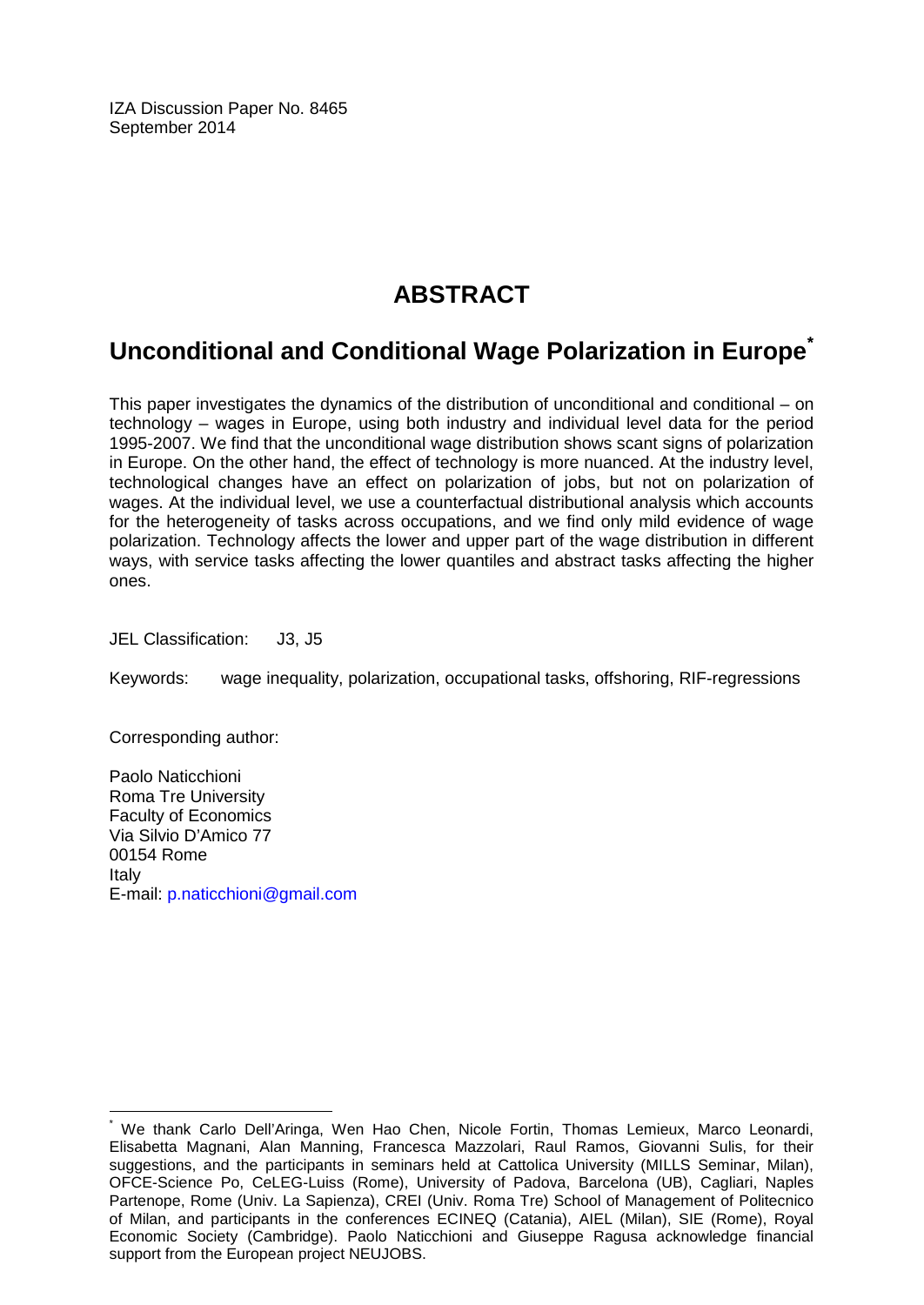### 1 Introduction

There is now a large body of literature documenting the growth of the share of employment in high skill occupations and the simultaneous growth of low skill occupations occurring in the US and in Europe [\(Autor et al.,](#page-28-0) [2006;](#page-28-0) [Goos et al.,](#page-30-0) [2009\)](#page-30-0). Many hypotheses have been put forward to explain job polarization. The routinization hypothesis [\(Autor et al.,](#page-28-1) [2003;](#page-28-1) [Goos and](#page-29-0) [Manning,](#page-29-0) [2007\)](#page-29-0) suggests that polarization in occupation occurs because technical change tends to replace routine jobs—generally performed by medium skilled workers. Other explanations, not alternative but rather complementary to the routinization hypothesis, view job polarization as the effect of globalization [\(Blinder,](#page-28-2) [2009\)](#page-28-2) or as being the result of high skilled consumption spillovers [\(Mazzolari and Ragusa,](#page-30-1) [2013\)](#page-30-1). A part of the literature has already established a link between the polarization of the European labor market and technology. [Goos et al.](#page-30-2) [\(2014\)](#page-30-2) investigate the effects of technology, globalization, institutions and product demand on the employment structure and conclude that technology shifts may account for the observed trends in polarization.

In the US labor market job polarization has been accompanied by a pattern of wage growth polarization—that is, the tendency of lower and upper quantiles of the wage distribution to grow faster than those at the middle [\(Acemoglu and Autor,](#page-28-3) [2011;](#page-28-3) [Firpo et al.,](#page-29-1) [2013\)](#page-29-1). As a result, upper-tail inequality, measured as the 90-50 wage gap has been steadily increasing, whereas lower-tail inequality, measured as the 50-10 wage gap, has been falling or flat since the end of the 1980s. A similar pattern of mild wage polarization has been found in the UK [\(Machin,](#page-30-3) [2011\)](#page-30-3) and in Germany [\(Antonczyk et al.,](#page-28-4) [2010;](#page-28-4) [Dustmann et al.,](#page-29-2) [2008\)](#page-29-2), but the number of empirical studies on wage polarization in Europe is still limited. Using OECD industry level data [Michaels et al.](#page-30-4) [\(2013\)](#page-30-4) focus on OECD and European countries, showing that technology has a differential effect on the bill share of workers with different skills, which is suggestive of "polarization" due to technology and thus broadly consistent with the routinization hypothesis.

The goal of this paper is to add to the empirical evidence on wage polarization in Europe. Our focus is twofold. Firstly, we investigate whether European wages have been subject to the same polarizing forces that have affected the US labor market. Secondly, we study the impact of technology on wages to ascertain whether routinization may be playing a role in Europe. With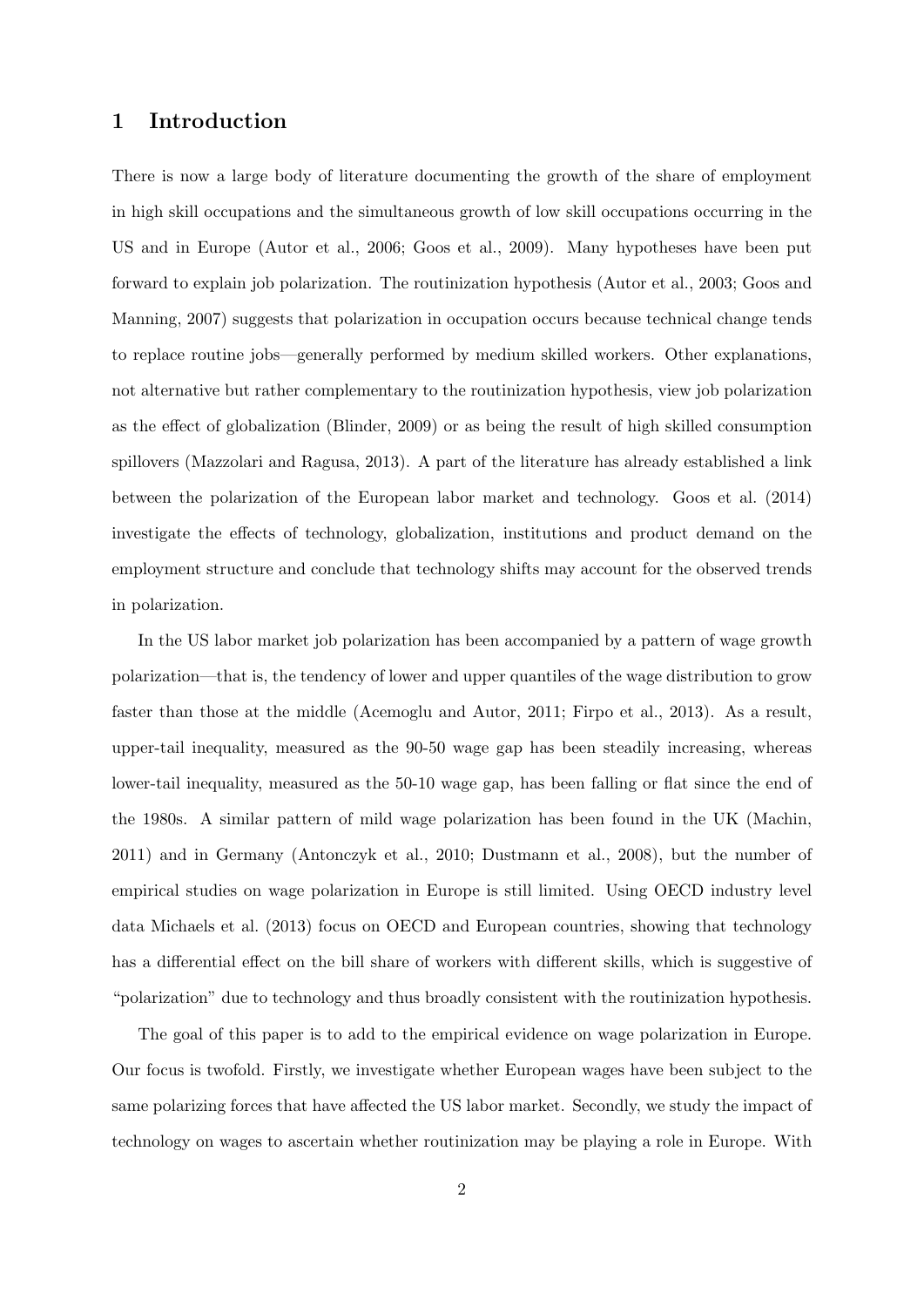the first approach we want to uncover what we call "unconditional" polarization in wages; with the second the "conditional" (on technology) polarization. The two do not need to be related: while wages may not show signs of polarization, technology may affect the wage distribution in a way that is consistent with the routinization hypothesis — or any other technology-based explanation of polarization.

We make use of both industry and individual level data. At the industry level we use the World Input-Output Database (WIOD) merged with the data on Capital, Labour, Energy, Materials and Service (EU KLEMS). More specifically, we use data on industry output, value added, ICT  $(K)$  and non-ICT  $(C)$  capital compensation, wages and employment by education level. At the individual level, we created a new dataset by harmonizing the European Community Household Panel (ECHP) and the European Union Statistics on Income and Living Conditions (EU-SILC).

Analyzing the period 1995-2007, we find little evidence of polarization of the European unconditional wage distribution: both industry and individual data provide evidence hardly consistent with increasing wage polarization.

As far as the conditional impact of technology is concerned, the evidence, as expected, is more nuanced. At the aggregate level, we investigate "long run" differences for the period 1995-2007, focusing on the impact of ICT intensity on relative wages between high and medium skilled, and between medium and low skilled. We find that changes in ICT intensity are generally correlated with changes in relative bill shares in a direction that is consistent with the routinization hypothesis. However, these changes in wage bill shares are almost entirely accounted for by changes in relative hours worked. The findings are robust to different identification strategies used to deal with unobserved heterogeneity and potential endogeneity of the ICT intensity measure.

We then move to individual level data, since [Autor and Dorn](#page-28-5)  $(2013)$  and [Firpo et al.](#page-29-1)  $(2013)$ , among others, have pointed out that technological progress acts within industry, through the effects of the interaction of tasks and skills across occupations. While industry level analysis captures the between-industry impact of technology, it misses its between-occupation effect. Other shortcomings of the industry level analysis are the coarseness of the measure of skill and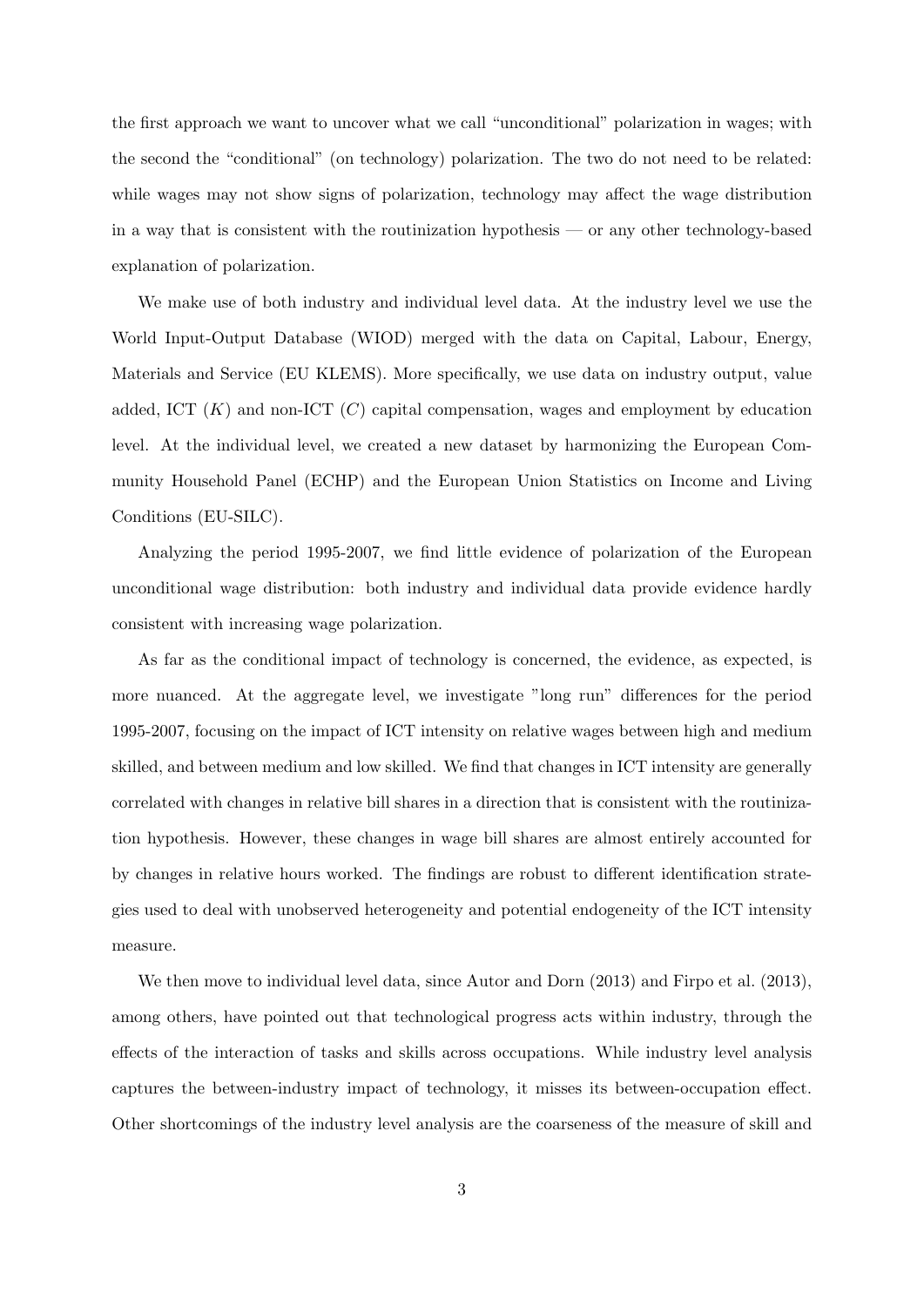the inability to control for heterogeneity of workers.

The individual level analysis uses occupational task measures derived from [Goos et al.](#page-30-0) [\(2009\)](#page-30-0) to proxy for technological characteristics of various occupations, such as measures of the level of routinization (abstract, routine, service tasks) and of the extent to which jobs are offshorable [\(Goos et al.,](#page-30-2) [2014\)](#page-30-2). The analysis is conducted by means of the counterfactual decomposition methodology proposed by [Fortin et al.](#page-29-3) [\(2010\)](#page-29-3). This technique enables the identification of composition and wage structure effects along the whole wage distribution. While the results depend to some extent on which measure of wage we use (hourly wages vs. yearly earnings), we can draw the following conclusions. First, we find that technology has only a weak polarizing effect on the wage distribution. The effect is mainly due to the wage structure effect and, in particular, to service tasks at the lower tail of the wage distribution [\(Autor and Dorn,](#page-28-5) [2013;](#page-28-5) [Mazzolari and Ragusa,](#page-30-1) [2013\)](#page-30-1) and to abstract tasks at the upper tail of the distribution [\(Firpo et al.,](#page-29-1) [2013\)](#page-29-1). The impact of offshoring, on the other hand, is constant along the wage distribution, which is consistent with [Goos et al.](#page-30-2) [\(2014\)](#page-30-2). Neither the other components of the wage structure effect (demographic, institutions, education) nor the composition effects exert a polarizing effect on the wages distribution. A finding we consider particularly interesting is that education plays not role in the increase in wage/earnings inequality and is not linked to polarization. This is at odds with what the literature has established in the case of the US [\(Acemoglu and Autor,](#page-28-3) [2011\)](#page-28-3). It is however consistent with the analysis in [OECD](#page-31-0) [\(2011\)](#page-31-0). We also point out that institutional features of the labour market, e.g. the increase in the shares of temporary and part-time contracts, have played a role in increasing wage inequality, especially at the lower end of the earnings distribution.

Our results can be seen as a further evidence that in Europe the effects of technology on the labor market are different from those at work in the US [\(Krugman,](#page-30-5) [1994;](#page-30-5) [Bertola and Ichino,](#page-28-6) [1995\)](#page-28-6). Such differences may be accounted for with institutions and preferences for limited wage dispersion. In such an environment, changes in the labour market take place mainly through composition effects in the labour force, i.e., changes in occupation composition rather than wages.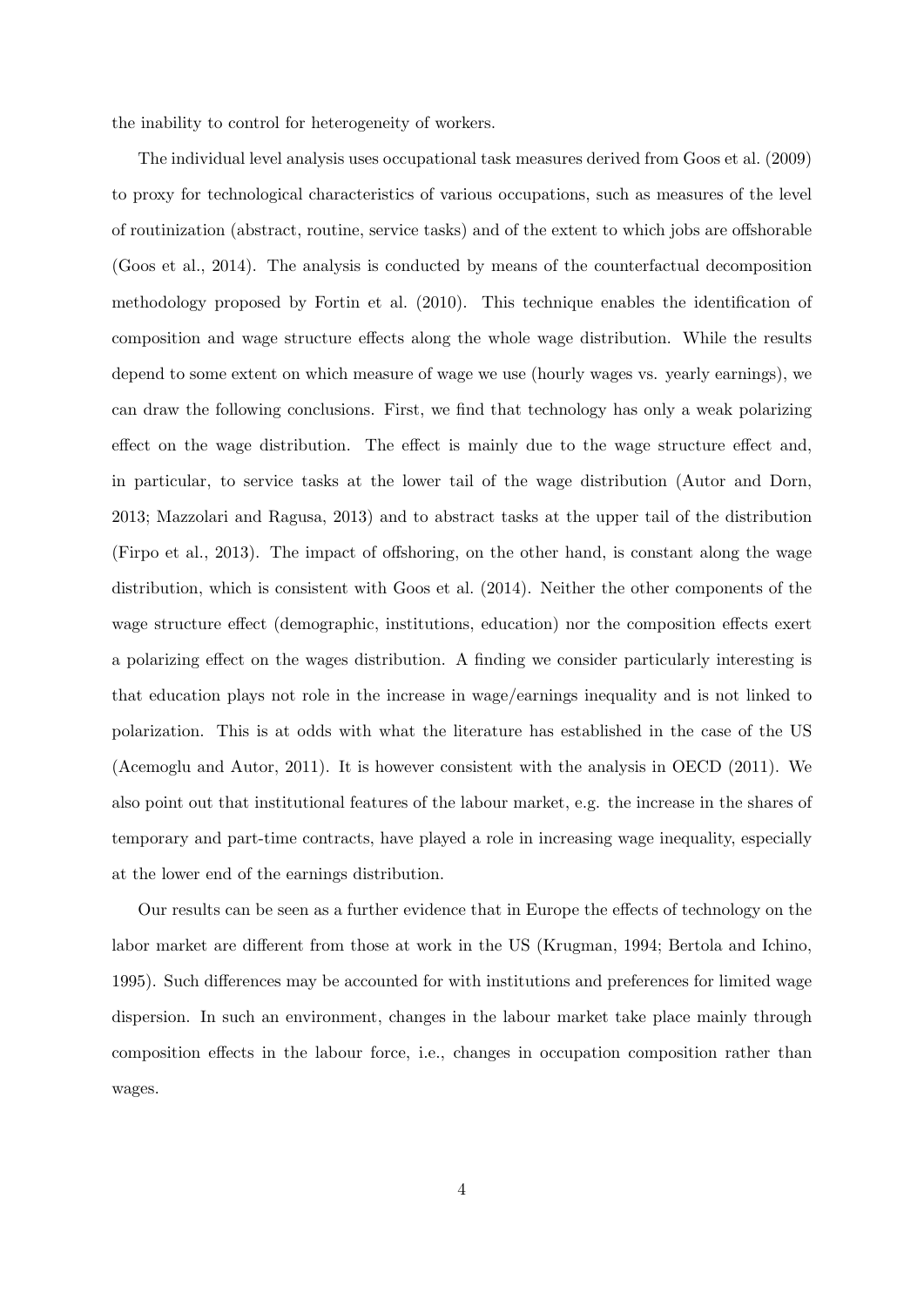### 2 Industry level evidence

In this section we present aggregate evidence on the polarization of the European labor market with particular emphasis on the impact of information and communications technology (ICT) on labour market outcome, using industry level data. Differently from [Michaels et al.](#page-30-4) [\(2013\)](#page-30-4), which used the Growth and Productivity Accounts data (EU KLEMS), our analysis is based on data obtained merging two different datasets: the World Input-Output Database (WIOD) and the EU KLEMS.<sup>1</sup> These databases have largely been constructed by harmonizing data obtained from national statistical institutes. Details about this harmonization process and the methodology used to construct industry-wide input-output measures are exhaustively given in [O'Mahony and Timmer](#page-31-1) [\(2009\)](#page-31-1) and [Timmer](#page-31-2) [\(2012\)](#page-31-2).

We use WIOD data on wages and employment by skill types. Industry-wide data by skill is available for three groups: high- $(H)$ , medium- $(M)$ , and low-skilled  $(L)$ . Workers are assigned to these skill levels according to their education attainment (tertiary, upper secondary and lower than upper secondary, respectively).

It is also worth stressing that WIOD data for education are much more reliable than the EU KLEMS data used in [Michaels et al.](#page-30-4) [\(2013\)](#page-30-4). As shown in Table [B](#page-58-0) in annex B, in EU KLEMS for some countries figures are clearly implausible. For Italy and Netherland the share of workers with medium education is around 85%, while the share of low skilled is lower than 10%. Also for France and for the UK the shares of medium skilled are rather high. The figures emerging from WIOD are much closer to the education levels available at the country level from EUROSTAT (Table [B\)](#page-58-0).

Using WIOD data, for each skill group we have data on wage bill share  $(BS<sup>H</sup>, BS<sup>M</sup>, BS<sup>L</sup>)$ , hours worked  $(N^H, N^M, N^L)$ , and wages  $(W^H, W^M, W^L)$ . While WIOD has data on capital services, it does not breakup capital input measures into assets types. We use the ICT  $(K)$  and non-ICT  $(C)$  capital input measures from EU KLEMS. In particular, we construct a measure of industry intensity in new technologies using ICT capital compensation which we divide by

<sup>1</sup>There are at the time of writing four different releases of the EU KLEMS database: March 2007, March 2008, November 2009, and March 2011. We use the March 2011.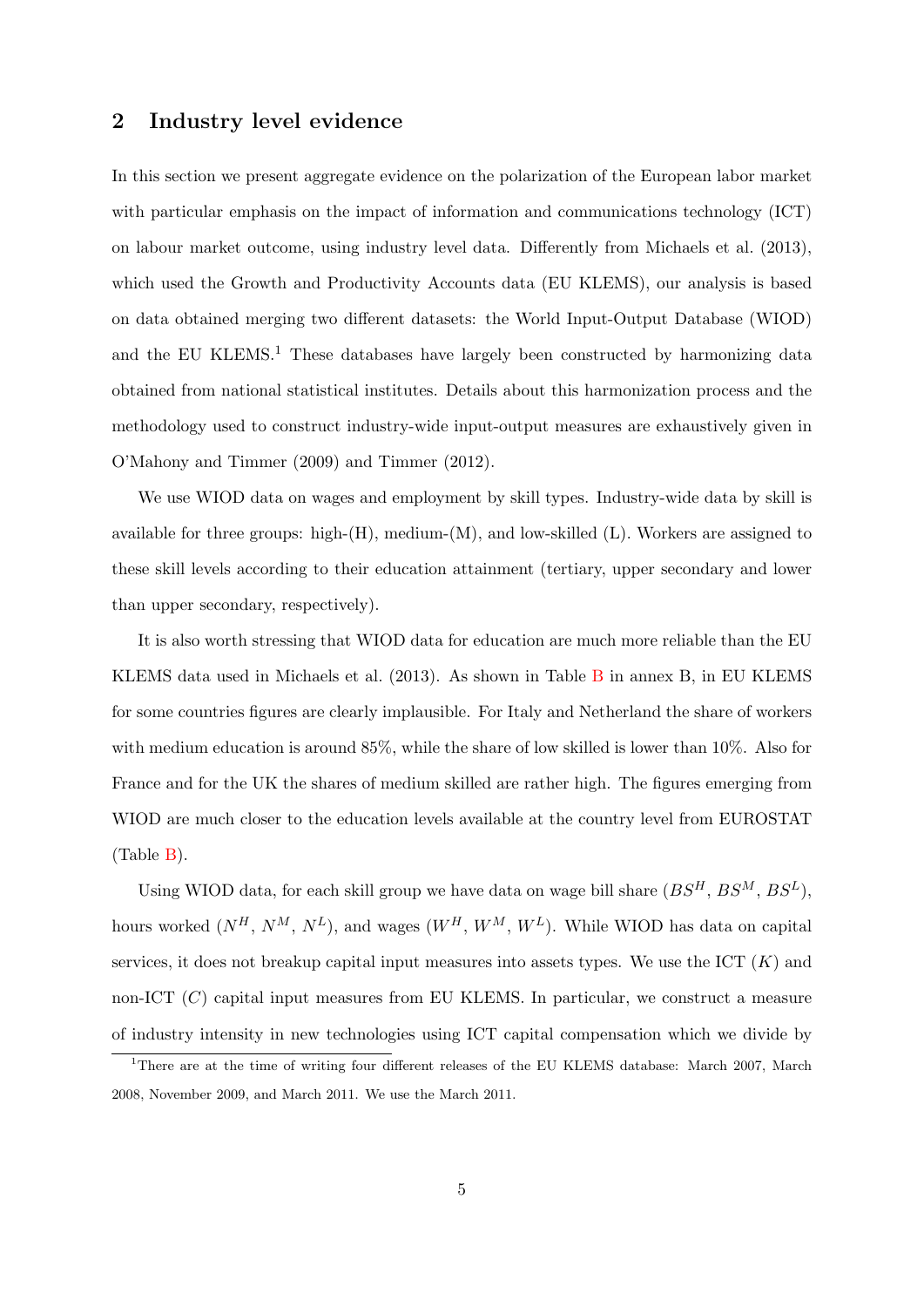value added  $(Q).<sup>2</sup>$ 

Our final dataset has information about twelve European countries: Austria, Belgium, Denmark, Finland, France, Germany, Ireland, Italy, Netherlands, Spain, Sweden, and the United Kingdom. For the three remaining EU15 countries (Greece, Luxembourg, and Portugal) we do not have information about either industry specific wages by education level or capital compensation. For each country data covers all NACE classification (ver. 1.1) two digits industries. We do not consider agriculture and fishing. The full description of the industries considered in the analysis is given in Table [1,](#page-43-0) which also shows how industries are partitioned into two groups: manufacturing and service. The time span of the analysis is the period 1995-2007.<sup>3</sup>

The upper panel of Table [2](#page-44-0) shows the mean values for the 1995-2007 log change of relative (both high to medium skilled and medium to low skilled) wage bill share, relative hours worked and wages, as well as the log changes over the same period of ICT and non-ICT capital over value added. Ireland is the country with the highest increase in the wage bill accruing to the high skilled relative to medium skilled. Countries with similar rate of growth are the Netherlands, Austria, and Denmark. In Belgium, Spain and Italy the wage bill share of the high relative to the medium skilled has instead decreased in the period considered. The wage bill share of medium skilled relative to that of low skilled has instead increased in all countries with the exception of Germany and Denmark. As for hours worked, they have increased more for the high skilled than for the medium skilled in all countries with the exception of Spain. Denmark and Germany show a modest decline of hours worked by the medium skilled relative to the low skilled. As for wages, relative high-medium skilled wages have declined for the majority of countries with Germany, Ireland, and Finland being notable exceptions. For the ratio between wages of medium and low skilled the evidence is more mixed. Finally, as far as ICT capital intensity is concerned, all countries show an increase, with the exception of Ireland. France and Italy are the countries with the smallest change in ICT intensity over the period considered.

<sup>&</sup>lt;sup>2</sup>Capital compensation is not to be confused with capital stock. Capital stock is the value of the aggregate of all machinery, infrastructure, buildings and intangibles capital available in a given industry. Capital compensation is the cost of capital that is actively used in production. See also [Michaels et al.](#page-30-4) [\(2013\)](#page-30-4).

<sup>&</sup>lt;sup>3</sup>We could potentially extend the time interval considered up to 2009, but we prefer to consider the shorter period, since considering 2008 and 2009 is likely to affect the results due to the international financial crises.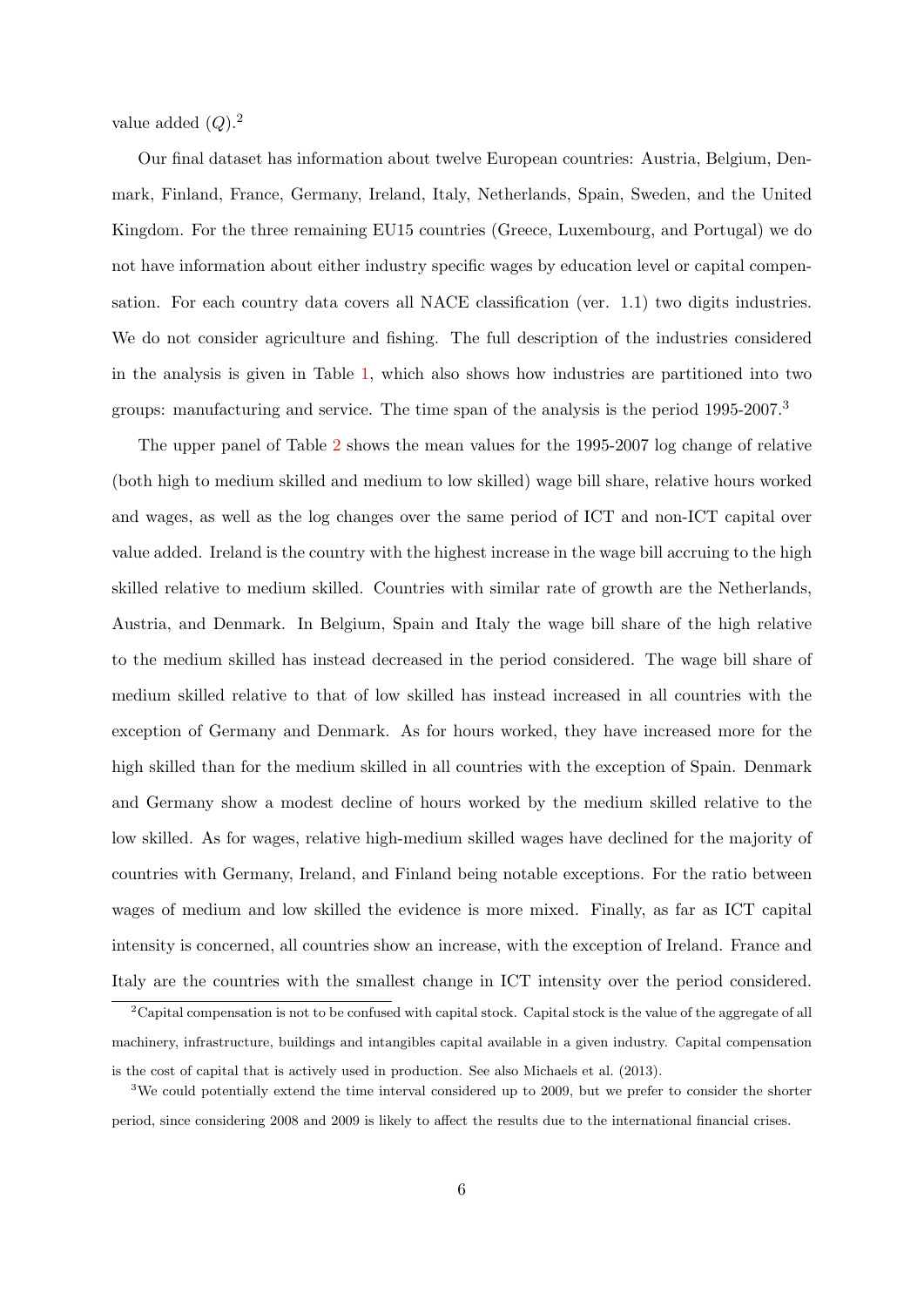The lower panel of Table [2](#page-44-0) shows instead the initial levels of the same variables in 1995.

#### 2.1 Industry data: unconditional wage polarization

We start by investigating the dynamic of Europe-wide hourly wages. In Figure [1](#page-32-0) we plot trends in real absolute and relative wages once data is aggregate for the twelve countries across all industries. This aggregation is done in two steps. First, we construct country-wide measure of skill-specific hours worked and total wage compensation, aggregated by industry. These wage bills are converted in Euro using historical exchange rates and are deflated using the country specific Consumer Price Index (CPI). Hours and compensations are then summed up over skills and countries. The aggregated wages, which are plotted in Figure [1,](#page-32-0) are thus obtained by dividing the aggregate wage bill by the aggregate number of hours worked. The right panel show that the growth of real wages has declined since 2002 for all skill groups. Real wages of the high-skilled group relative to medium skilled group were growing at the beginning of the period, but started to decline in 2000 (left panel). The ratio between medium and low skilled wages were instead increasing up to 2000, and started to decline soon after. Changes are however extremely contained: the high skilled relative to medium skilled went from 1.56 in 1995 to 1.53 in 2007 (a 1.5% percent decline over a 12 years period) and the medium skilled relative to low skilled wages went from 1.33 to 1.32 (a meager 0.9% decline). At first sight, this aggregate descriptive evidence does not provide any support to trends in wage polarization in Europe.

As shown in Figure [2,](#page-33-0) the wage dynamic by skill is characterized by country heterogeneity. High skill wages have increased steadily for Denmark, Finland, Ireland, Netherland, Sweden, and UK. Other countries show either stagnating wages—Belgium, France, and Germany—or a declining trend—Austria and Italy. As far as wages of medium and low skilled are concerned, the picture is even more mixed. Only three countries, namely Finland, Ireland, and Germany, show a reduction of medium skilled wages and a contemporaneous increase in low skilled wages. This evidence is suggestive of a European wage dynamics that show little signs of "unconditional" polarization.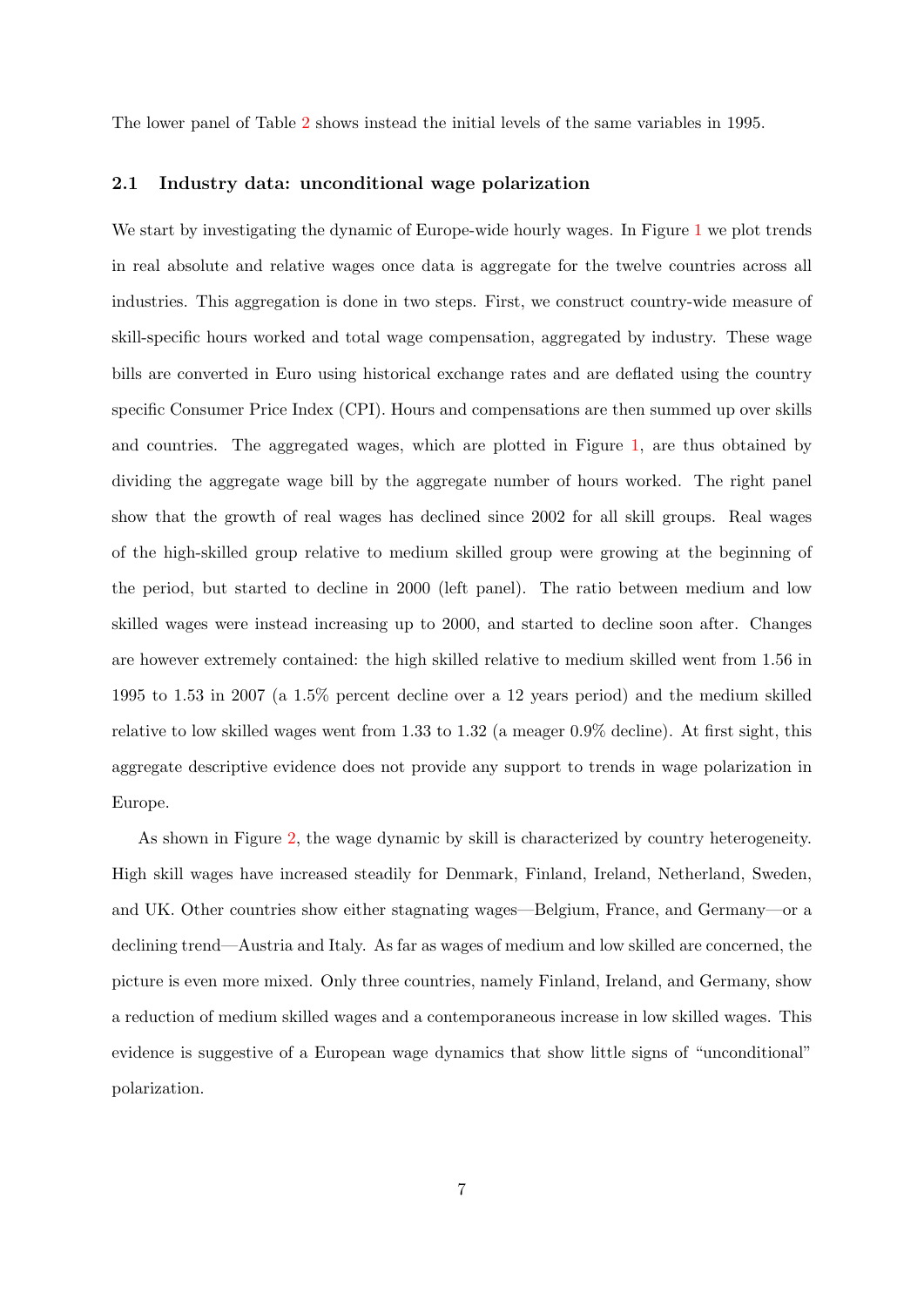#### 2.2 Industry data: conditional wage polarization

The next question is whether technological change is exerting a "polarizing" force on the European labor market. As shown in Figure [3,](#page-34-0) which plots the average changes in ICT intensity over the period 1995-2007 aggregated across countries, there is an high degree of variation of ICT intensity across sectors. Furthermore, industries with the highest increase in ICT intensity are generally service industries. In particular, financial intermediation (J) is by far the industry with the highest increase in ICT intensity, followed by the Post and Telecommunications industry (64).

Figures [4](#page-35-0) plots 1995-2007 changes in ICT against log changes in the three skill groups relative wage bill share. When considering the whole set of industries (right panel), the wage bill share of high skilled relative to medium skilled has on average increased more in industries that have experienced higher changes in ICT. The contrary is true for the wage bill share of the medium skilled relative to the low skilled. It is interesting to note that these correlations change when the sample of industries is divided into service and manufacturing, with the impact being more evident in the service sector for what concerns the ratio high-medium skilled.<sup>4</sup>

To further shed light on how the behavior of ICT investment has impacted the labor market outcomes of different skill groups we turn to a regression analysis. In particular, as in [Michaels](#page-30-4) [et al.](#page-30-4) [\(2013\)](#page-30-4), we start from the following variable cost function

<span id="page-9-0"></span>
$$
CV(W^H, W^M, W^L, C, K, Q),
$$

where W indicates hourly wages with the superscripts  $(H, M, L)$  denoting education skill groups: highly educated, medium educated, and low educated workers. By assuming that capital and factor prices are fixed, cost minimization with a translog cost function implies that the wage bill share can be written as

$$
\lambda^s = \beta_{H,s} \ln(W^s/W^L) + \beta_{M,s} \ln(W^M/W^L) + \beta_{CH} \ln(C/Q) + \beta_{KH} \ln(K/Q) + \beta_Q \ln(Q), \quad (1)
$$

<sup>4</sup>Although we do not report this evidence here, the correlations between wage bill shares of the three education groups and  $K/Q$  is rather homogenous across countries, suggesting a similar impact on technology on the labour market structure for the whole set of European countries.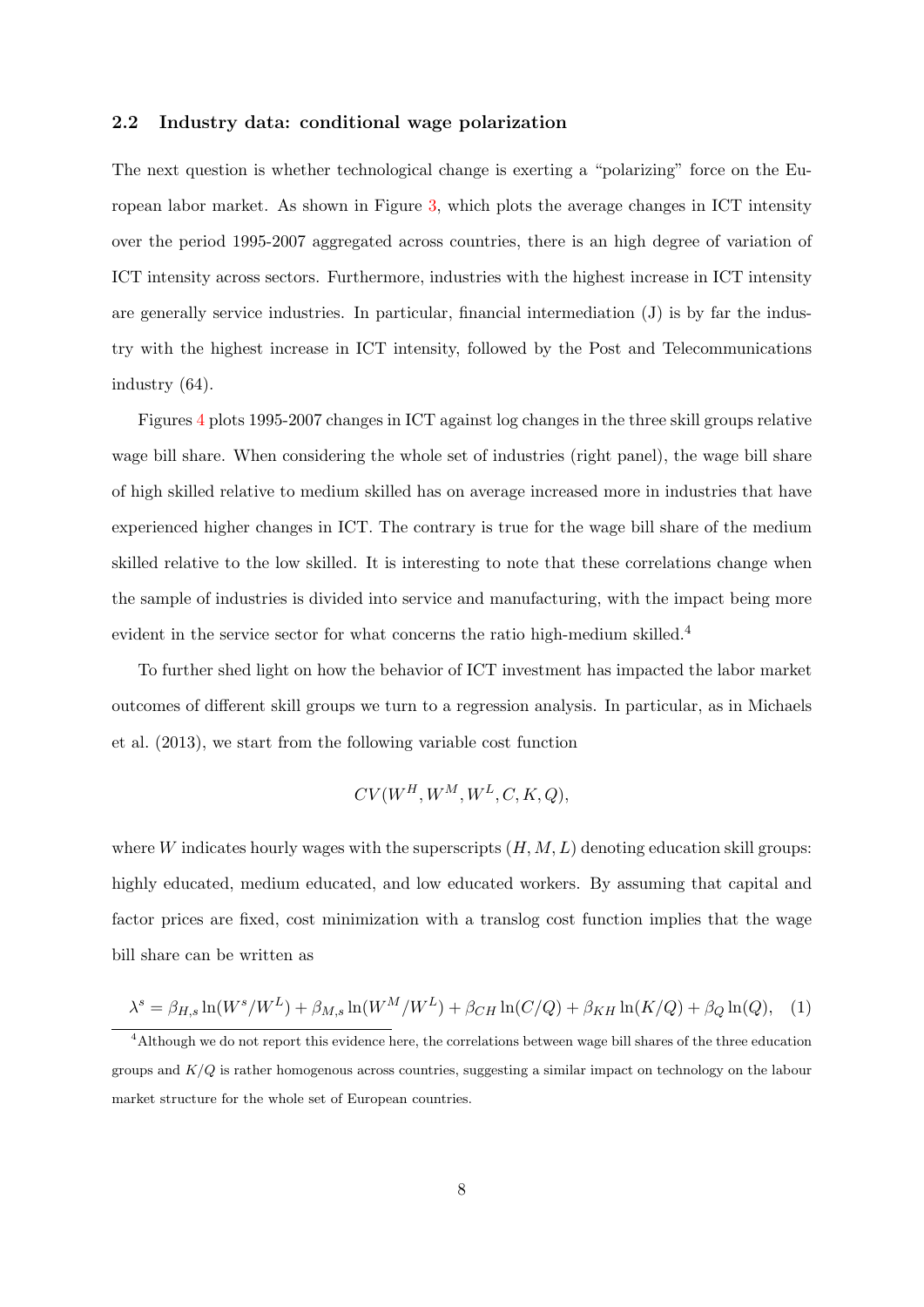where  $\lambda^s$  is the wage bill share of skill group  $s = \{H, M, L\}$ 

<span id="page-10-0"></span>
$$
\lambda^s = \frac{W^s H^s}{W^H H^H + W^M H^M + W^L H^L}.
$$

Our model is based on the three equations defined in [\(1\)](#page-9-0). We consider the following econometric specification

$$
\ln \lambda_{ict}^s = \alpha_{ic} + \alpha_{it} + \alpha_{ct} + \alpha_t + \alpha_t + \alpha_c + \beta_{CH}^s(C/Q)_{ict} + \beta_{KH}^s(K/Q)_{ict} + \beta_Q^s \ln(Q)_{ict} + \varepsilon_{ict},
$$

where  $i$  denotes the industry,  $c$  the country, and  $t$  the time period. In this specification we allow for unobserved heterogeneity between industry by country pairs  $(\alpha_{ic})$ , industry by time pairs  $(\alpha_{it})$ , and country by time pairs  $(\alpha_{ct})$ , as well as industry  $(\alpha_i)$ , country  $(\alpha_c)$ , and time fixed effect  $(\alpha_t)$ . We estimate long time difference (thirteen years) between the *relative* wage bill share

$$
\Delta \ln(\lambda^H/\lambda^M)_{ic} = \beta_0^{HM} + \beta_1^{HM} \Delta \ln(C/Q)_{ic} + \beta_2^{HM} \Delta \ln(K/Q)_{ic} + \beta_Q^{HS} \Delta \ln(Q)_{ic} + \Delta \varepsilon_{ic}^{HM},
$$
  

$$
\Delta \ln(\lambda^M/\lambda^L)_{ic} = \beta_0^{ML} + \beta_1^{ML} \Delta \ln(C/Q)_{ic} + \beta_2^{ML} \Delta \ln(K/Q)_{ic} + \beta_Q^{ML} \Delta \ln(Q)_{ic} + \Delta \varepsilon_{ic}^{ML},
$$
 (2)

where  $\Delta$  denotes time difference variables.<sup>5</sup> Notice that country and industry fixed effects and unobserved heterogeneity between industry and country pairs all drop out because they are time invariant, while the time fixed effect is absorbed in the constant. We also add as control the 1995 initial level of capital over value added and the initial level of value added to take into account industry by country heterogeneity. Further, the unobserved heterogeneity between industry and time and between country and time pairs drop out if they are assumed to be constant by skill level. Since this is a strong assumption, as a robustness check we estimate [\(2\)](#page-10-0) by including country fixed effects — which amount to assuming that country by time heterogeneity differs between skill group. We weight all regressions by industry-country relative employment.<sup>6</sup>

Specification [\(2\)](#page-10-0) allows to study the impact of ICT capital on relative wage bill share, but <sup>5</sup>In the estimating equations [\(2\)](#page-10-0), capital over value added are included in logarithms. As in [Michaels et al.](#page-30-4) [\(2013\)](#page-30-4), we do so because some industries experiences large increases in these variables. However, the results of this section are robust to the inclusion of the variables in level.

<sup>&</sup>lt;sup>6</sup>The weights are obtained by dividing the number of employees of each industry-country cell in 1995 by the total employment in the whole sample in 1995.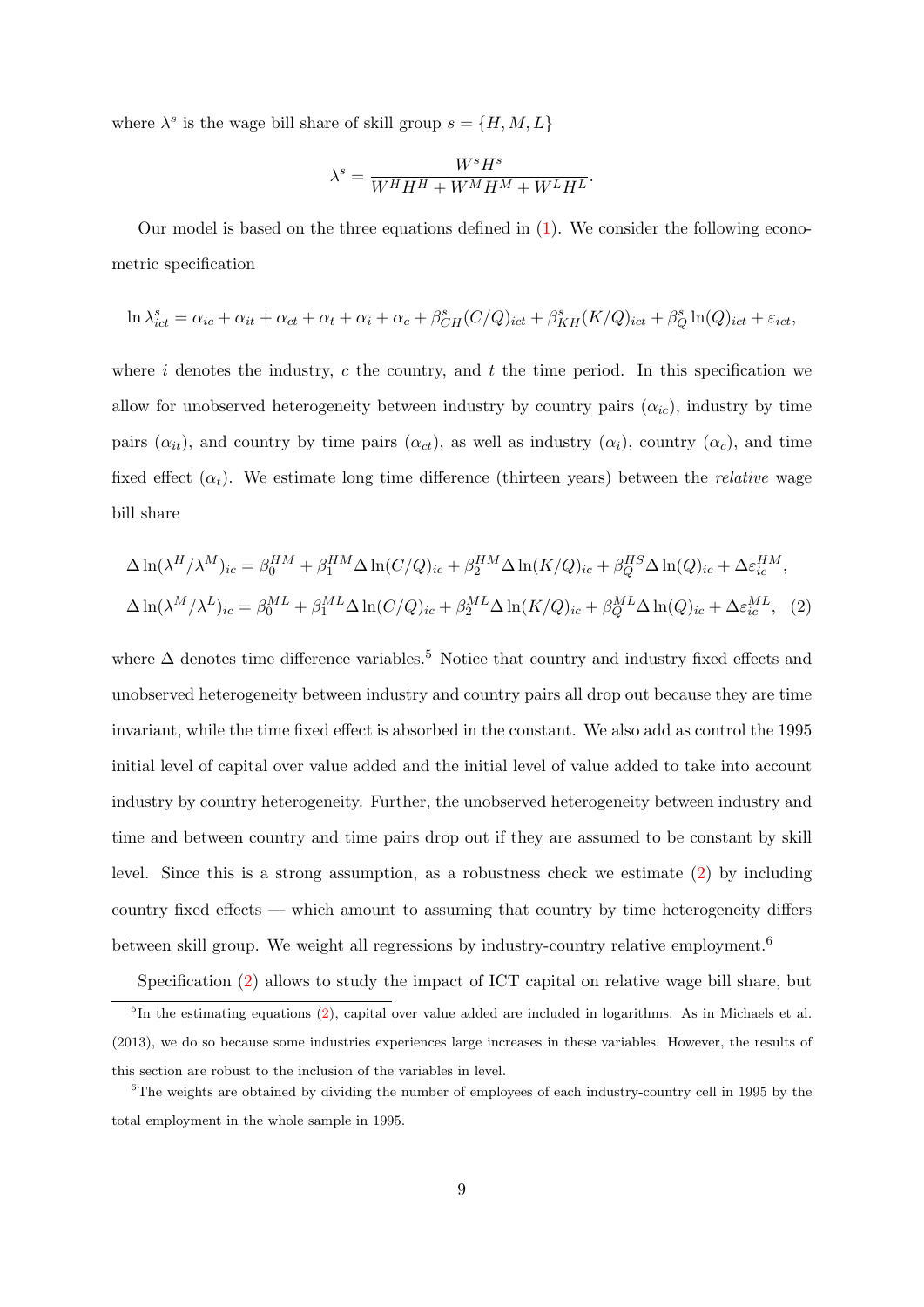also to decompose it into hours and wages. Since

<span id="page-11-0"></span>
$$
\Delta \ln(\lambda^H / \lambda^M)_{ic} = \Delta \ln (W^H / W^M)_{ic} + \Delta \ln (N^H / N^M)_{ic}
$$
\n(3)

<span id="page-11-1"></span>
$$
\Delta \ln(\lambda^M/\lambda^L)_{ic} = \Delta \ln (W^M/W^L)_{ic} + \Delta \ln (N^M/N^L)_{ic},\tag{4}
$$

we run regression on the log relative difference in wages between two education groups and the log relative difference in hours worked to appraise whether the effect of ICT intensity depends more on changes in relative hours worked or in relative changes in wages.

#### 2.2.1 Regression results

Table [3](#page-45-0) reports OLS estimations of equation  $(2)$  and the decomposition implied by  $(3)-(4)$  $(3)-(4)$  $(3)-(4)$ . Column (1) documents that the high skilled relative to the medium skilled wage bill share is positively correlated with changes in ICT intensity, i.e., in  $K/Q$ . The correlation between medium to low-skilled wage bill share and ICT intensity is instead negative (Column (4)). The coefficients are both statistically and economically significant, suggesting that when considering wage bill shares there is evidence of conditional polarization.

As we decompose wage bill shares into hours and wages, we find that changes in relative wage bill shares tend to be almost totally explained by changes in relative hours worked: about 75% of the changes in relative wage bill shares, be it high to medium or medium to low, can be explained by changes in relative employment. Further, coefficients associated to relative wages are not even statistically significant. If anything, these correlations suggest that polarization forces act through employment and not through wages. Table [4](#page-46-0) reports the results when country fixed effects are added. Since the specification is estimated in differences, these results are robust to the presence of country specific trends correlated with ICT intensity. Controlling for these trends lower the magnitude of the estimated coefficients, but the qualitative picture remains unchanged. Table [5](#page-47-0) and Table [6](#page-48-0) show the OLS results when the baseline specification is estimated separately for service and manufacturing industries, respectively. The results suggest that the service sector is the one where information technology exerts more polarizing influence. Although the correlations between ICT and wage bill share are positive in the "upper tail" and negative in the "lower tail" in both sets of industries, the coefficients when only manufacturing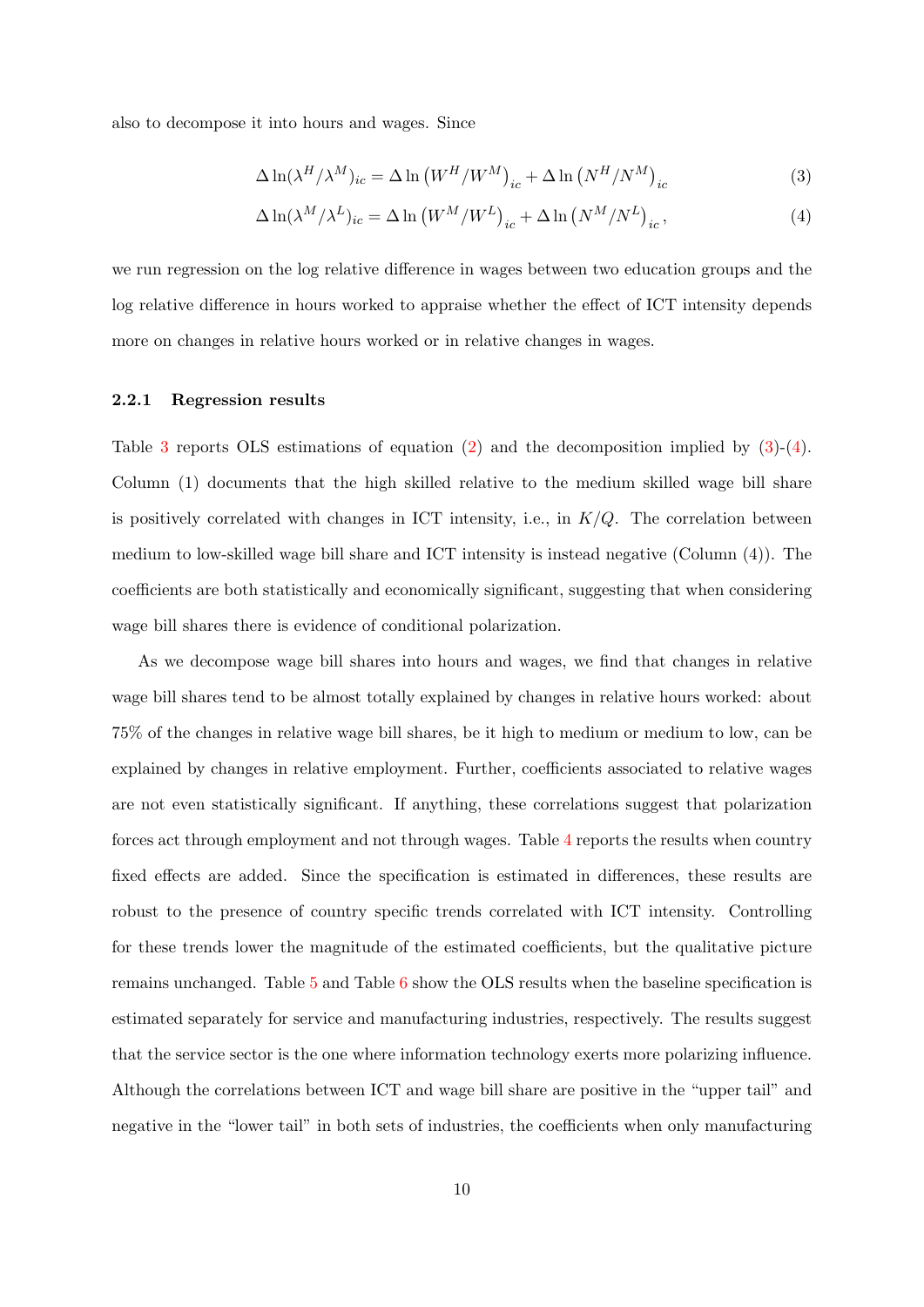industries are used are more imprecisely estimated. Yet, as in the case when all industries are used, ICT affects the wage bill share mainly by hours worked and relatively little by changes in wages.

We also take into account endogeneity issues, implementing a two-stage least squares approach where we instrument changes in ICT over value added with the 1995 level of ICT over value added in the United States, as in [Michaels et al.](#page-30-4) [\(2013\)](#page-30-4). This instrument provides an indicator of the initial ICT intensity of a country, the US, which can be considered the technological leader, and that is not included in our analysis since we focus on European countries. The assumption underlying the validity of the instrument is that industry specific US technological shocks in the 1995 are predetermined, that is, they are not correlated with industry specific shocks to over time changes in ICT intensity of European countries.

The IV results are presented in Table [7.](#page-49-0) Since the first stage F statistics is relatively low (8.8), we report the Conditional Likelihood Ratio (CLR) statistic and its relative p-values for testing the null hypothesis that the coefficient on ICT capital is zero. The CLR test has correct size even in presence of weak instruments. The qualitative results are similar to those of Table [3](#page-45-0) and do not alter the conclusion on the effect of ICT on relative bill share, hours worked, and wages. In particular, a one standard deviation increase in ICT over value added is associated with a 12% increase in the high-medium skilled relative bill share and a 5% decrease in the medium-low skilled relative bill share. Similarly to what we obtained using plain OLS, the largest part of these changes in wage bill share are explained by changes in hours worked, with changes in wages having only a negligible, and not statistically significant, effect. The OLS results are also confirmed when the IV analysis is run for service and manufacturing industries separately. As shown in Table [8](#page-50-0) and Table [9,](#page-51-0) the effect of technology on the service sector is similar, qualitatively and quantitatively, to that we obtained for the whole sample.<sup>7</sup> When only manufacturing industries are considered, the coefficients on the change of  $K/Q$ —although showing a similar qualitative pattern—are very imprecisely estimated. In any case, it is difficult to interpret the results contained in these last two tables since the first stage F-statistics is

<sup>7</sup>The results reported for these two specifications do not include country fixed effects. When the more robust specification is used, the point estimates are similar, but the precision of the estimated coefficient is smaller.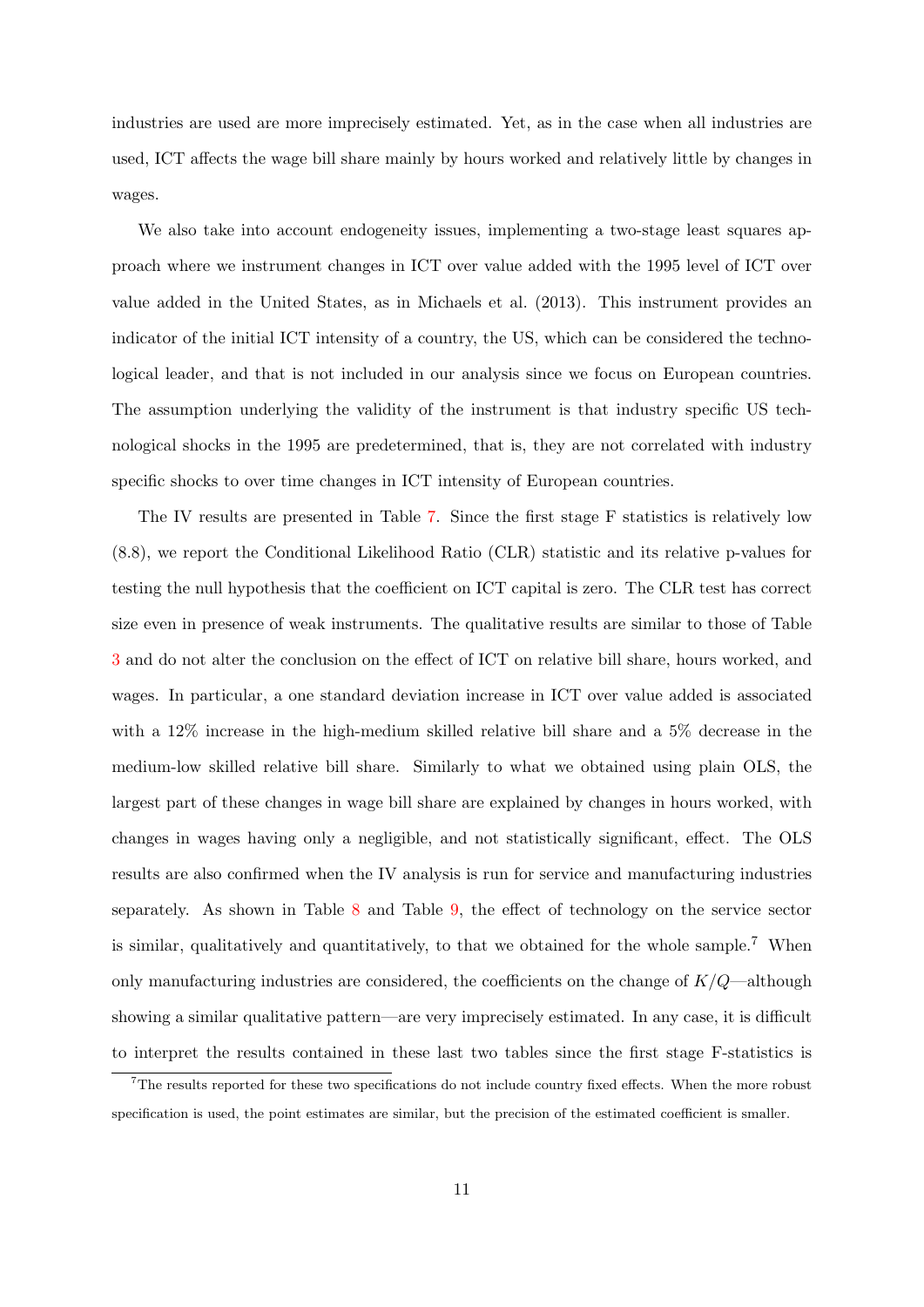extremely low in which case inference, even if robust to weak instrument as in the case of the CLR test, is problematic.

Our results suggest that technology is exerting a polarizing impact on the European labor market. The impact is however limited to skill employment composition and does not spill to the wage distribution. We are cautious with our statements for a series of reasons. Using industry level data it is possible to capture only the between sector (or within sector between years) impact of technological change, while recent literature on this topic [\(Autor and Dorn,](#page-28-5) [2013;](#page-28-5) [Firpo et al.,](#page-29-1) [2013\)](#page-29-1) has shown that technological progress can affect also the within sector dynamics, mainly with respect to different tasks in different occupations. Furthermore, by only using aggregate data it is not possible to control for individual observed heterogeneity, and also to investigate changes of all percentiles of the wage distribution. For all these reasons, in the next section we turn to individual level data in order to analyze the between occupation impact of technological change.

### <span id="page-13-0"></span>3 Micro evidence

Job and wage polarization have been extensively analyzed at the country level. The evidence of these studies is not conclusive and findings are country specifics. Wage polarization has been detected in Germany [\(Dustmann et al.,](#page-29-2) [2008\)](#page-29-2), Portugal [\(Centeno and Novo,](#page-28-7) [2009\)](#page-28-7), and in the UK [\(Machin,](#page-30-3) [2011\)](#page-30-3), even if it has not being explicitly linked to the routinization hypothesis. For France [\(Charnoz et al.,](#page-29-4) [2011\)](#page-29-4), Spain [\(Izquierdo and Lacuesta,](#page-30-6) [2006\)](#page-30-6) and Italy [\(Naticchioni](#page-30-7) [et al.,](#page-30-7) [2008\)](#page-30-7) the focus of recent studies has been on decreasing inequality and falling returns to education more than on polarization per se.

A challenge in studying the wage dynamics at the European level is that of finding a consistent yet rich data source. We use data from the European Community Household Panel (ECHP) and from the European Income and Living Conditions (EU-SILC). ECHP is a longitudinal survey conducted yearly, from 1994 to 2001, in 15 European Union Member States under the supervision of Eurostat (Statistical Office of the European Communities). EU-SILC is a yearly survey started in 2004 that includes also new EU members and some non EU countries (Norway, Iceland and Cyprus). The two surveys shares many features and can be harmonized to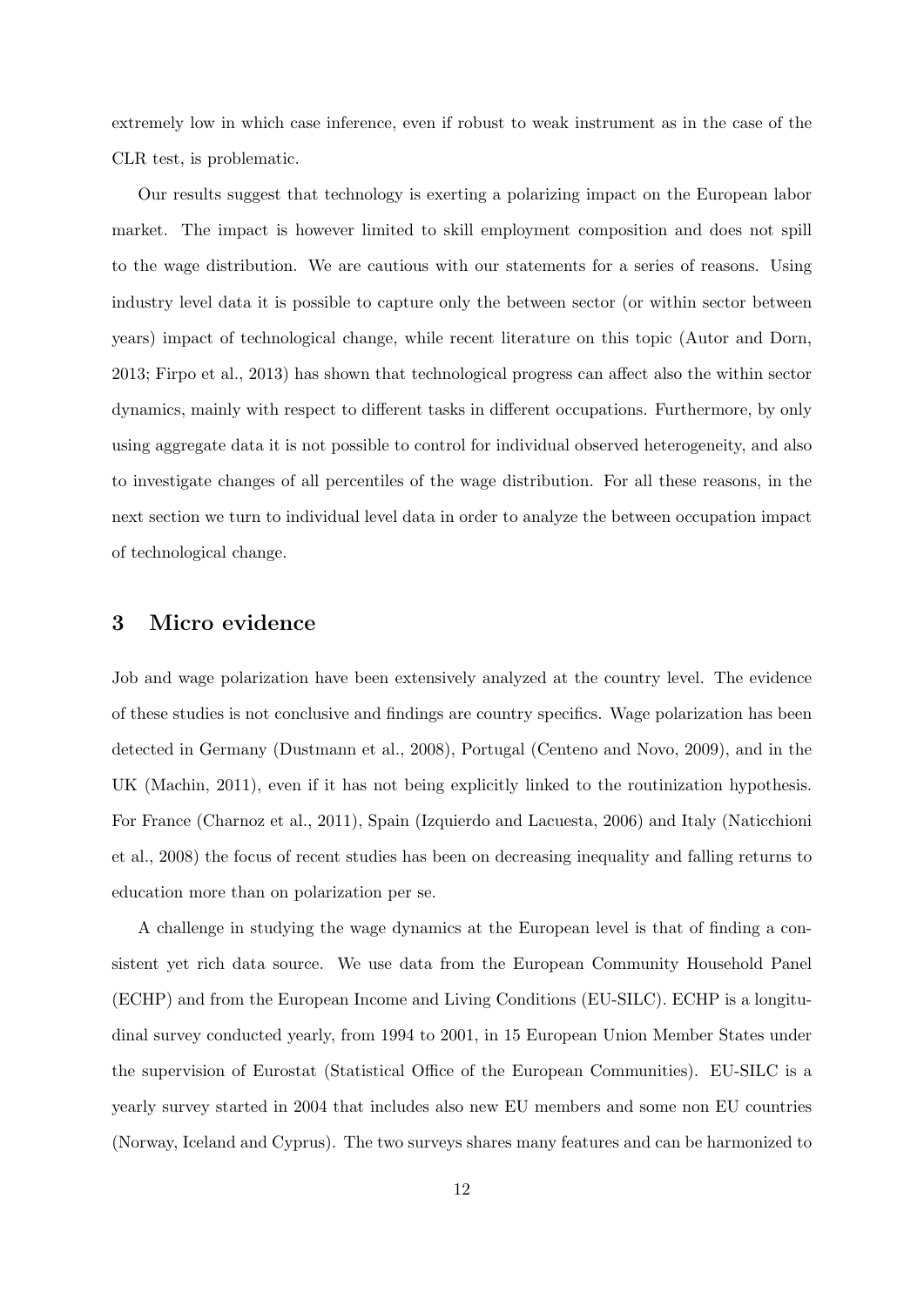provide consistent measures of labor incomes and of relevant demographic characteristics.<sup>8</sup> In the analysis that follows, we consider the 1996 wave of ECHP and the 2007 wave of EU-SILC.<sup>9</sup>

We consider two measures of labour earnings. The first is the current gross hourly wage deriving from the current main job of the individual. Current wages are only available for a small set of countries, namely: Austria, Greece, Ireland, Italy, Portugal, Spain and the UK. A second alternative measure of labor income can be obtained by considering gross earnings that relate to the year previous to that in which the interview took place. This measure of labour income cover a much wider set of countries (Austria, Belgium, Denmark, Spain, Finland, France, Greece, Ireland, Italy, Luxembourg, Portugal, and the UK). We also do not consider Germany since there is evidence that German EU-SILC data on income is plagued with problems [\(Hauser,](#page-30-8) [2008;](#page-30-8) [Frick and Krell,](#page-29-5) [2010\)](#page-29-5).<sup>10</sup> Using this measure is potentially problematic because other individual variables refer to the current period. This temporal misalignment might be a source of measurement error for covariates that can change over time, such as indicator for temporary or a part time job, sector, occupation. We believe however that our data is better than that employed by other papers that study European inequality patterns. For instance, data used in [OECD](#page-31-0) [\(2011\)](#page-31-0) harmonizes data coming from different sources (surveys, administrative registers and tax records) and as such the sample design, the questionnaires, and definitions of the variables vary greatly among countries.<sup>11</sup>

<sup>8</sup>These two datasets have not been considered as a unique data source with the exception of [Goos et al.](#page-30-0) [\(2009,](#page-30-0) [2014\)](#page-30-2) which combine them to obtain a by occupation measure of wages.

<sup>9</sup>Results remain similar from a qualitative point of view when using different survey years, such as 1995 and/or 2008 (available on request). We decided to use 1996 since it is the year where the variables of the analysis are available for the highest number of countries, and we do not consider years after 2007 in order the have an homogenous period of analysis, without the impact of the economic crisis.

 $10$ In our data we had the feeling of this problem since the 90-50 ratio decreased over time in Germany, while all the literature stresses that in the same period of time the 90-50 increased. Note that including Germany in the analysis does not alter the results in the lower tail of the distribution, while slight changes occur in the upper tail of the distribution where German data have the main problems.

<sup>11</sup>[Atkinson](#page-28-8) [\(2008\)](#page-28-8) recognizes that OECD data are well suited for assessing within country changes in the earning distribution, but are less useful for carrying out across countries comparisons.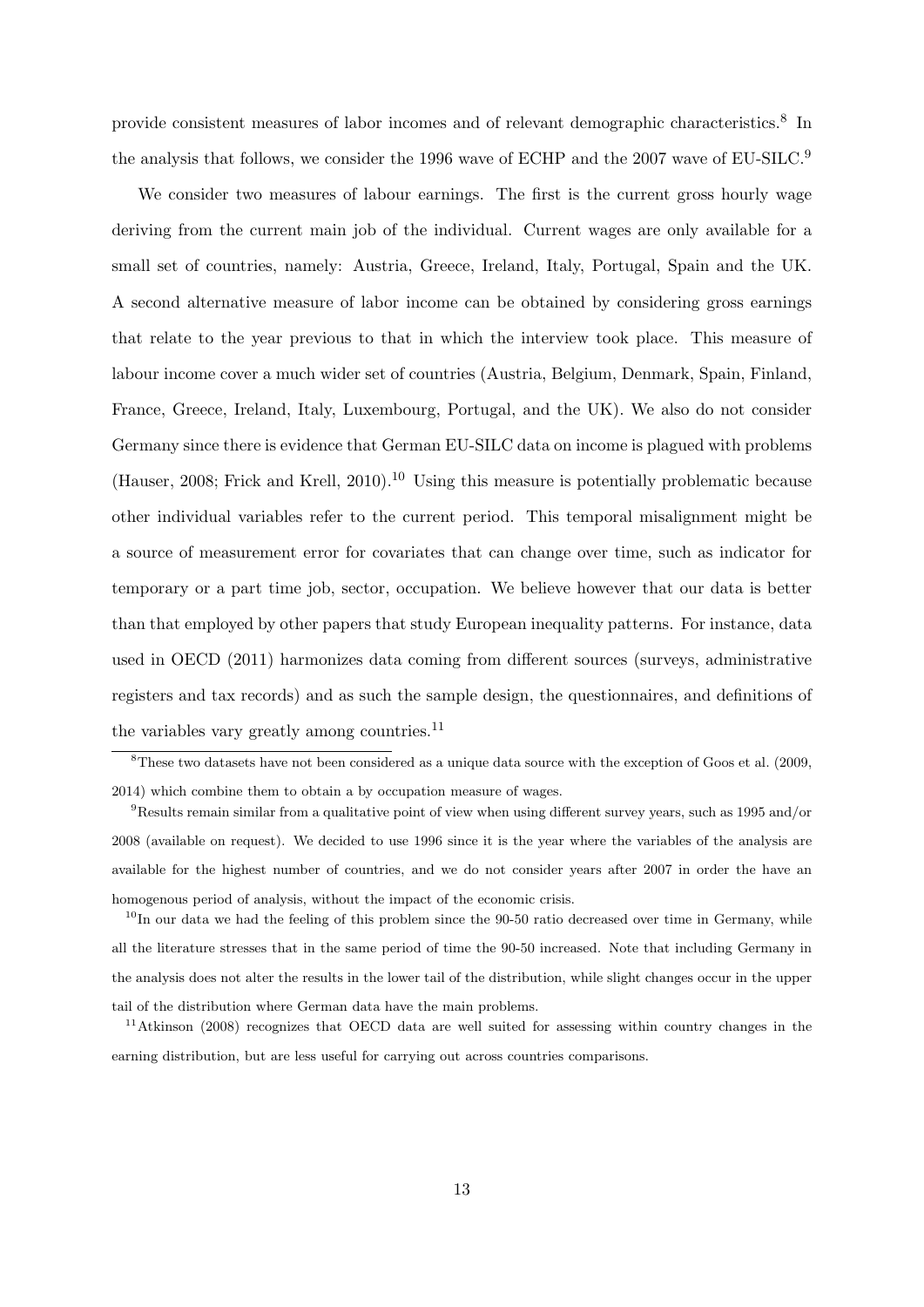#### 3.1 Labor income distribution and unconditional wage polarization

In Panel A of Table [10](#page-52-0) we report the descriptive statistics for the log of gross current hourly wage for the seven countries for which this measure is available. Hourly wages increased on average by 14.6%, but most of the growth is attributable to upper tail growth with the 50th and the 90th percentile increasing by 13.3% and 26.6% respectively, as opposed to the 10th percentile which increased only by 2%. As a result, Europe-wide wage inequality, as measured by the 90th-10th percentile ratio, increased by 24.6 percentage points. There are no signs of wage polarization, since the 90th-50th and 50th-10th percentile ratios increased by 13.3% and 11.3% respectively. The same qualitative behavior emerges when the gross hourly wage are adjusted by the Purchasing Power Parity (PPP) deflators, to take into account different costs of living of the national entities. Panel B of Table [10](#page-52-0) shows that the 90th-10th percentile ratio increased by 13.5%, with the 90th-50th and 50th-10th ratios increasing by 6.8% and 6.7%, respectively. Panel C of Table  $10$  analyzes log-changes of the previous-year gross earnings.<sup>12</sup> The 10th percentile of the distribution of this measure of labor income has decreased over time by 3.7%; the 50th and the 90th percentile increased by 11.6% and 13.1%, respectively and the 50th-10th ratio increases by 15.4% (the 90th-10th ratio increases by only 1.4%). Considering the (log) yearly gross earnings in PPP (Panel D) does not alter the qualitative pattern of changes in inequality.

To sum up, in the period 1996-2007 European income inequality increased considerably. However, wages have not polarized, as shown by the fact that the change in the 50th-10th percentile ratio remains positive for all the different measures of labor income. This evidence is in line with findings of the industry level analysis of the paper.

#### <span id="page-15-0"></span>3.2 Testing the routinization hypothesis: Conditional wage polarization

In this section we investigate the relation between technological proxies and wage structure controlling for personal characteristics. The set of covariates are: gender; potential experience

 $12$ We also exclude from the sample those individuals working less than 12 months in the previous year and earning less than six thousand euros gross, to minimize the impact of differences in months worked and to disregard workers less attached to the labour market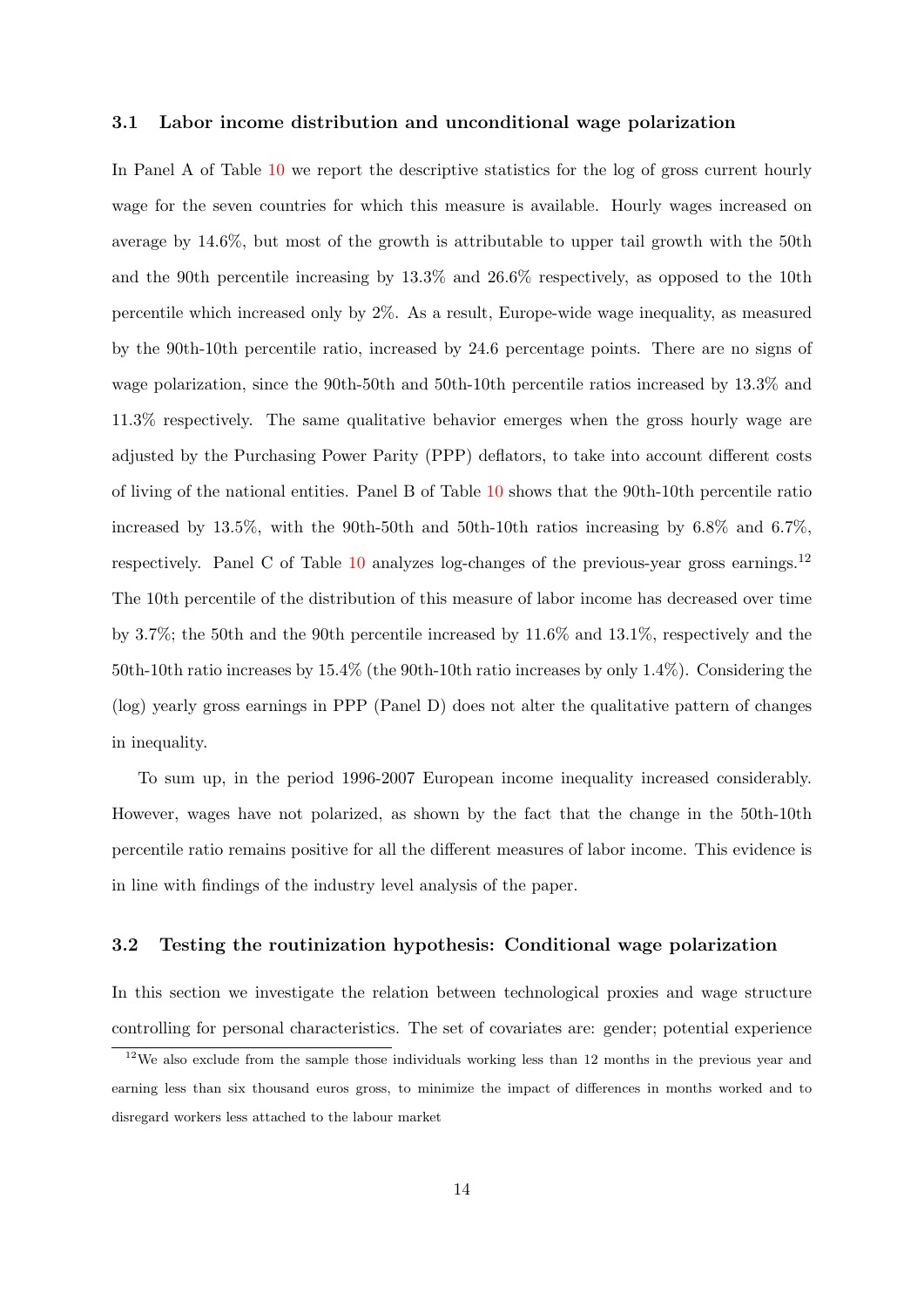(in eight dummies); education level: Primary, Secondary and Tertiary; having a Permanent vs a temporary job; having a full time vs a part time job; industry: Manufacturing, Wholesale, Restoration and Transport, Financial Intermediation and Business Activities, Public Administration, Education and Health, Others Services.<sup>13</sup>

Panel A of Table [11](#page-53-0) includes the descriptive statistics for the sample of countries for which current gross (hourly) wages are available (AT, ES, GR, IE, IT, PT, UK). During the observed period female work participation increases pervasively, employees become, on average, more educated and slightly more experienced. The employment share in services increases, while manufacturing decreases. Temporary and part time contracts increase as well, consistently with the reforms concerning labour market flexibility adopted in many European countries in the last decades. As shown in Panel B of Table [11,](#page-53-0) the summary statistics remain similar when the wider sample of countries for which the yearly gross labour income for the previous year is available (AT, BE, DK, ES, FI, FR, GR, IE, IT, LU, PT, UK).

As for the technological proxies, we rely on the recent literature pointing out the importance of occupational level tasks [\(Autor et al.,](#page-28-1) [2003;](#page-28-1) [Goos and Manning,](#page-29-0) [2007;](#page-29-0) [Lemieux,](#page-30-9) [2008\)](#page-30-9). We consider three task measures at the occupation level, regarding Routine, Abstract and Service task intensity. Routine tasks are those that can be segmented in step-by-step rule. Non-routine tasks are split into two categories, Abstract and Service, to distinguish the cognitive skills required to complete these tasks. These measures are derived from [Goos et al.](#page-30-2) [\(2014\)](#page-30-2), that in turn used the Occupational Information Network (ONET) database.<sup>14</sup>

There is also an increasing interest in the impact of globalization on employment structure, i.e. outsourcing of parts of the production process focused on specific occupations [\(Feenstra and](#page-29-6) [Hanson,](#page-29-6) [1999;](#page-29-6) [Grossman and Rossi-Hansberg,](#page-30-10) [2008\)](#page-30-10). For this reason we make use of another task variable concerning offshorability intensity, derived from [Goos et al.](#page-30-2)  $(2014)$ <sup>15</sup> All these

<sup>&</sup>lt;sup>13</sup>See annex A for a detailed description of micro data and for variable definition.

 $14$ ONET is a comprehensive database which provides data on worker characteristics, worker requirements and general work activities in US occupations. As in [Goos et al.](#page-30-2) [\(2014\)](#page-30-2), the underlying assumption is that job characteristics are invariant across developed countries. See [Goos et al.](#page-30-2) [\(2014\)](#page-30-2) for further details about the computation of these occupational measures.

 $15$ [Goos et al.](#page-30-2) [\(2014\)](#page-30-2) derive this variable from the European Restructuring Monitor (ERM). For a recent analysis of the impact of trade and offshoring for the US labour market see [Ebenstein et al.](#page-29-7) [\(2014\)](#page-29-7).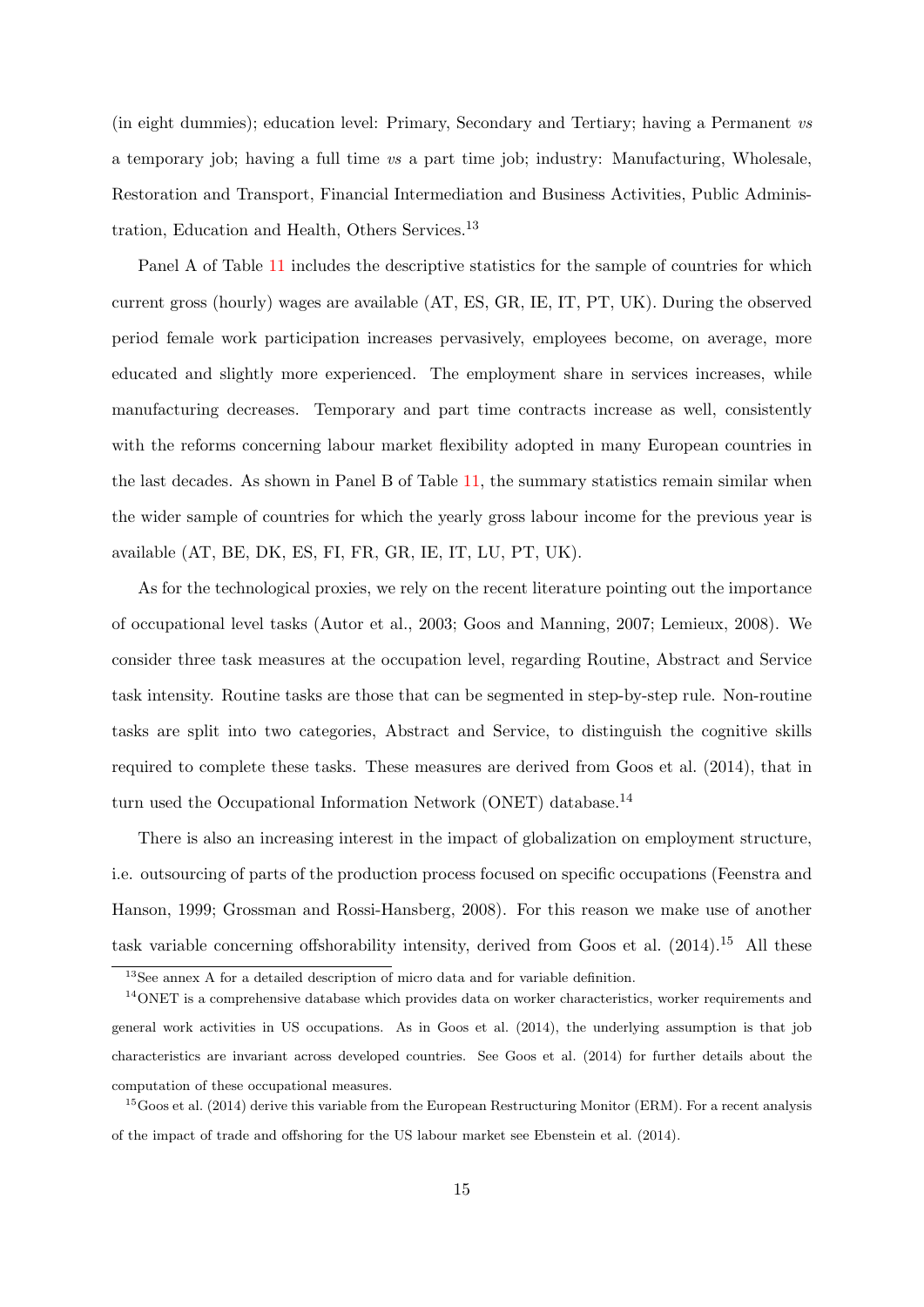measures are available at the 2-digit International Standard Occupational Classification (ISCO), and we impute the corresponding value from [Goos et al.](#page-30-0) [\(2009\)](#page-30-0). Then, these variable has been normalized, as explained in Section [3.3.](#page-17-0)

Importantly, we can reproduce the finding concerning job polarizations of [Goos et al.](#page-30-0) [\(2009\)](#page-30-0) who use the European Labour Force Survey as a source of data. To do so, from the 2-digit ISCO-88 classification we recover three aggregate occupation categories: top skilled, which include the 8 highest payed occupations; the medium skilled, with the 9 middling occupations; the unskilled, with the 4 lowest paying occupations. In the period 1996-2007, the share of hours worked in the top skilled occupations increased by 4.6 percentage points, decreased in the middling ones by 9.4 percentage points, and increased by 4.8 percentage points in the unskilled occupations.<sup>16</sup>

#### <span id="page-17-0"></span>3.3 Decomposition methodology

We study the relation between technological and wage structure by conducting a counterfactual analysis by means of the decomposition methodology developed by [Fortin et al.](#page-29-8) [\(2011\)](#page-29-8). To grasp the intuition behind this methodology is useful to consider first the precursor of the wage decompositions, the so-called Oaxaca-Blinder decomposition of the difference in mean outcomes between two time periods [\(Blinder,](#page-28-9) [1973;](#page-28-9) [Oaxaca,](#page-31-3) [1973\)](#page-31-3).

Let  $W_t$  denote the wage observed in two periods  $t = \{0, 1\}$  whose conditional expectation can be modeled as

<span id="page-17-1"></span>
$$
E[W_t|X_t] = \beta_{t0} + X_t'\beta_t,\tag{5}
$$

where  $X_{ti} = [X_{1t}, X_{2t}, \ldots, X_{Kt}]$  is a  $K \times 1$  vector of covariates. The overall difference in the average of W between  $t = 1$  and  $t = 0$  can be written as

$$
\widehat{\Delta}_{O}^{\mu} = (\widehat{\beta}_{10} - \widehat{\beta}_{00}) + \sum_{k=1}^{K} \bar{X}_{k1} (\widehat{\beta}_{1} - \widehat{\beta}_{0}) + \sum_{k=1}^{K} (\bar{X}_{k1} - \bar{X}_{k0}) \widehat{\beta}_{1},
$$
  

$$
\sum_{k=1}^{K} \Delta_{S,k}^{\mu}
$$

<sup>&</sup>lt;sup>16</sup>These changes are obtained using only observations for which data on current hourly wages is available. When the sample of the yearly gross earnings is used instead, the share of top occupations increased by 3.8 percentage points, the medium decreased by 8.8 percentage points and the lowest skilled ones increased by 5.0 percentage points.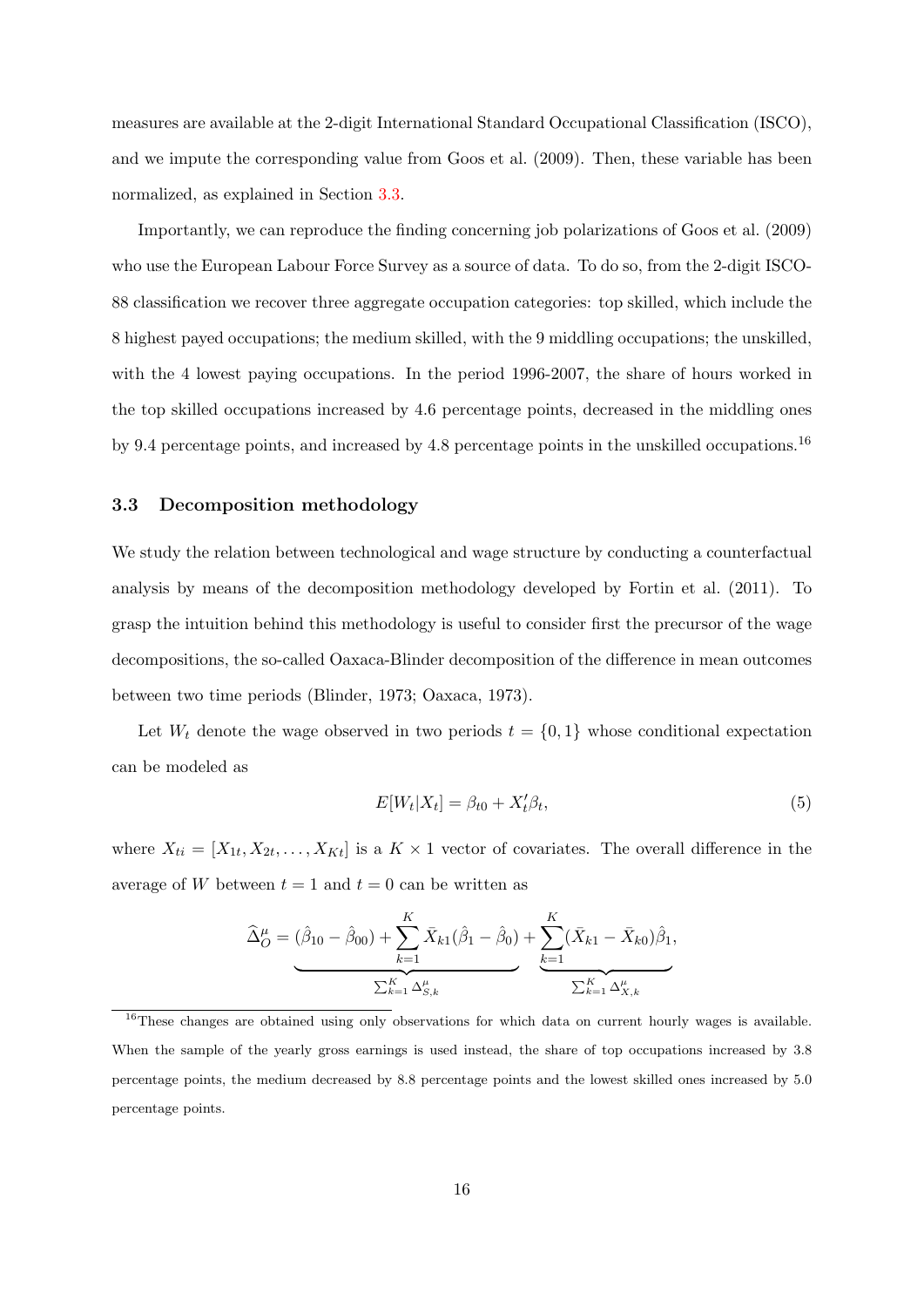where  $\bar{X}_t$  denotes the average of X calculated on realizations from the t period, and  $\hat{\beta}_{10}$ ,  $\hat{\beta}_{00}$ ,  $\hat{\beta}_0$ , and  $\hat{\beta}_1$  are time specific OLS estimates of intercepts and coefficients for the two periods, respectively. The decomposition breaks down the overall difference in means into a component related to the changes in the returns of the set of covariates, the so called wage structure effect  $(\Delta_S^{\mu})$ , and a component linked to the changes in the mean of these covariates, the so called composition effect  $(\Delta_X^{\mu})$ . These effects are aggregate, because all the covariate are free to vary between periods. The wage structure and the composition effect can be broken down into the respective contribution of changes of each covariate, namely,  $\Delta_{S,k}^{\mu}$ ,  $\Delta_{X,k}^{\mu}$ ,  $k = 1, ..., K$ .

The strict exogeneity condition implicit in  $(5)$  is not necessary for the identification of the two effects as it can be substituted with the less stringent ignorability assumption, which requires that the conditional expectation of residuals given  $X$  is constant in the two time periods. If ignorability holds the decomposition has a casual interpretation [\(Fortin et al.,](#page-29-8) [2011\)](#page-29-8).

We are interested in decomposing the over time changes of percentiles of the wage distribution and changes of inequality indexes, such as the difference between the 90th and the 10th percentiles, between the 90th and the 50th, and between the 50th and the 10th. We can express the percentiles in terms of a functional  $\nu$  that takes as argument the distribution of  $W$ ,  $\nu(F_W)$ . To decompose  $\nu(F_W)$  into a structure and a composition effect, both aggregate and detailed, we use the Re-centered Influence Function (RIF) regression method of [Fortin et al.](#page-29-8) [\(2011\)](#page-29-8). The method is an extension of the Oaxaca-Blinder decomposition that can be applied to non linear functionals. The only requirement is that the influence function of  $\nu$  is available in closed form.<sup>17</sup>

The RIF–regression is similar to a standard regression, except that the dependent variable is replaced by the centered influence function of  $\nu$  to which the decomposition is to be applied.

$$
IF(W,\nu) = \lim_{\epsilon \to 0} \frac{\nu(\epsilon G_0 + (1 - \epsilon)F_W) - \nu(F_W)}{\epsilon},
$$

where  $G_0$  is a distribution which places all its probability mass to  $W_0$ , a point on the support of W. The influence function is available for many statistics of interest here, such as quantiles and other inequality indexes. Importantly, it holds that  $\int IF(W, \nu)dF_W = 0$ .

<sup>&</sup>lt;sup>17</sup>The influence function [\(Hampel,](#page-30-11) [1974\)](#page-30-11) is widely used to measure the robustness of a distributional statistic to the presence of outliers. The influence function detects the contribution (also defined as "influence") of each observation to the distributional parameter of interest. Formally, the influence function is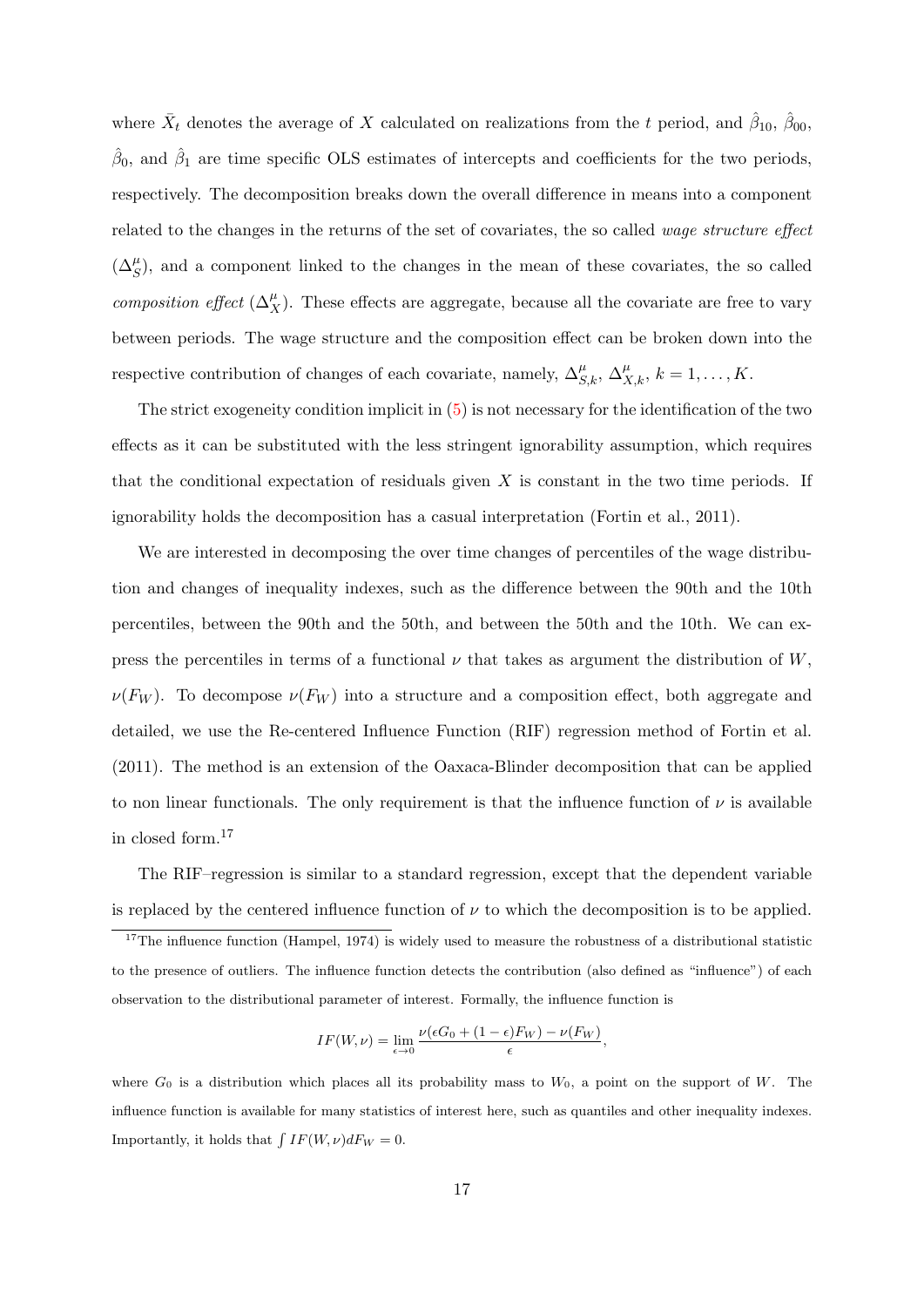If  $IF(W, \nu)$  denotes the influence function of  $\nu$ , the recenter influence function is given by

$$
RIF(W, \nu) = \nu(F_W) + IF(W, \nu).
$$

[Fortin et al.](#page-29-8) [\(2011\)](#page-29-8) assume that the RIF can be modeled linearly

$$
\mathbb{E}[RIF(W_t; \nu)|X_t] = X_t \beta_t^{\nu}, \quad t = 0, 1,
$$

where parameter  $\beta^{\nu}$  represents the marginal effect of X on  $\nu$ . [Fortin et al.](#page-29-8) [\(2011\)](#page-29-8) show that a decomposition of  $\nu$  can be carried out by applying a Oaxaca-Blinder decomposition on the transformed data. For instance,  $\beta_t^{\nu}$  can be estimated by OLS and changes in  $\nu$  can be decomposed as

$$
\begin{aligned} \widehat{\Delta}_O^\nu &= \bar{X}_1(\widehat{\beta}_1^\nu - \widehat{\beta}_0^\nu) + (\bar{X}_1 - \bar{X}_0)\widehat{\beta}_0^\nu \\ &= \widehat{\Delta}_S^\nu + \widehat{\Delta}_X^\nu. \end{aligned}
$$

The aggregate effects can be further decomposed into the detailed effect of each covariate:

$$
\widehat{\Delta}_{S}^{\nu} = \sum_{k=1}^{K} X'_{1k} (\widehat{\beta}_{k,1}^{\nu} - \widehat{\beta}_{k,0}^{\nu})
$$

$$
\widehat{\Delta}_{X}^{\nu} = \sum_{k=1}^{K} (X_{1k} - X_{0k})' \widehat{\beta}_{0,k}^{\nu}
$$

The RIF-regression decomposition of  $\nu$  can be biased since the linear specification holds only locally.<sup>18</sup> The bias can be removed by reweighing the distribution of  $X$ 's in period 0 to have the same distribution of period 1. Let  $X_{01}$  denote the reweighed version of the covariates. A regression of  $RIF(W_0, \nu)$  on  $X_{01}$  gives the counterfactual coefficient  $\hat{\beta}^{\nu}_{01}$ . One then estimates the reweighted composition effect  $\hat{\Delta}_{X,R}^{\nu}$  as the sum of the "pure" composition effect,  $\hat{\Delta}_{X,P}^{\nu}$ , and of the specification error,  $\hat{\Delta}_{X,e}^{\nu}$ , which in turn captures the difference between the composition effect estimated using a non-parametric reweighting approach and the linear approximation obtained using the RIF-regressions:

$$
\hat{\Delta}_{X,R}^{\nu} = \underbrace{(\bar{X}_{01} - \bar{X}_0)\hat{\beta}_0^{\nu}}_{\hat{\Delta}_{X,P}^{\nu}} + \underbrace{\bar{X}_{01}[\hat{\beta}_{01}^{\nu} - \hat{\beta}_0^{\nu}]}_{\hat{\Delta}_{X,e}^{\nu}}.
$$
\n(6)

<sup>&</sup>lt;sup>18</sup>This is not a specific problem with the RIF regression, but a rather general problem with decomposition techniques. As shown by [Barsky et al.](#page-28-10) [\(2002\)](#page-28-10), also the Oaxaca-Blinder decomposition for the mean change is biased.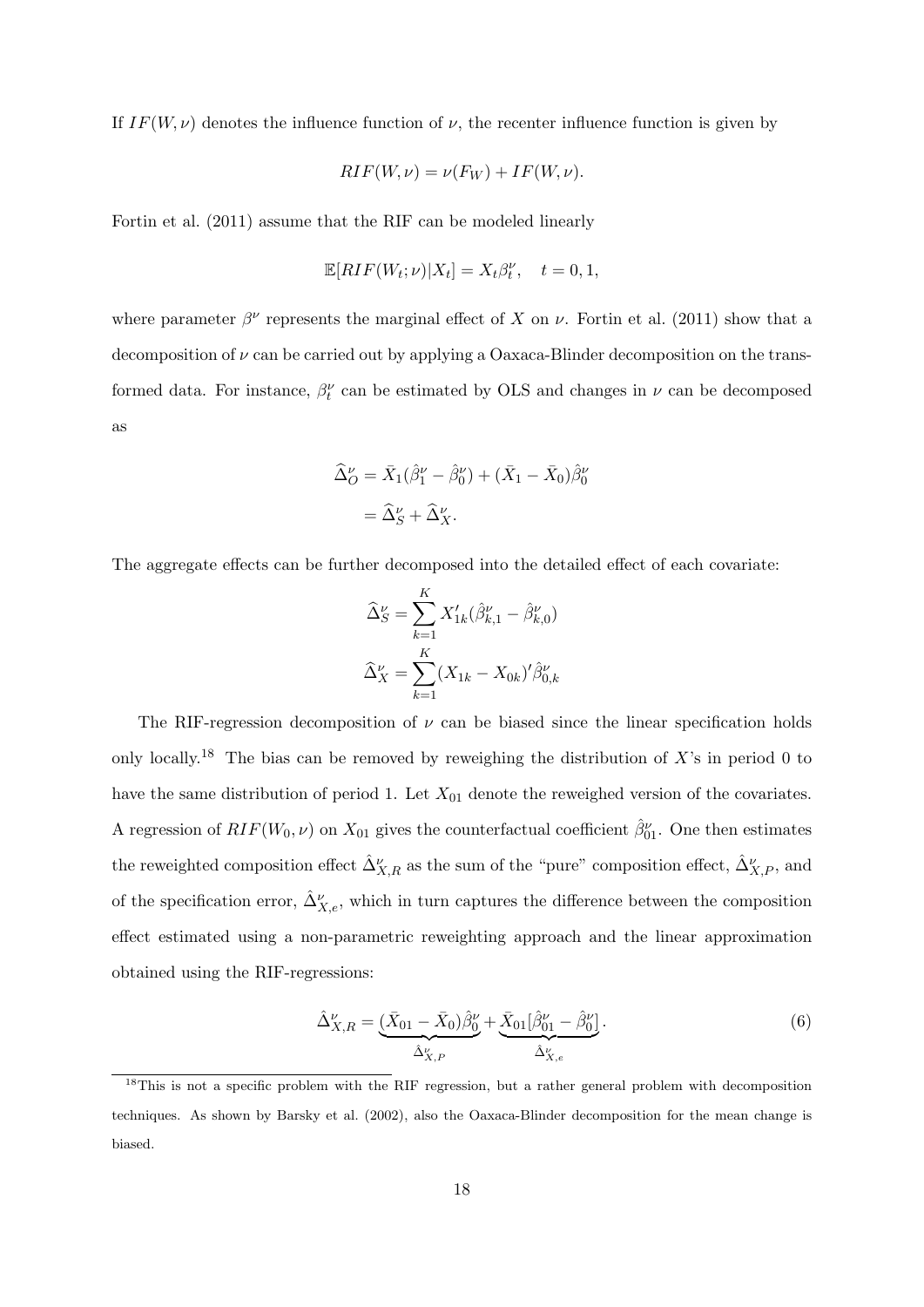The reweighted wage structure effect is given by the sum of the "pure" wage structure effect,  $\hat{\Delta}_{S,P}^{\nu},$  and of the reweighting error,  $\hat{\Delta}_{S,e}^{\nu},$ 

$$
\hat{\Delta}_{S,R}^{\nu} = \underbrace{\bar{X}_1[\hat{\beta}_1^{\nu} - \hat{\beta}_{01}^{\nu}]}_{\hat{\Delta}_{S,P}^{\nu}} + \underbrace{(\bar{X}_1 - \bar{X}_{01})\hat{\beta}_{01}^{\nu}}_{\hat{\Delta}_{S,e}^{\nu}}.
$$
\n(7)

In our subsequent analysis, we report the reweighed composition and structure effects. The reweighing scheme follows closely the one originally proposed by [Di Nardo et al.](#page-29-9) [\(1996\)](#page-29-9). The details of its implementation are given in the next section.

The interpretation of the detailed wage structure decomposition is often problematic due to the arbitrary choice of the base group [\(Oaxaca and Ransom,](#page-31-4) [1999\)](#page-31-4). While is easier to identify a base group when dealing with categorical variables, the case of continuous covariates must be dealt with more care. Following [Firpo et al.](#page-29-1) [\(2013\)](#page-29-1) we normalize the continuous variables by using the following transformation

$$
\tilde{X}_t = X_t + \frac{\sigma_{X_1}}{2} - E(X_1),
$$

where  $\sigma_{X_1}$  is the standard deviation of  $X_1$ . With this normalization the expectation of  $\tilde{X}_1$  is equal to half the standard deviations of the covariates in the original unit of measure. While the normalization does not alter the composition effect, it has a re-scaling effect on the wage structure, which becomes:

$$
0.5 \cdot \frac{\sigma_{X_1}}{2} [\beta_1^{\nu} - \beta_{01}^{\nu}].
$$

This means that the wage structure effect have to be interpreted as the contribution to  $\Delta_O^{\nu}$  of the structure effect associated with a half standard deviation increase in the value of  $X_1$ . In practice the normalization is applied by replacing expectations and standard deviations with sample counterparts.

#### 3.4 Decomposition results

# 3.4.1 Analysis for the decomposition of the dynamics of the gross current hourly wage

We start by implementing the decomposition methodology in the time period 1996-2007 for the sample of seven European countries (AT, ES, GR, IE, IT, PT, UK) for which the dependent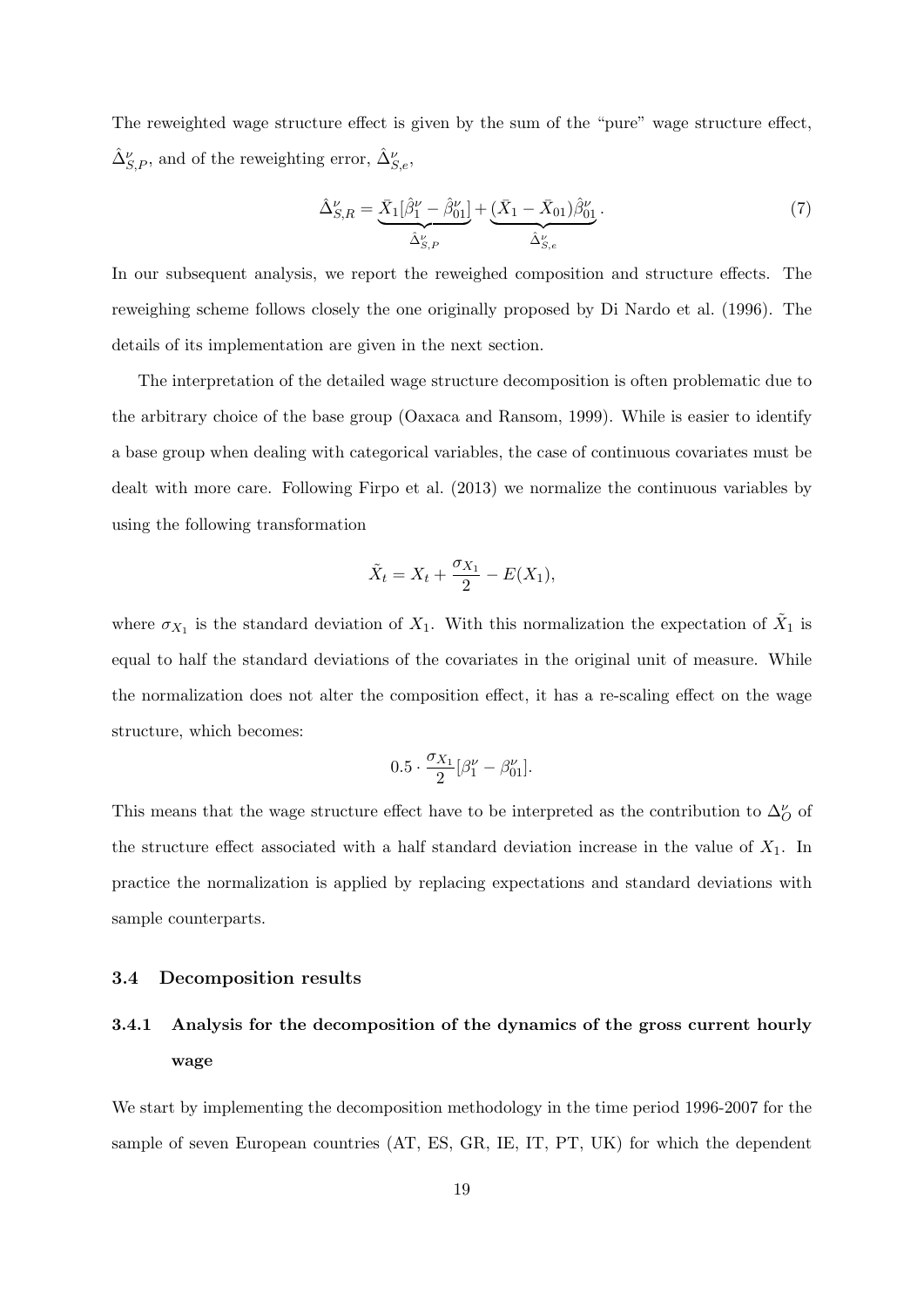variable is the current gross hourly wage. <sup>19</sup> We show the results of the decomposition methodology mainly by means of graphical representations, which we believe is the most effective way of summarizing the wealth of information produced by the decomposition applied at each decile of the wage distribution. Coefficients on the y-axis can be interpreted as log variations (in wages) between the beginning and end period.

Consistently with the descriptives statistics, Figure [5](#page-36-0) shows that overall wages increase – almost monotonically– along the distribution, entailing an increase in the 90–10 index by 24.6%. The decomposition allows separating the aggregate composition effect from the aggregate wage structure effect. It is worth noting that the wage structure effect drives in a sense the dynamics quite of the overall wage, while the composition effect is much flatter along the distribution. This is consistent to the US evidence, as pointed out by [Firpo et al.](#page-29-1)  $(2013).^{20}$  $(2013).^{20}$ 

We then move to the detailed composition and wage structure effects, to identify the impact of each set of covariates. Similarly to [Firpo et al.](#page-29-1) [\(2013\)](#page-29-1), we construct the following six components of interest, summing the coefficients for the variables included in each component:

- education
- technology (abstract, routine, service tasks)
- offshoring
- demographic (female and potential experience)
- institutions (part time and fixed term)
- sector

In Figure [6](#page-36-1) we show the detailed composition effect. As first remark, all components are rather flat and very close to zero, meaning that they do not affect much the wage dynamics. As expected, technology has an increasing impact along the wage distribution although the

<sup>&</sup>lt;sup>19</sup>The reference group is composed by male, with 20-25 years of experience, with upper secondary education, permanent and full time, in manufacturing. The same reference group will be used when considering the gross yearly earnings.

<sup>&</sup>lt;sup>20</sup>The reweighing and specification errors, computed as defined in the methodological section, are very close to zero and not statistically significant. We report the two errors and their standard errors in Table [12.](#page-54-0)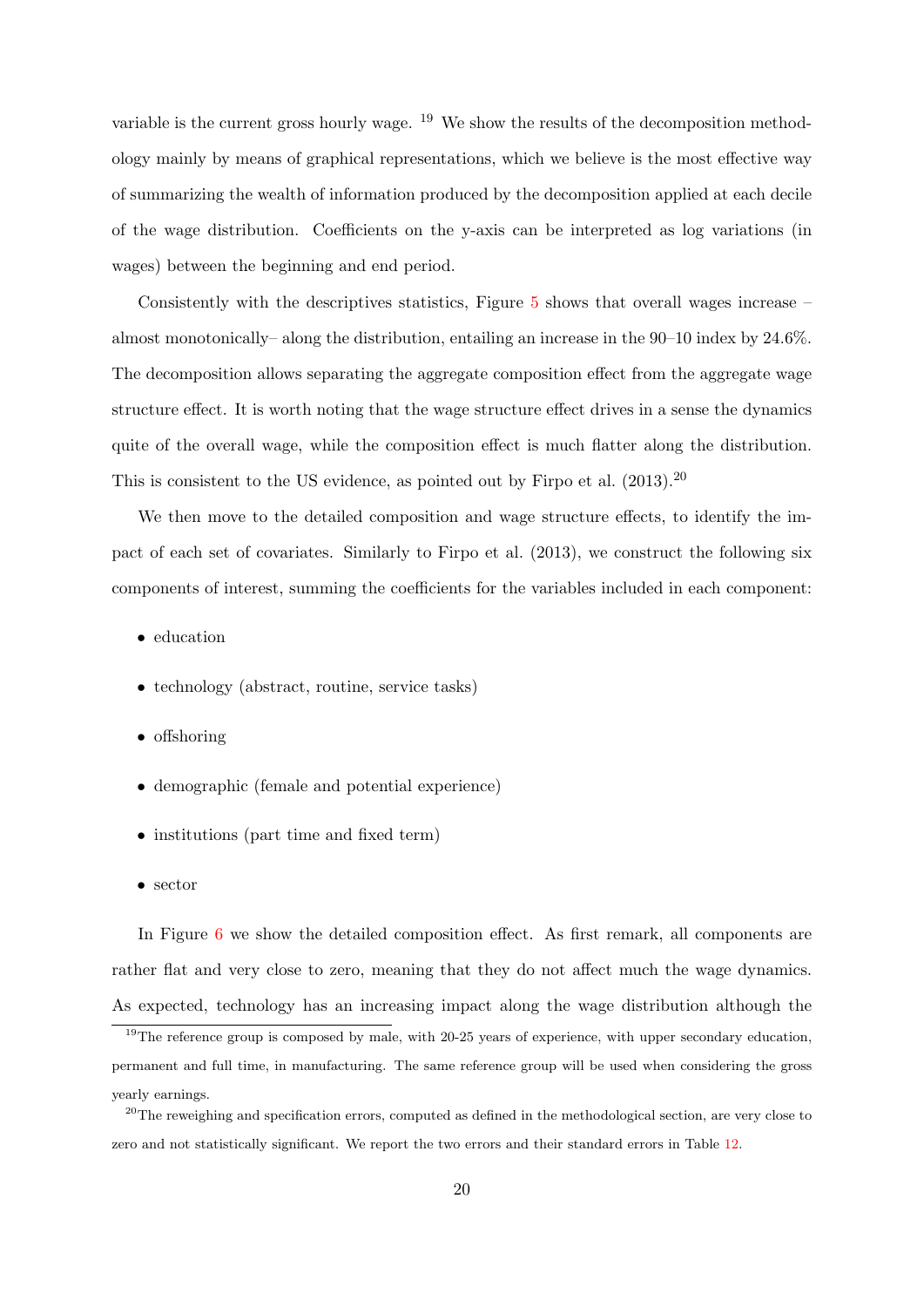magnitude is very small. The effect of offshoring follows a similar pattern. Education is the variable with the strongest impact, although lower than 0.05 along the whole wage distribution). Rather surprisingly, the composition effect for education does not increase along the wage distribution, being indeed slightly decreasing. This is at odd to the US evidence, where the composition effect for education is increasing along the wage distribution [\(Firpo et al.,](#page-29-1) [2013\)](#page-29-1).

Figure [7](#page-37-0) plots the detailed wage structure effect. The technological component entails a U-shape impact on wages: had only the coefficients associated to the technology component changed over time, wages would have polarized in the lower tail of the wage distribution, a consequence of the fact that the impact at the 10th and 20th percentiles (around  $8\%$ -10%) is greater than the one at the median. The polarization of the upper part of the distribution is instead less pronounced.

We also decompose the technology component in the three occupational tasks (abstract, routine, service), as shown in Figure [8.](#page-37-1) Interestingly, the abstract component exerts a steep increasing impact along the wage distribution, entailing a positive impact on the increase of both the 90-50 and the 50-10 ratios, even if in this latter case it is not statistically different from zero. As expected, returns from abstract task increase over time, especially for skilled workers in the upper tail of the distribution. Another very interesting finding concerns the pattern of the service task intensity, which is decreasing along the wage distribution. This means that had only the returns from service tasks changed over time, there would have been an increase in wages in the lower part of the wage distribution, with a polarization effect on the lower tail of the distribution that reduces the 50-10 ratio. This is consistent to what happened in the United States, where the polarization in the lower tail has been basically driven by the service sector and service tasks [\(Autor and Dorn,](#page-28-5) [2013;](#page-28-5) [Mazzolari and Ragusa,](#page-30-1) [2013\)](#page-30-1). A similar finding is observed for routine, although it is not statistically different from zero (see Table [12\)](#page-54-0).

Another interesting pattern is associated to the education variable: had only the returns to education changed over time, wages would have decreased along all the wage distribution, with a peak around the 70th percentile (Figure [7\)](#page-37-0). While been at odds with findings for the US, this is consistent with recent papers that observe falling returns to education in Spain [\(Izquierdo and](#page-30-6) [Lacuesta,](#page-30-6) [2006\)](#page-30-6), France [\(Charnoz et al.,](#page-29-4) [2011\)](#page-29-4), and Italy [\(Naticchioni et al.,](#page-31-5) [2010\)](#page-31-5), countries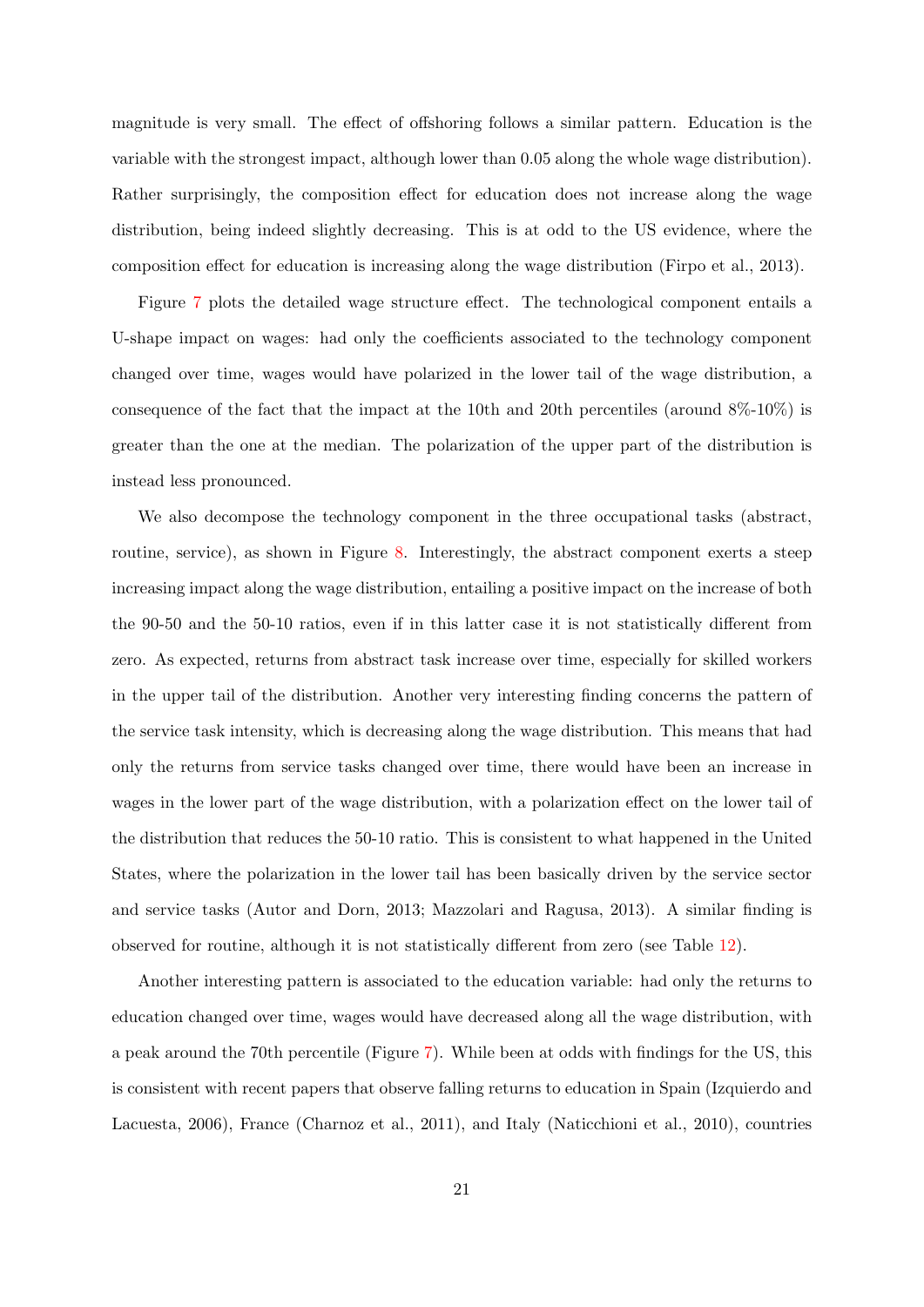that are included in our sample. This is also consistent with the [OECD](#page-31-0) [\(2011\)](#page-31-0) finding that education entails a reducing impact on inequality trends in the last decades.

As far as the other components are concerned, they are almost all very close to zero and/or constant along the wage distribution, apart from the demographic component that displays an inverse U-shape pattern, favoring more individuals who are in the middle of the distribution (Figure [7\)](#page-37-0).

In Table [12](#page-54-0) we report the decomposition of the three standard inequality indexes (90-10, 90-50, 50-10) and the related standard errors, computed bootstrapping the whole procedure (100 replications).

In the industry level analysis we showed that the technological impact was mainly driven by the service sector, and in particular by the financial and postal-telecommunication industry. To investigate this issue using individual level data, we apply the decomposition analysis to the service sector. Figure [9](#page-38-0) shows the detailed wage structure effect only for the service sector. The technological impact is similar to the one detected for the whole economy, with a u-shape patterns. Interestingly, this impact is stronger along the whole wage distribution, and especially in the lower tail of the distribution where the increase of the 10th percentile of the distribution is about 14%, while it was about 8% for the whole economy. This evidence confirms that also using individual data the technological impact seems to play a major role in the service sector.

One might be worried about the possible role played by unobservables and general equilibrium effects, that we are unable to account for in our analysis. The effects of unobservables could be mitigated by using longitudinal data. Unfortunately, using the panel dimension of the EU SILC data would prohibitively reduce the sample size, due to its rotation scheme. [Firpo](#page-29-1) [et al.](#page-29-1) [\(2013\)](#page-29-1), following [Cortes](#page-29-10) [\(2014\)](#page-29-10), make use of the londitudinal dimension of the PSID for the US to account for unobservables by means of occupation spell fixed effects, i.e., the interaction between individual fixed effects and occupation dummies. They point out that wage polarization dynamics is even more pronounced when controlling for unobservables. As for general equilibrium effects, they are likely to understate the impact of technology on changes in the wage distribution. In particular, occupation specific demand shocks should reduce wages for occupations not hit the shocks by shifting the supply of workers [\(Firpo et al.,](#page-29-1) [2013\)](#page-29-1). To sum up,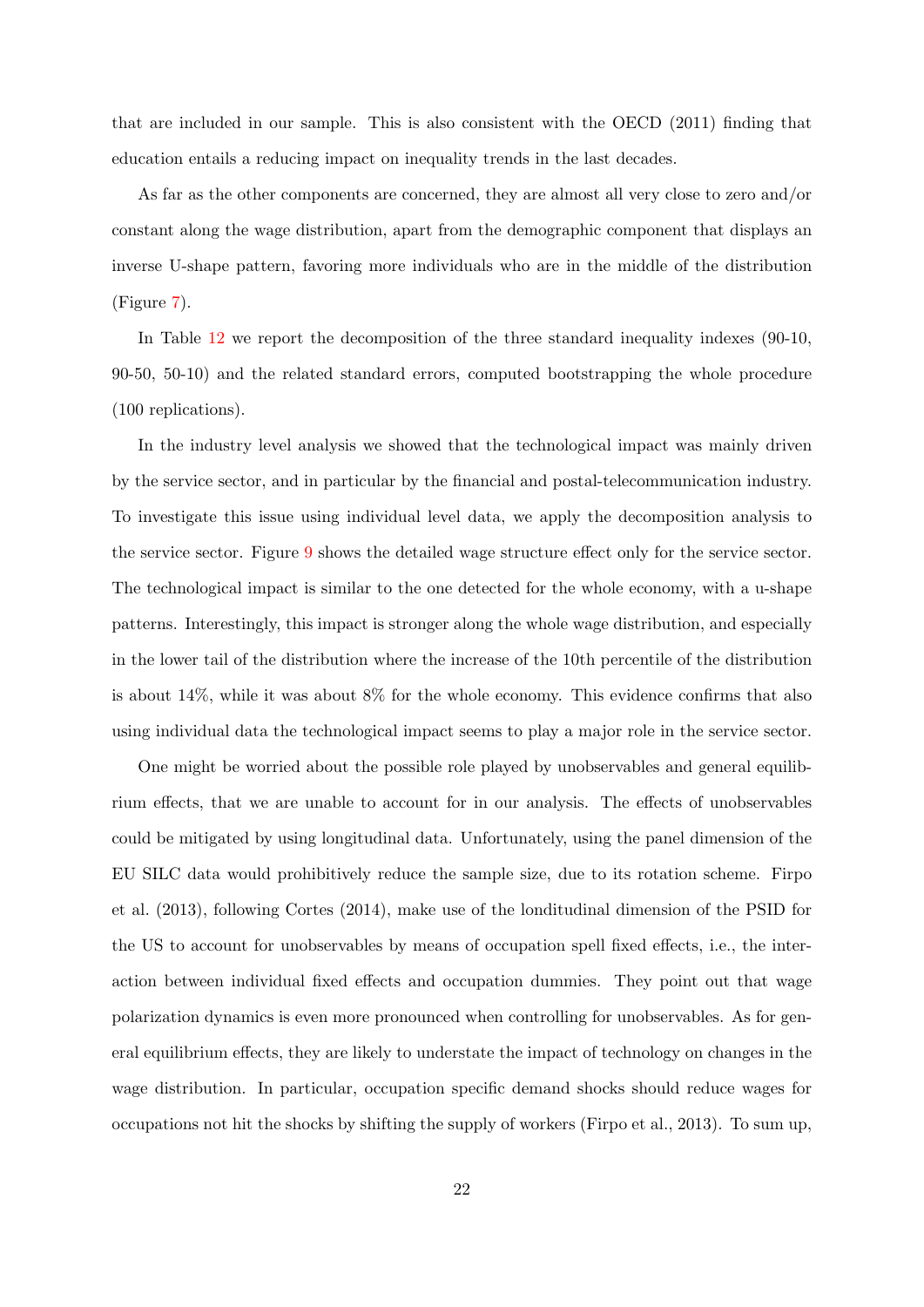overlooking the role of unobservables and of general equilibrium effects is likely to understate the contribution of occupation-specific demand effects to changes in the wage distribution.<sup>21</sup>

#### Robustness checks

As first robustness check we consider the current gross hourly wages in PPP. For sake of space we focus on the detailed wage structure effect, which represents the most interesting finding of the individual level analysis. Figure [10](#page-38-1) shows the detailed wage structure effect when using gross current hourly wages in PPP. It emerges that trends are very close to the ones derived using wages not in PPP, with the main difference being that from the median to the top of the distribution the technological impact is constant while before it was slightly increasing. Also the decomposition of the technological tasks provide very similar findings (see Figure [11\)](#page-39-0).

The second robustness check concerns the fact that in Europe there is an important heterogeneity concerning wage dynamics across countries, and that not controlling for this heterogeneity might affect the identification of the relation between wages and task measures. To deal with this issue we introduce in the RIF-regression country dummies as additional covariates, to control for all unobserved differences across countries. Figure [12](#page-39-1) shows that introducing country dummies do not affect the wage structure impact of the technological component, which is even more U-shaped especially in the upper tail. Also the impact of the technological tasks does not change much (see Figure [13\)](#page-40-0).

#### 3.4.2 Analysis for the decomposition of the dynamics of the gross yearly earnings

Figure [14](#page-40-1) shows the decomposition results for the sample of countries for which the gross yearly earnings are available (AT, BE, DK, ES, FI, FR, GR, IE, IT, LU, PT, UK). As already

<sup>&</sup>lt;sup>21</sup>For the sake of space we do not report the over time changes of the intercept along the wage distribution. Note that it is close to zero at the ten percentile, slightly negative from the 20th to the 40th percentile and then it starts increasing up to the 90th percentile, playing a role in explaining the rise of the upper tail of the distribution. This is consistent with the idea that within group inequality increased over time especially at the top of the distribution, due to the role of unobservables [\(Lemieux,](#page-30-9) [2008\)](#page-30-9). In accordance with [Firpo et al.](#page-29-1) [\(2013\)](#page-29-1) and [Cortes](#page-29-10) [\(2014\)](#page-29-10), we argue that unobservables might be a source of underestimation of technology impacts, especially in the upper part of the distribution where unobservables are increasing while the impact of technology is substantially constant.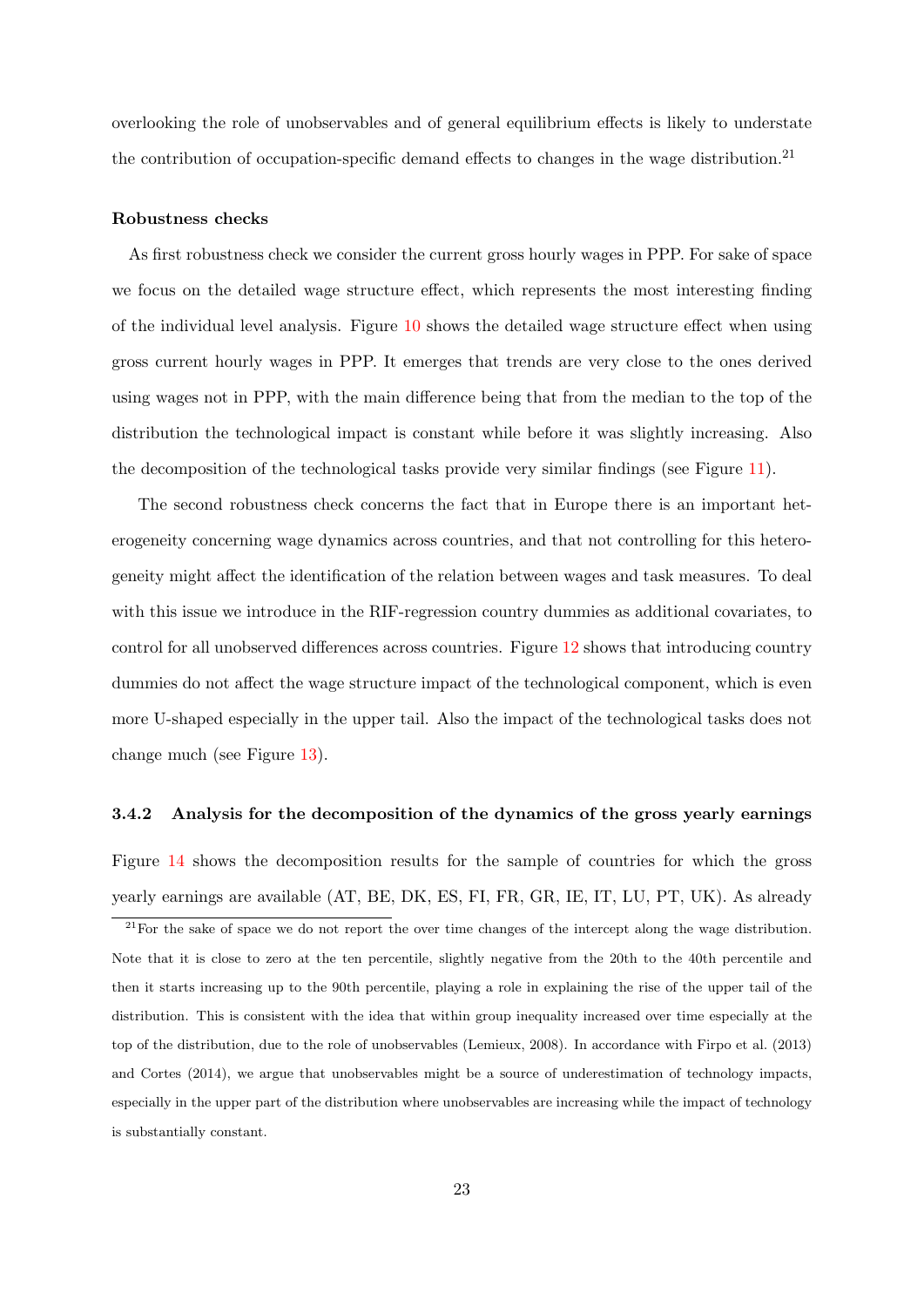underlined in the descriptives statistics, the gross yearly earnings decreased in the lower tail of the distribution and increased in the upper tail, entailing an increase in earnings inequality.

As for the aggregate composition effect, it is much flatter -and always below- than the total change: had only the composition changed over time, wages would have increased much less than what observed. This also suggests that the wage structure effect has to be always greater than the total observed change, counterbalancing the composition effect. $^{22}$ 

Among the components of the composition effect, Figure [15](#page-41-0) shows that most of the patterns are close to those derived for the gross hourly wages. More specifically, the only positive component is education, which is constant along the wage distribution and anyway quite low in magnitude (at around 0.03), while the other components, apart institutions, are rather constant and very close to zero.

Interestingly, the main difference with respect to the gross hourly wages is that institutions is very important in the lower part of the distribution, representing the most important finding related to the composition effect. Had only the share of part time and temporary jobs increased over time, the lower tail of the wage distribution would have shift downward, strongly deteriorating the wages of unskilled workers at the 10th percentile and generating an increasing impact on the 50-10 ratio dynamics, ceteris paribus. This suggests that all the reforms introduced in the last 15 years in Europe aiming at increasing the labour market flexibility have entailed a negative wage impact in the lower part of the distribution. It is not surprising that the impact of institutions emerges when the gross yearly earnings are considered, while a milder impact is detected when using hourly wages.

This result is consistent with the OECD finding in [\(OECD,](#page-31-0) [2011\)](#page-31-0), i.e., in developed countries the increase in flexibility have generated a positive impact on wage inequality, mainly through a negative impact in the lower tail of the distribution. However, these reforms might have exerted at the same time a negative impact on labour market inequality through a positive (negative) impact on employment (unemployment) rates. It is not easy to recover the prevailing effect,

<sup>&</sup>lt;sup>22</sup>Also in this case both the reweighing and specification errors, computed as defined in the methodological section, are not statistically different from zero, even if especially in the upper tail of the distribution they amount to a non negligible -0.019.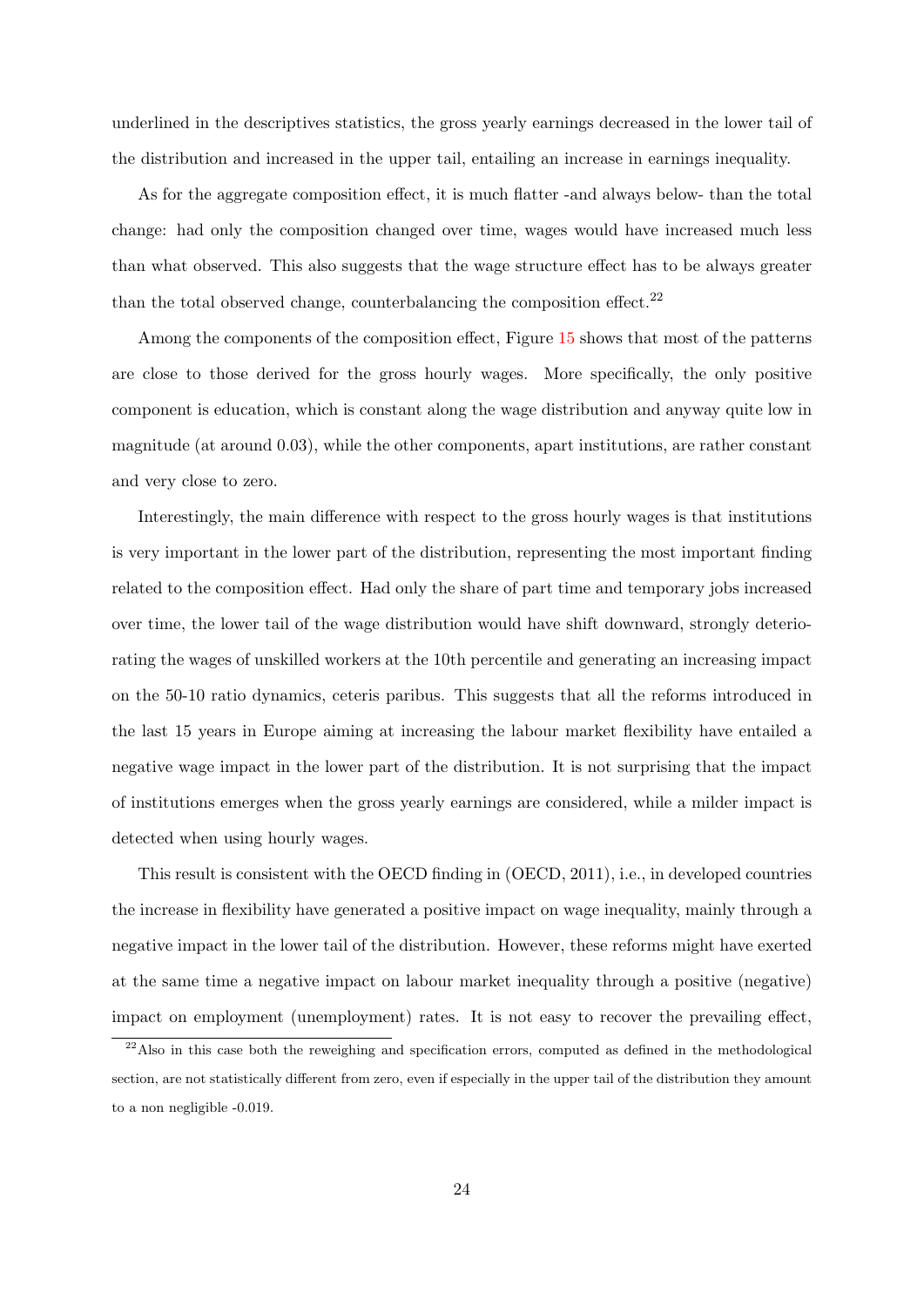i.e. whether the increase in flexibility has generated an overall positive or negative impact on labour market inequalities. This analysis goes beyond the goal of this paper.

As for the detailed wage structure effect, Figure  $(16)$ , the patterns are close from a qualitative point of view to those observed for the sample of gross current wages. In particular, the technology component displays still a U-shape pattern, even if at the very top of the distribution it slightly decreases. When decomposing the three technological tasks, patterns are similar, with service (and routine) that drives the lower tail of the distribution, and with abstract that displays an increasing trends up to the 80th percentile, and then declines (Figure [17\)](#page-42-0).

Consistently with the analysis on current hourly wages, the education component is slightly negative and constant along the distribution, confirming that in Europe education does not entail an increasing impact along the wage distribution.<sup>23</sup>

### 4 Conclusions

In this paper we investigate whether there are wage polarization trends at work in Europe. We study trends of unconditional wages as well as the conditional impact of technology on wages. We produce both an industry level and an individual level analysis. At the industry level, we use the WIOD and the EU KLEMS industry data for the period 1995-2007 for twelve European countries. As for unconditional wages, using industry data we find no evidence of wage polarization in Europe.

The evidence on the conditional wage polarization is more mixed. We find evidence that technological progress, as measured by the ICT intensity in capital compensation, has had an impact on job polarization through hours worked. However, we do not find evidence that wages have significantly responded in the same way to technology.

Since technological progress can affect within sector dynamics we also conduct an individual level analysis. We use harmonized micro data from two different sources, the ECHP data for 1996 and the EU-SILC data for 2007. Also using individual data, there is no evidence of unconditional wage polarization.

<sup>&</sup>lt;sup>23</sup>We carried out the same robustness checks used for the gross hourly wages. Results confirms the main findings of the baseline specification. For sake of synthesis we do not include them in the text.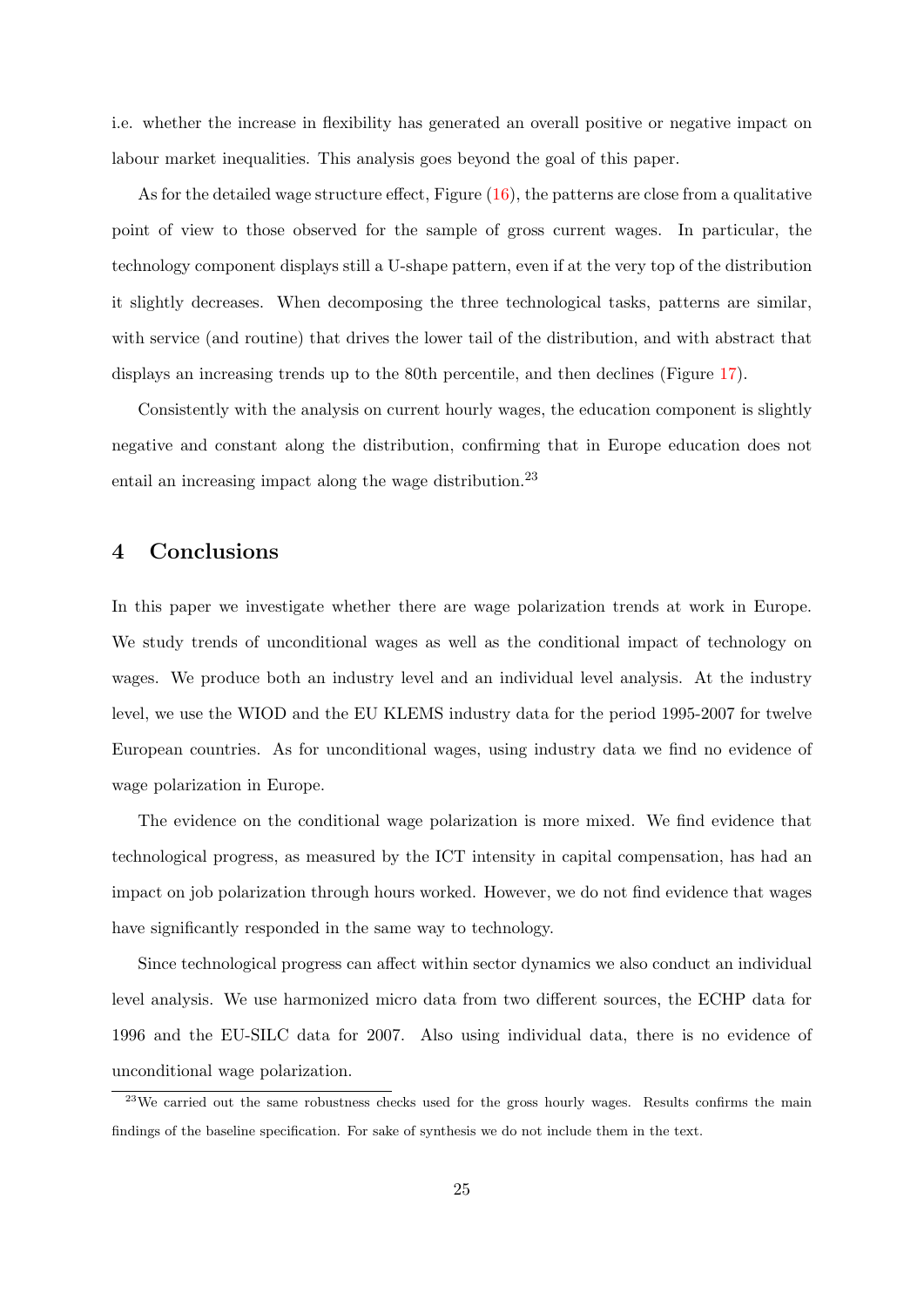To investigate the conditional wage polarization we augment the resulting dataset with task measures that proxy for the technological features of occupation (abstract, routine, service) and for the level of globalization (offshoring). We make use of two samples of countries, since we consider both gross hourly wages and gross yearly earnings. By applying the decomposition approach developed by [Fortin et al.](#page-29-3) [\(2010\)](#page-29-3), we show that while wage inequality has increased in Europe over the period considered, no signs of wage polarization are found. We point out that the wage structure related to technological task measures entails a U-shaped impact on the changes in the wage distribution, especially in the lower tail of the wage distribution. This U-Shaped impact is mainly due to the service task for the lower tail and to the abstract task for the upper tail of the distribution, while the impact of offshoring is constant along the wage distribution. Education has a negative impact on changes in inequality, consistently with [OECD](#page-31-0) [\(2011\)](#page-31-0); institutions play a role in accounting for the drop in the lower tail of the distribution of the gross yearly earnings. The other components (demographic, sector, education) are less relevant in accounting for increasing inequality.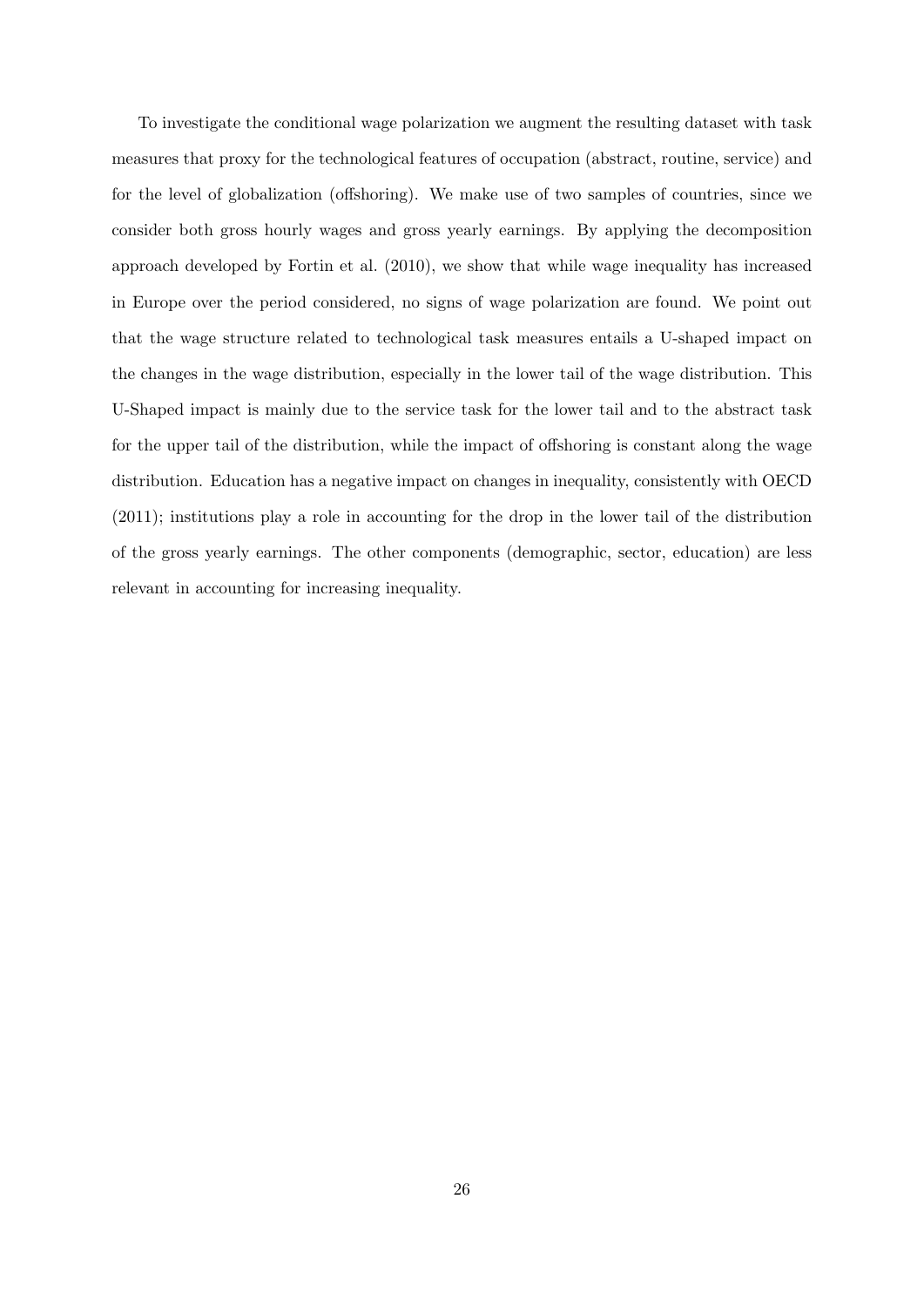### References

- <span id="page-28-3"></span>ACEMOGLU, D. AND D. AUTOR (2011): "Skills, tasks and technologies: Implications for employment and earnings," Handbook of labor economics, 4, 1043–1171.
- <span id="page-28-4"></span>Antonczyk, D., T. DeLeire, and B. Fitzenberger (2010): "Polarization and rising wage inequality: comparing the US and Germany," ZEW-Centre for European Economic Research Discussion Paper.
- <span id="page-28-8"></span>Atkinson, A. (2008): The Changing Distribution of Earnings in OECD Countries, Oxford University Press.
- <span id="page-28-0"></span>Autor, D., L. Katz, and M. Kearney (2006): "The polarization of the US labor market," American Economic Review, 96, 189–194.
- <span id="page-28-1"></span>Autor, D., F. Levy, and R. Murnane (2003): "The Skill Content of Recent Technological Change: An empirical exploration," Quarterly Journal of Economics, 118, 1279–1333.
- <span id="page-28-5"></span>Autor, D. H. and D. Dorn (2013): "The Growth of Low Skill Service Jobs and the Polarization of the U.S. Labor Market," American Economic Review, 103, 1553–1597.
- <span id="page-28-10"></span>BARSKY, R., J. BOUND, K. CHARLES, AND J. LUPTON (2002): "Accounting for the blackwhite wealth gap," Journal of the American Statistical Association, 97, 663–673.
- <span id="page-28-6"></span>BERTOLA, G. AND A. ICHINO (1995): "Wage inequality and unemployment: United States versus Europe," in NBER Macroeconomics Annual 1995, Volume 10, MIT Press, 13–66.
- <span id="page-28-9"></span>BLINDER, A. (1973): "Wage discrimination: reduced form and structural estimates," Journal of Human resources, 8, 436–455.
- <span id="page-28-2"></span>BLINDER, A. S. (2009): "Offshoring: Big Deal, or Business as Usual?" Offshoring of American jobs. What response from US economic policy, 19–60.
- <span id="page-28-7"></span>CENTENO, M. AND  $\ddot{A}$ . Novo (2009): When supply meets demand: Wage inequality in Portugal, IZA no.4592.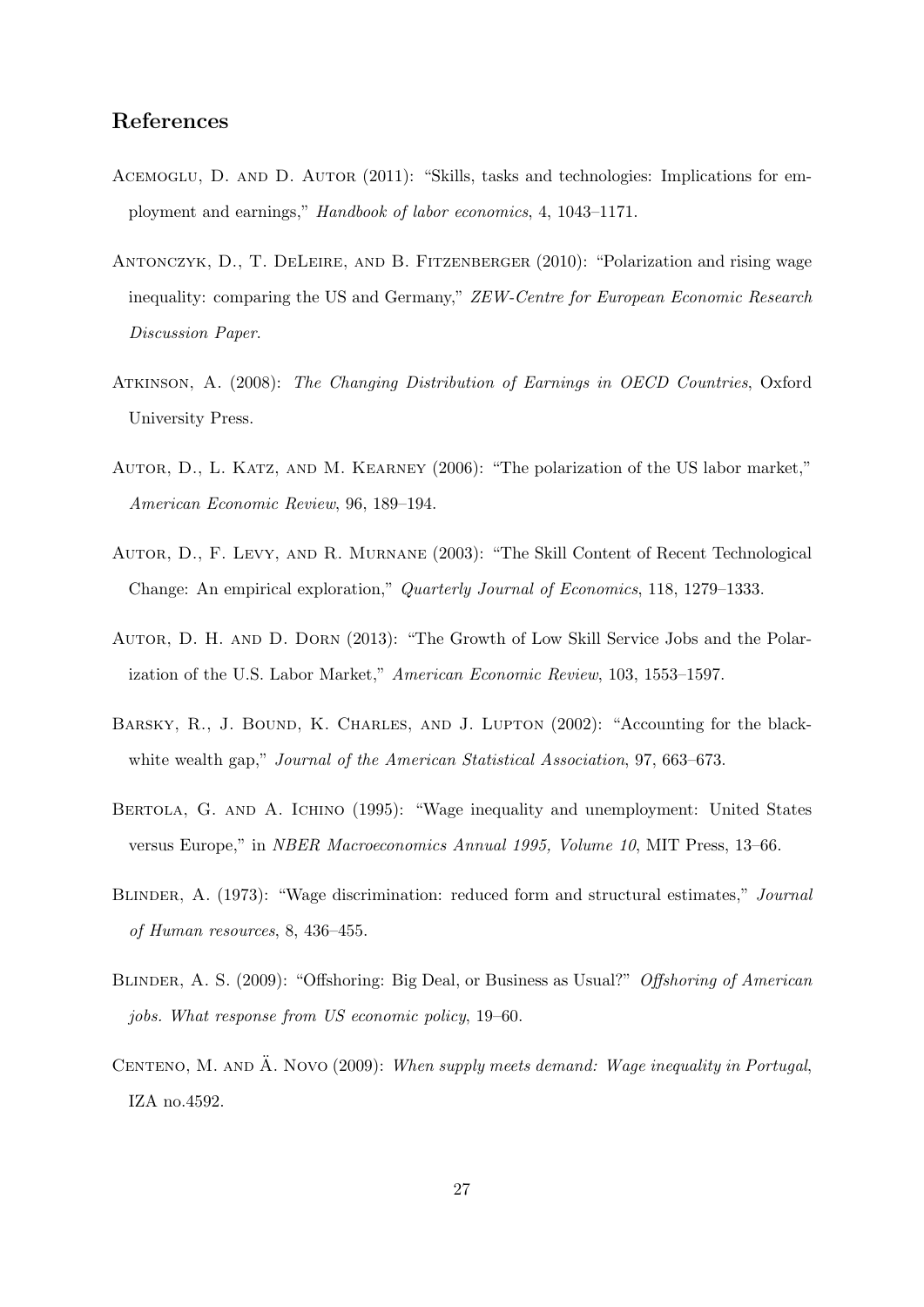- <span id="page-29-4"></span>CHARNOZ, P., E. COUDIN, AND M. GAINI (2011): "Wage inequalities in France 1976-2004: a quantile regression analysis," INSEE working paper, no.6.
- <span id="page-29-10"></span>CORTES, G. M. (2014): "Where Have the Middle-Wage Workers Gone? A Study of Polarization using Panel Data," Forthcoming in Journal of Labor Economics.
- <span id="page-29-9"></span>DI NARDO, J., N. FORTIN, AND T. LEMIEUX (1996): "Labor market institutions and the distribution of wages, 1973-1993: a semi-parametric approach," *Econometrica*, 64, 1001-1044.
- <span id="page-29-2"></span>DUSTMANN, C., J. LUDSTECK, AND U. SCHNBERG (2008): "Revisiting the German Wage Structure," Quarterly Journal of Economics, 142, 843–881.
- <span id="page-29-7"></span>Ebenstein, A., A. Harrison, M. M., and S. Phillips (2014): "Estimating the Impact of Trade and Offshoring on American Workers Using the Current Population Surveys," forthcoming in the Review of Economics and Statistics, 19–34.
- <span id="page-29-6"></span>Feenstra, R. and G. Hanson (1999): "The Impact of Outsourcing and High-Technology Capital on Wages: Estimates For The United States, 1979-1990," Quarterly Journal of Economics, 114, 907–940.
- <span id="page-29-1"></span>FIRPO, S., N. FORTIN, AND T. LEMIEUX (2013): "Occupational Tasks and Changes in the Wage Structure," available at http://www.economics.ubc.ca/faculty-and-staff/thomaslemieux/, revised and resubmitted to American Economic Review.
- <span id="page-29-3"></span>FORTIN, N., S. FIRPO, AND T. LEMIEUX (2010): "Decomposition methods in economics," NBER Working Paper, published in Handbook of Labor Economics, Elsevier, 2011.
- <span id="page-29-8"></span>FORTIN, N., T. LEMIEUX, AND S. FIRPO (2011): "Decomposition methods in economics," Handbook of Labor Economics, 4, 1–102.
- <span id="page-29-5"></span>FRICK, J. AND K. KRELL (2010): "Measuring Income in Household Panel Surveys for Germany: A Comparison of EU-SILC and SOEP," SOEP papers on Multidisciplinary Panel Data Research, 265.
- <span id="page-29-0"></span>Goos, M. and A. Manning (2007): "Lousy and lovely jobs: The rising polarization of work in Britain," The Review of Economics and Statistics, 89, 118–133.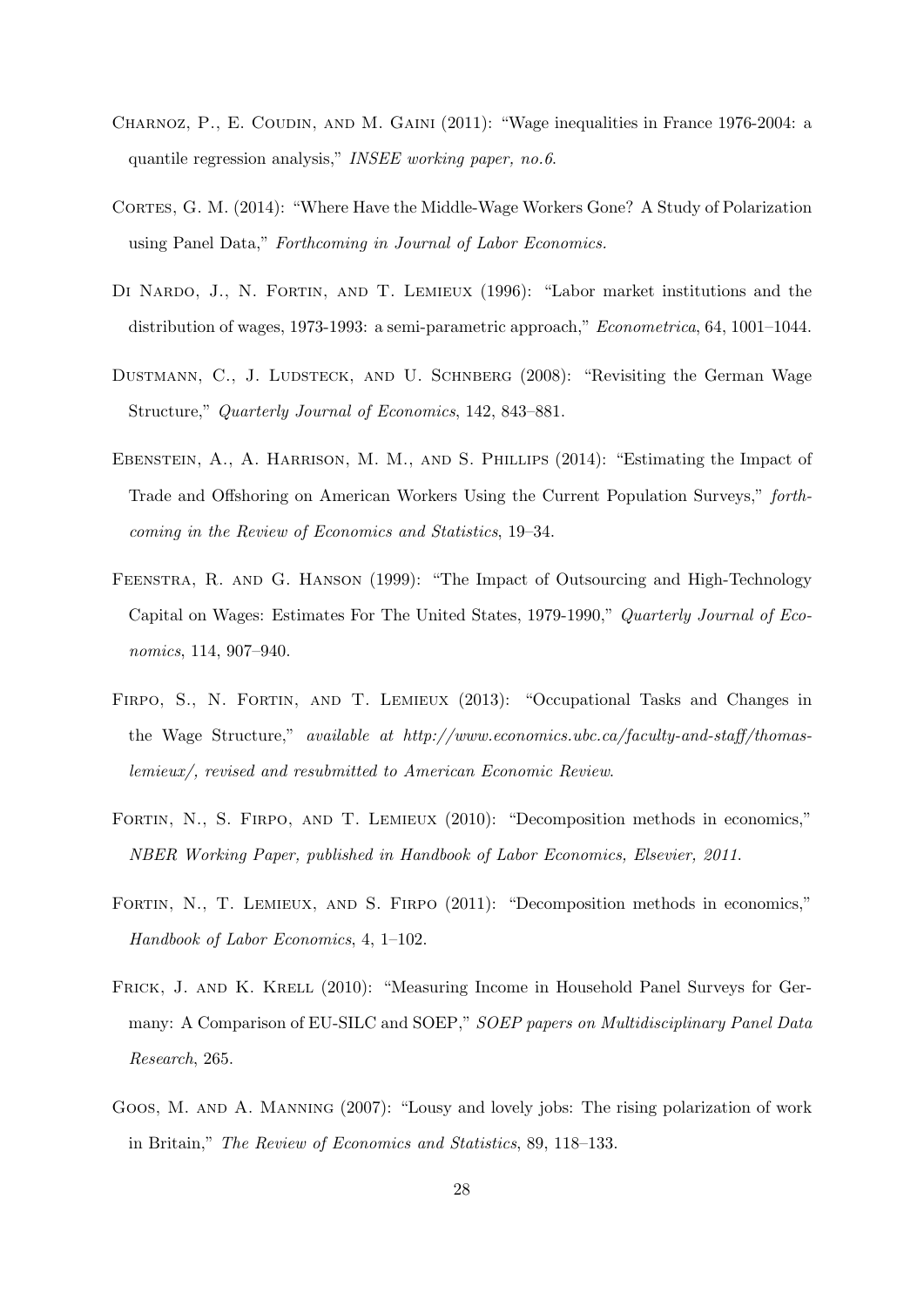- <span id="page-30-0"></span>Goos, M., A. Manning, and A. Salomons (2009): "Job polarization in Europe," American Economic Review, 99, 58–63.
- <span id="page-30-2"></span>– (2014): "Explaining Job Polarization in Europe: The Roles of Technology and Globalization," Tech. rep.
- <span id="page-30-10"></span>Grossman, G. and E. Rossi-Hansberg (2008): "Trading tasks: a simple theory of offshoring," American Economic Review, 98, 1978–1997.
- <span id="page-30-11"></span>Hampel, F. (1974): "The influence curve and its role in robust estimation," Journal of the American Statistical Association, 69, 383–393.
- <span id="page-30-8"></span>Hauser, R. (2008): "Problems of the German Contribution to EU-SILC: A research perspective, compar ing EU-SILC, Microcensus and SOEP," German Council for Social and Economic Data (RatSWD), 80.
- <span id="page-30-6"></span>Izquierdo, M. and A. Lacuesta (2006): "Wage inequality in Spain: Recent developments," Banco de Espana working paper, no.615.
- <span id="page-30-5"></span>Krugman, P. (1994): "Europe jobless, America penniless?" Foreign Policy, 19–34.
- <span id="page-30-9"></span>LEMIEUX, T. (2008): "The changing nature of wage inequality," Journal of Population Economics, 21, 21–48.
- <span id="page-30-3"></span>MACHIN, S. (2011): "Changes in UK Wage Inequality Over the Last Forty Years," in P. Gregg and J. Wadsworth (eds.) The Labour Market in Winter - The State of Working Britain.
- <span id="page-30-1"></span>Mazzolari, F. and G. Ragusa (2013): "Spillovers from high-skill consumption to low-skill labor markets," Review of Economics and Statistics, 95, 74–86.
- <span id="page-30-4"></span>Michaels, G., A. Natraj, and J. Van Reenen (2013): "Has ICT Polarized Skill Demand? Evidence from Eleven Countries over 25 years," forthcoming in the Review of Economics and Statistics.
- <span id="page-30-7"></span>NATICCHIONI, P., A. RICCI, AND E. RUSTICHELLI (2008): "Wage inequality, employment structure and skill-biased change in Italy," Labour, 22, 27–51.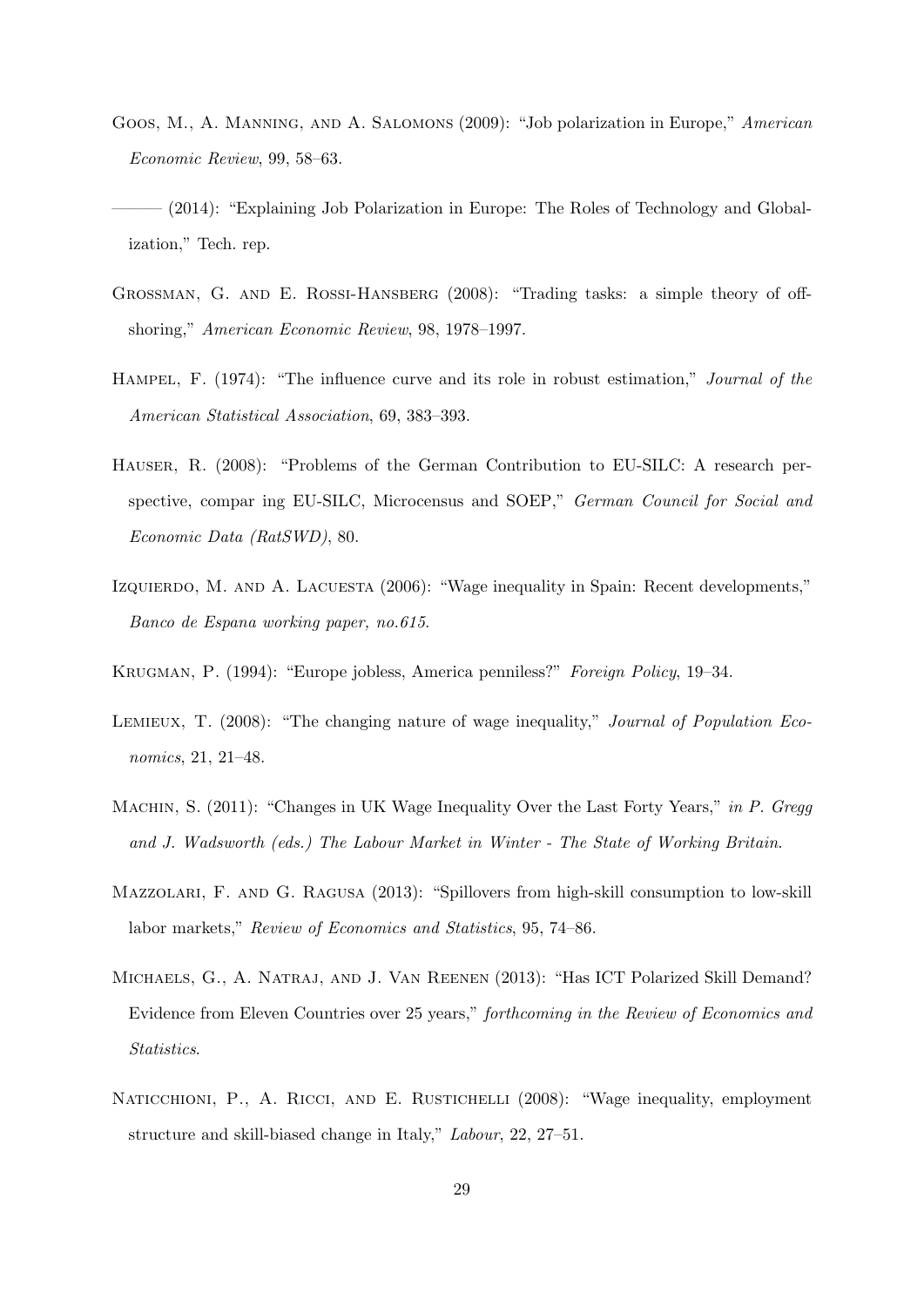<span id="page-31-5"></span> $-$  (2010): "Far away from a skill-biased change: falling educational wage premia in Italy," Applied Economics, 42, 3383–3400.

- <span id="page-31-3"></span>Oaxaca, R. (1973): "Male-female wage differentials in urban labor markets," International Economic Review, 14, 693–709.
- <span id="page-31-4"></span>OAXACA, R. AND M. RANSOM (1999): "Identification in detailed wage decompositions," Review of Economics and Statistics, 81, 154–157.
- <span id="page-31-0"></span>OECD (2011): Divided We Stand: Why Inequality Keeps Rising, OECD Publishing.
- <span id="page-31-1"></span>O'Mahony, M. and M. P. Timmer (2009): "Output, Input and Productivity Measures at the Industry Level: The EU KLEMS Database\*," The Economic Journal, 119, F374–F403.
- <span id="page-31-2"></span>Timmer, M. P. (2012): "The World Input-Output Database (WIOD): Contents, Sources and Methods," WIOD Background document available at www.wiod.org.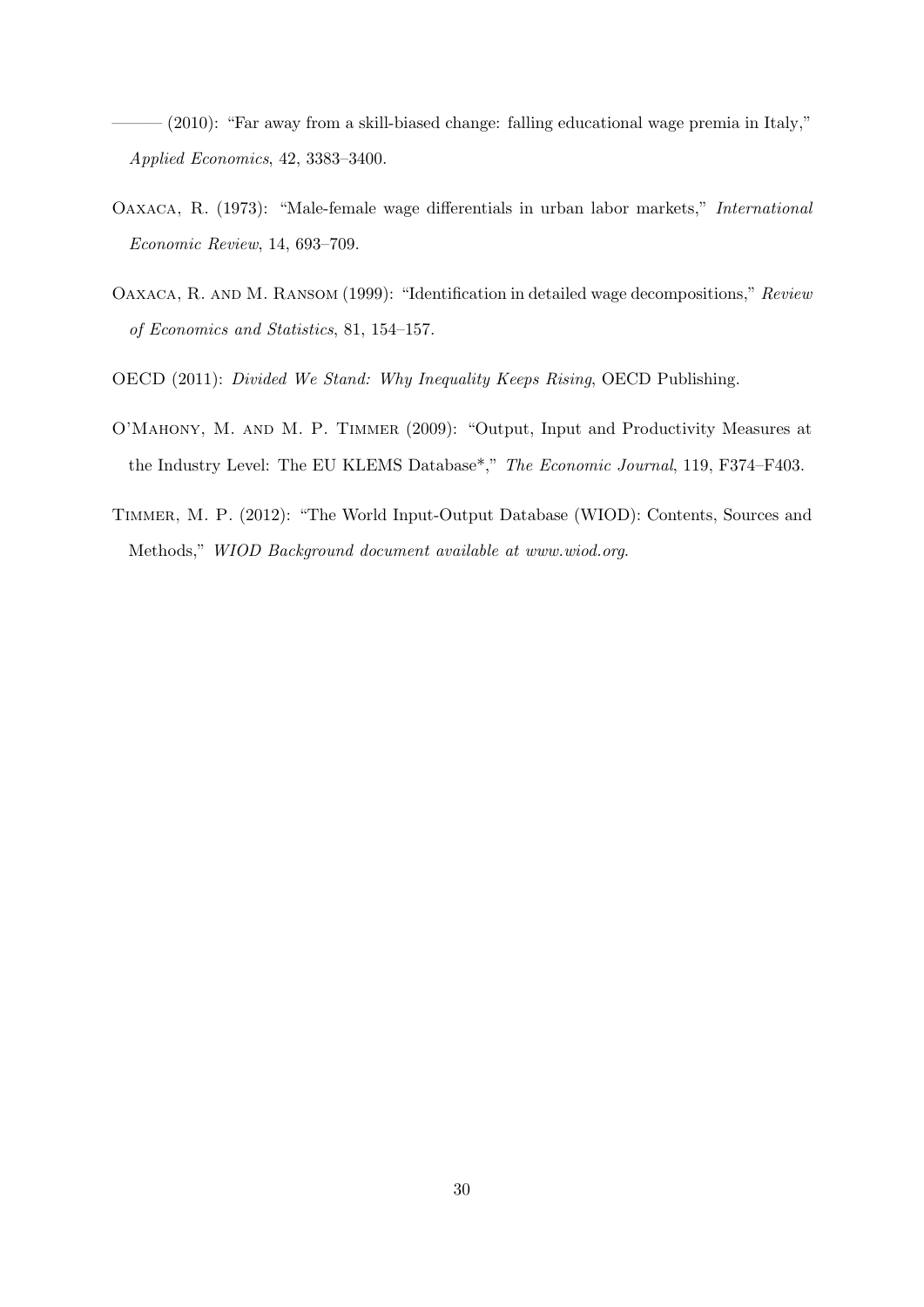# Figures and Tables



<span id="page-32-0"></span>Figure 1: The left panel plots the ratio of high skilled wages to medium skilled wages and the ratio of medium skilled wages to low skilled wages and the ration over the period 1995-2007. The right panel plots wages for the three skill groups. Wage figures are obtained by aggregating Wiod data over countries and industries.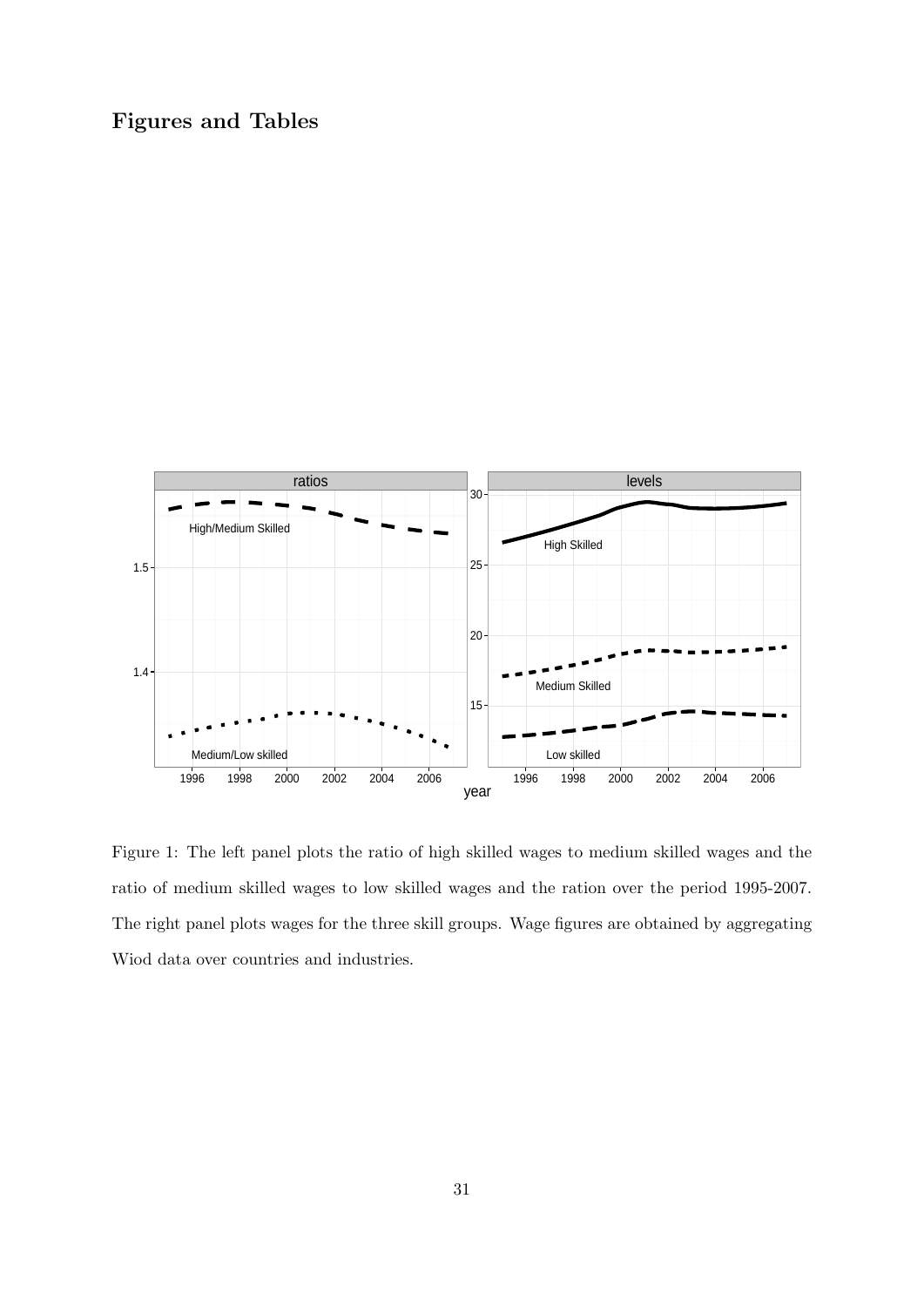

High skilled wage ... Medium skilled wage -- Low skilled wage

<span id="page-33-0"></span>Figure 2: Each panel plots the dynamic of real wages for the three skilled groups. Wage figures are obtained by aggregating Wiod data over industries.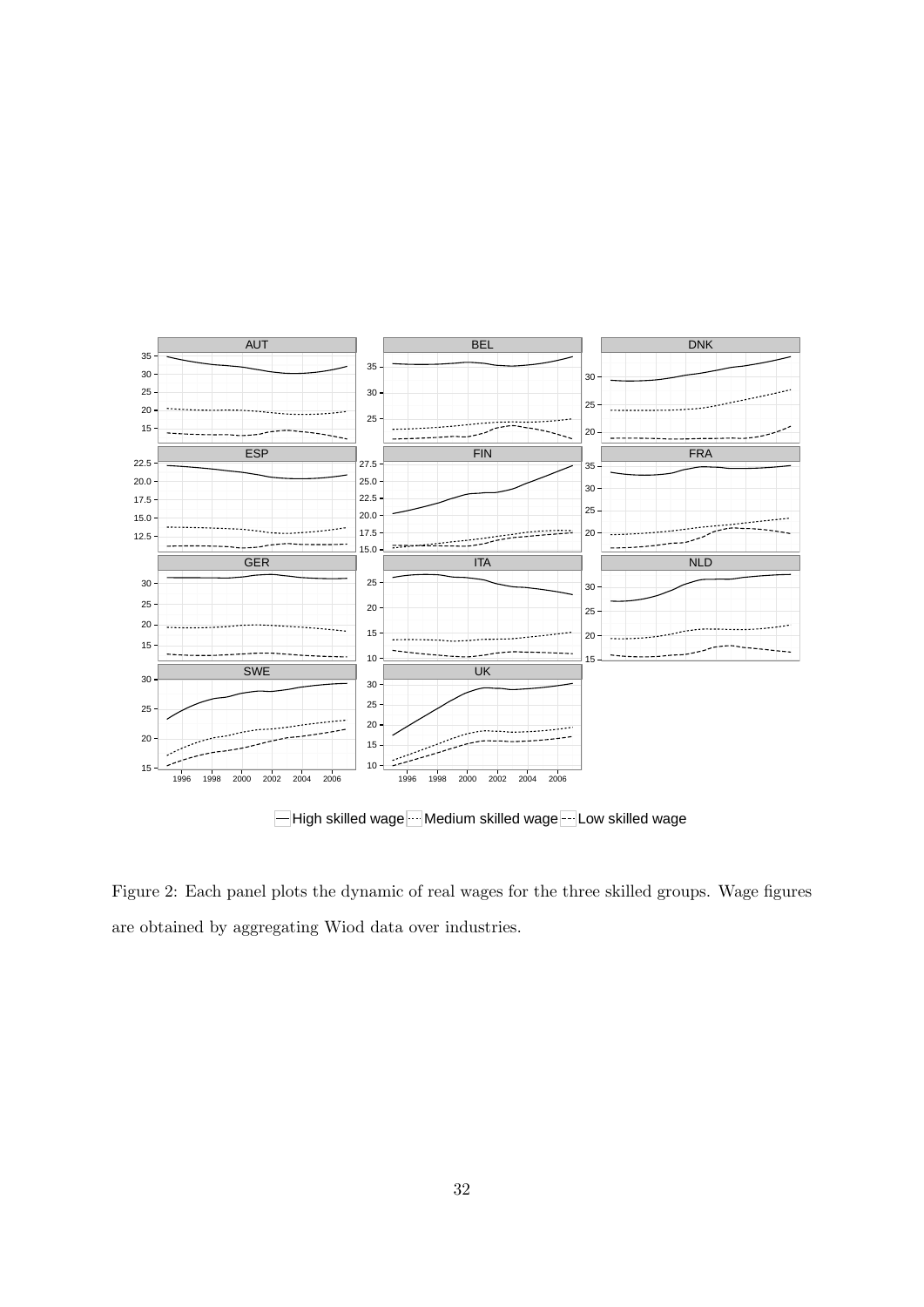

<span id="page-34-0"></span>Figure 3: Aggregate by-industry 1995-2007 changes in ICT capital compensation over value added. Industries are divided in Service and Manufacturing. Country data are aggregated using as weights the 1995 share of each country and code's employment.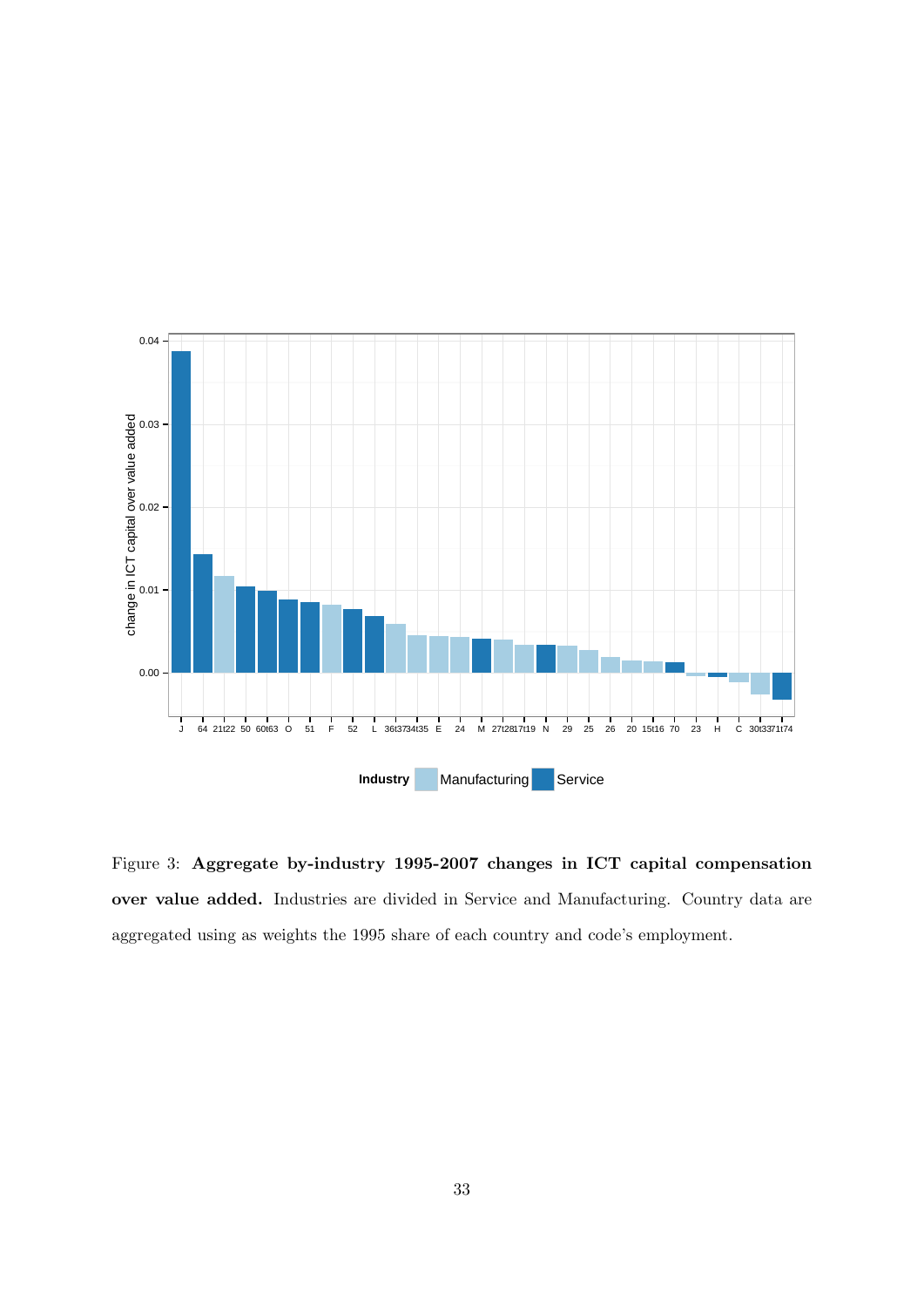

<span id="page-35-0"></span>Figure 4: ICT capital compensation and labor bill share. Each column plots the 1995- 2007 changes in ICT capital over value added and changes in the ratio of wage bill shares. The top panel plots the high to medium skilled bill share; the bottom panel the medium to low skilled wage bill share. Aggregate data for the available countries are obtained by aggregating data on ICT capital, labor compensation, and hours worked by skill levels over country cells.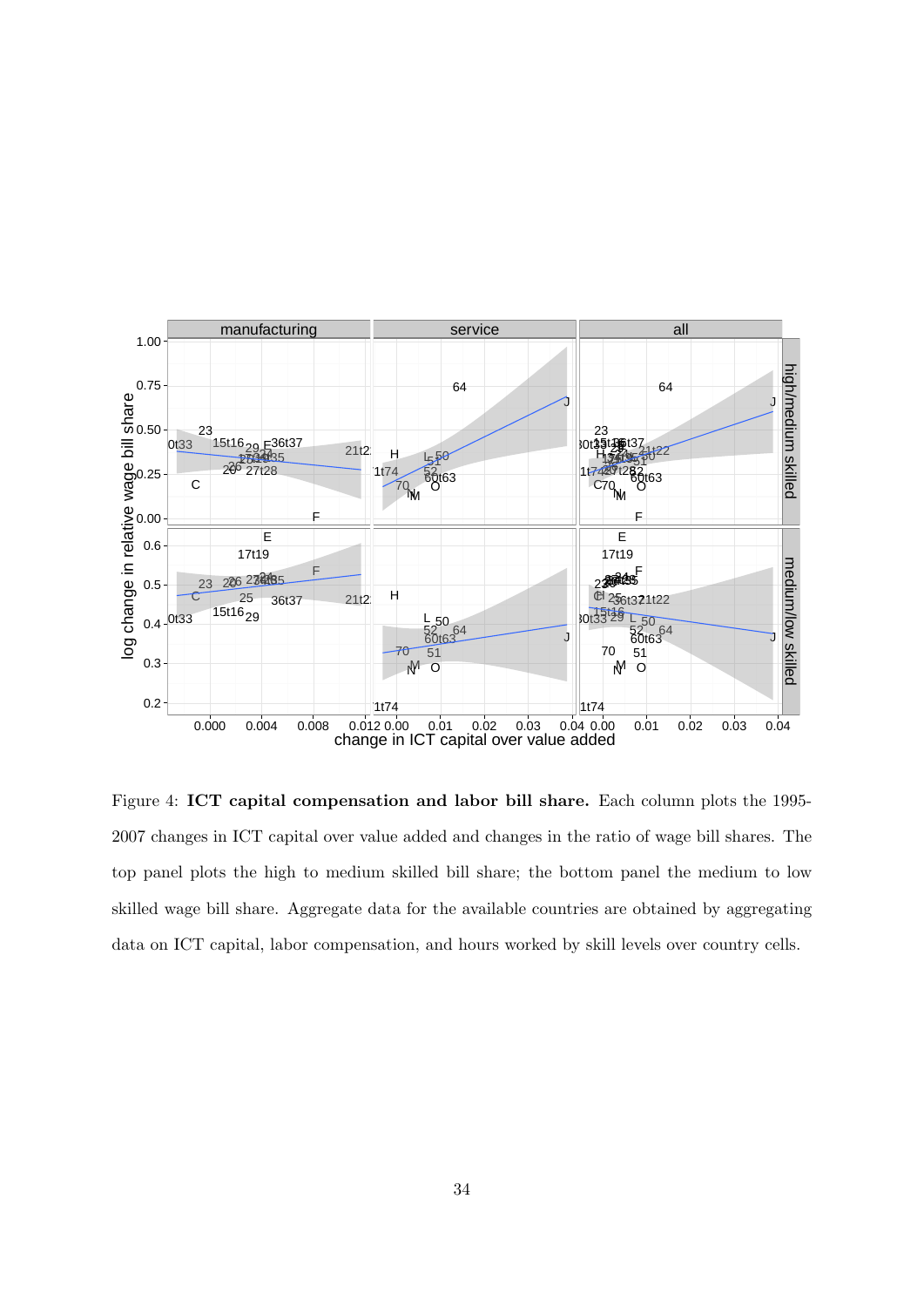

<span id="page-36-0"></span>Figure 5: Gross current hourly wage: overall change, aggregate composition and wage structure effects. Sample of countries for which hourly wages are available (AT, ES, GR, IE, IT, PT, UK).



<span id="page-36-1"></span>Figure 6: Gross current hourly wage: detailed composition effect. Sample of countries for which hourly wages are available (AT, ES, GR, IE, IT, PT, UK).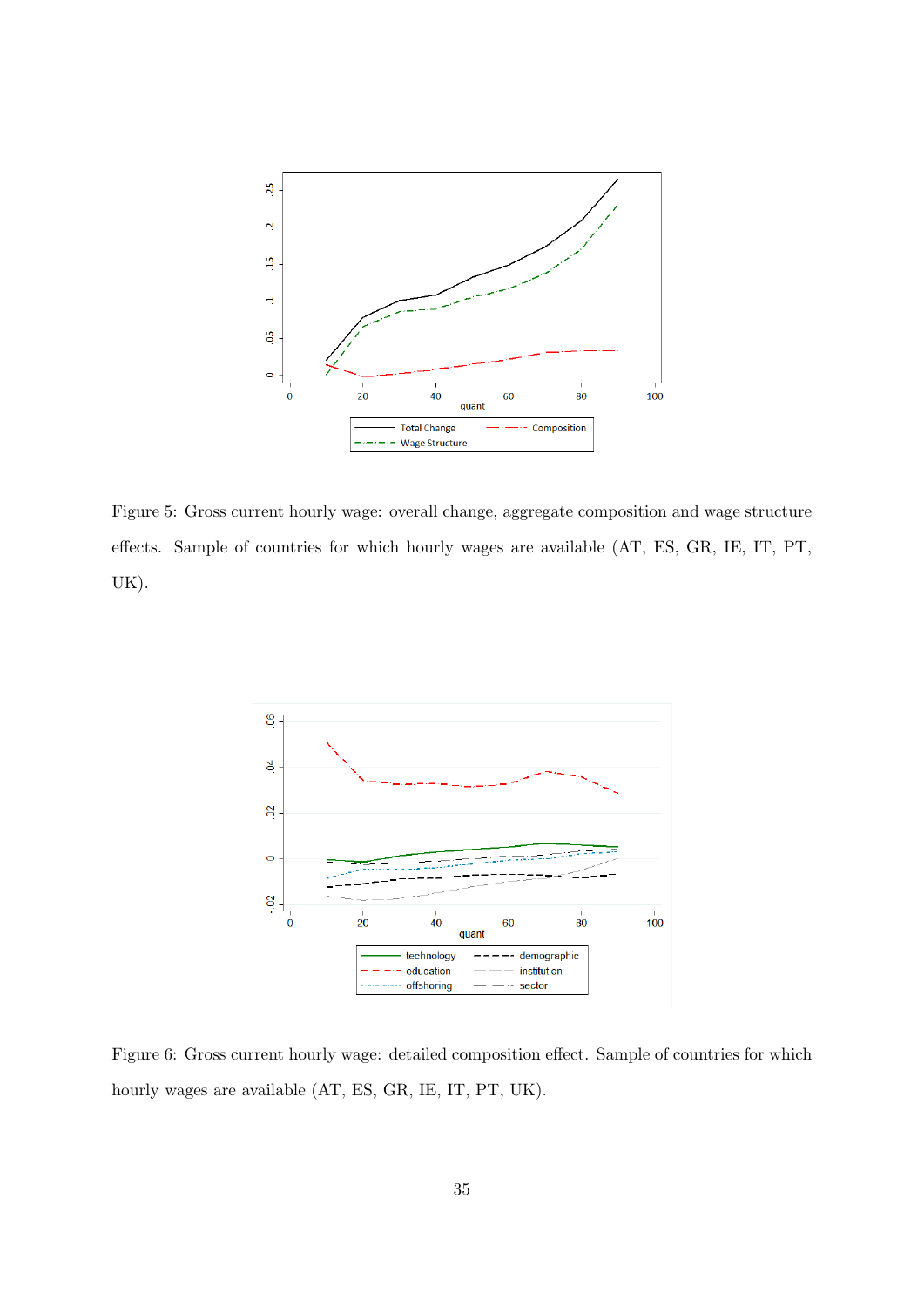

<span id="page-37-0"></span>Figure 7: Gross current hourly wage: Detailed wage structure effect. Sample of countries for which hourly wages are available (AT, ES, GR, IE, IT, PT, UK).



<span id="page-37-1"></span>Figure 8: Gross current hourly wage: Wage structure effect for abstract, routine and service tasks. Sample of countries for which hourly wages are available (AT, ES, GR, IE, IT, PT, UK).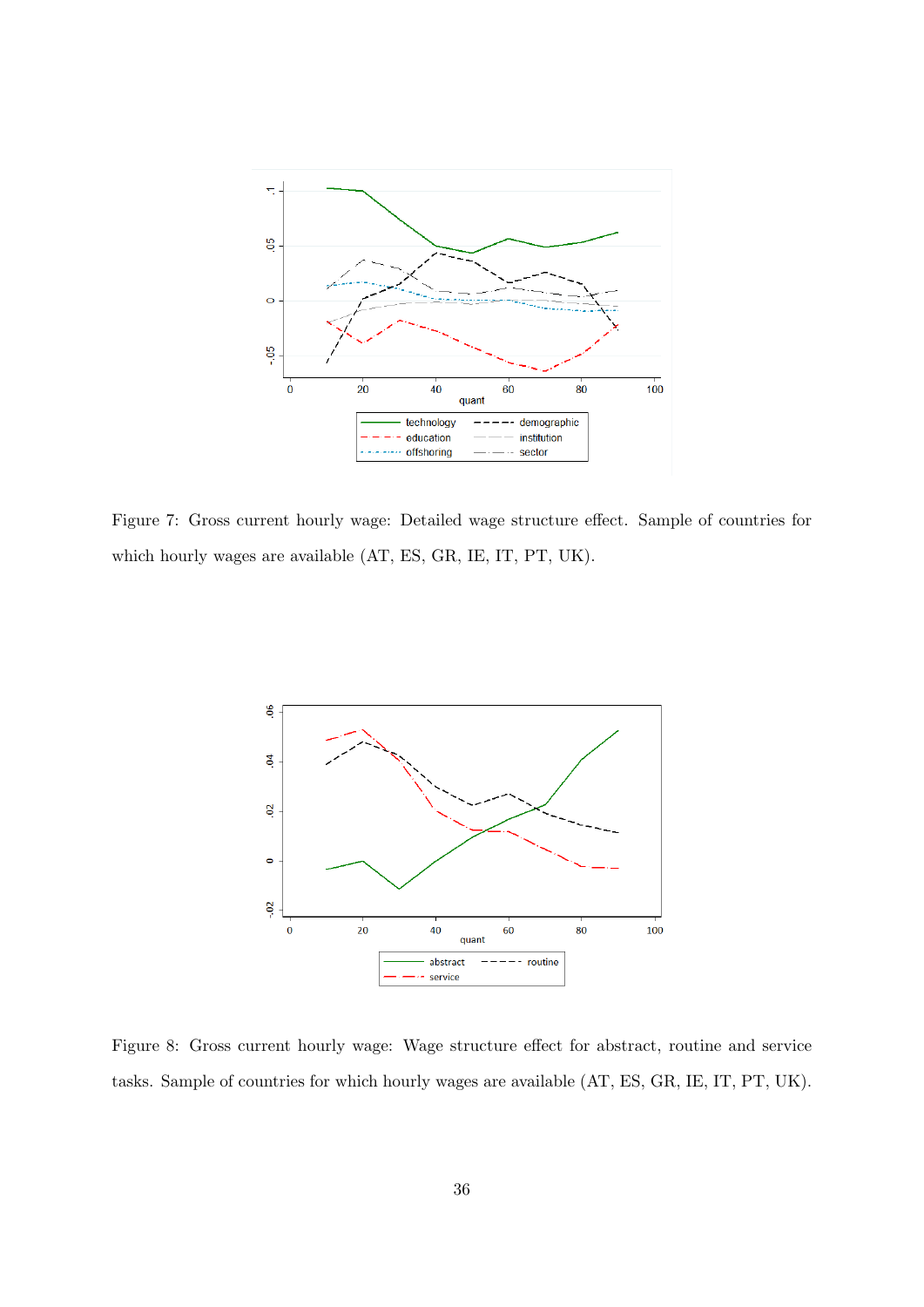

<span id="page-38-0"></span>Figure 9: Gross current hourly wages: detailed wage structure effect in the service sector. Sample of countries for which hourly wages are available (AT, ES, GR, IE, IT, PT, UK).



<span id="page-38-1"></span>Figure 10: Gross current hourly wages in PPP: detailed wage structure effect. Sample of countries for which hourly wages are available (AT, ES, GR, IE, IT, PT, UK).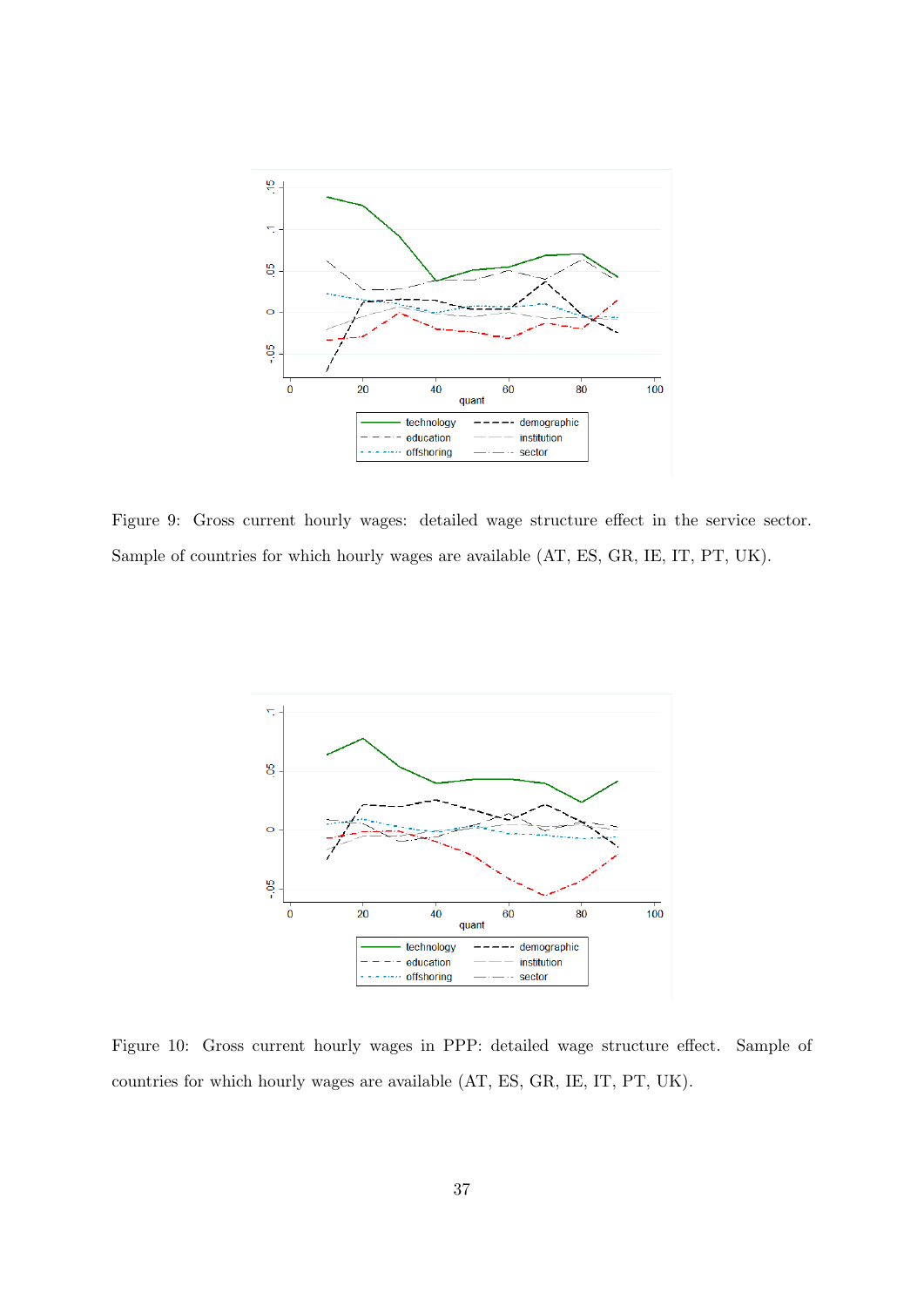

<span id="page-39-0"></span>Figure 11: Gross current hourly wages in PPP: Wage structure effect for abstract, routine and service tasks. Sample of countries for which hourly wages are available (AT, ES, GR, IE, IT, PT, UK).



<span id="page-39-1"></span>Figure 12: Gross current hourly wages: detailed wage structure effect with country dummies. Sample of countries for which hourly wages are available (AT, ES, GR, IE, IT, PT, UK).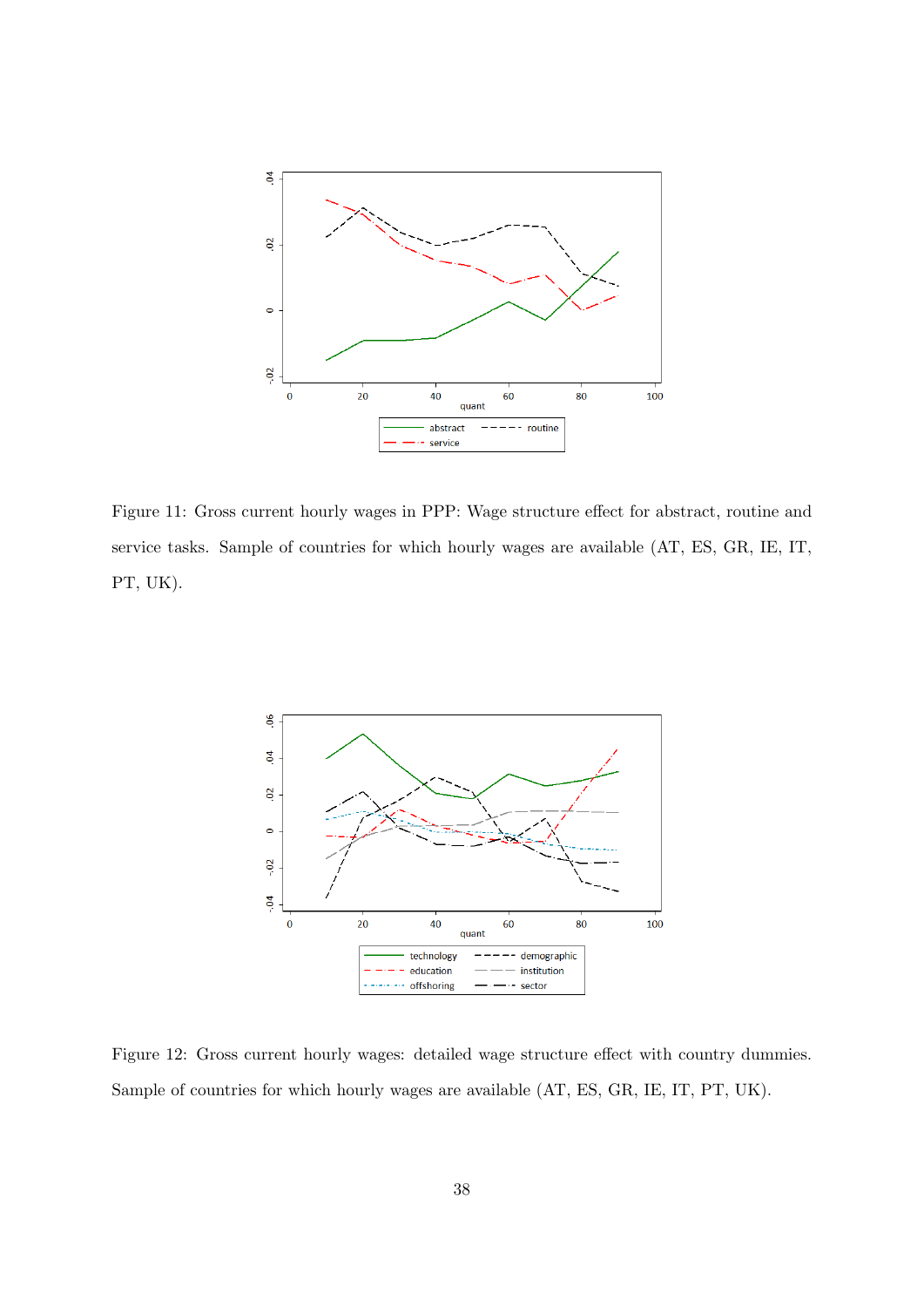

<span id="page-40-0"></span>Figure 13: Gross current hourly wages: wage structure effect for abstract, routine and service tasks, with country dummies. Sample of countries for which hourly wages are available (AT, ES, GR, IE, IT, PT, UK).



<span id="page-40-1"></span>Figure 14: Gross yearly earnings: overall change, aggregate composition and wage structure effects. Sample of countries for which the gross yearly earnings are available (AT, BE, DK, ES, FI, FR, GR, IE, IT, LU, PT, UK).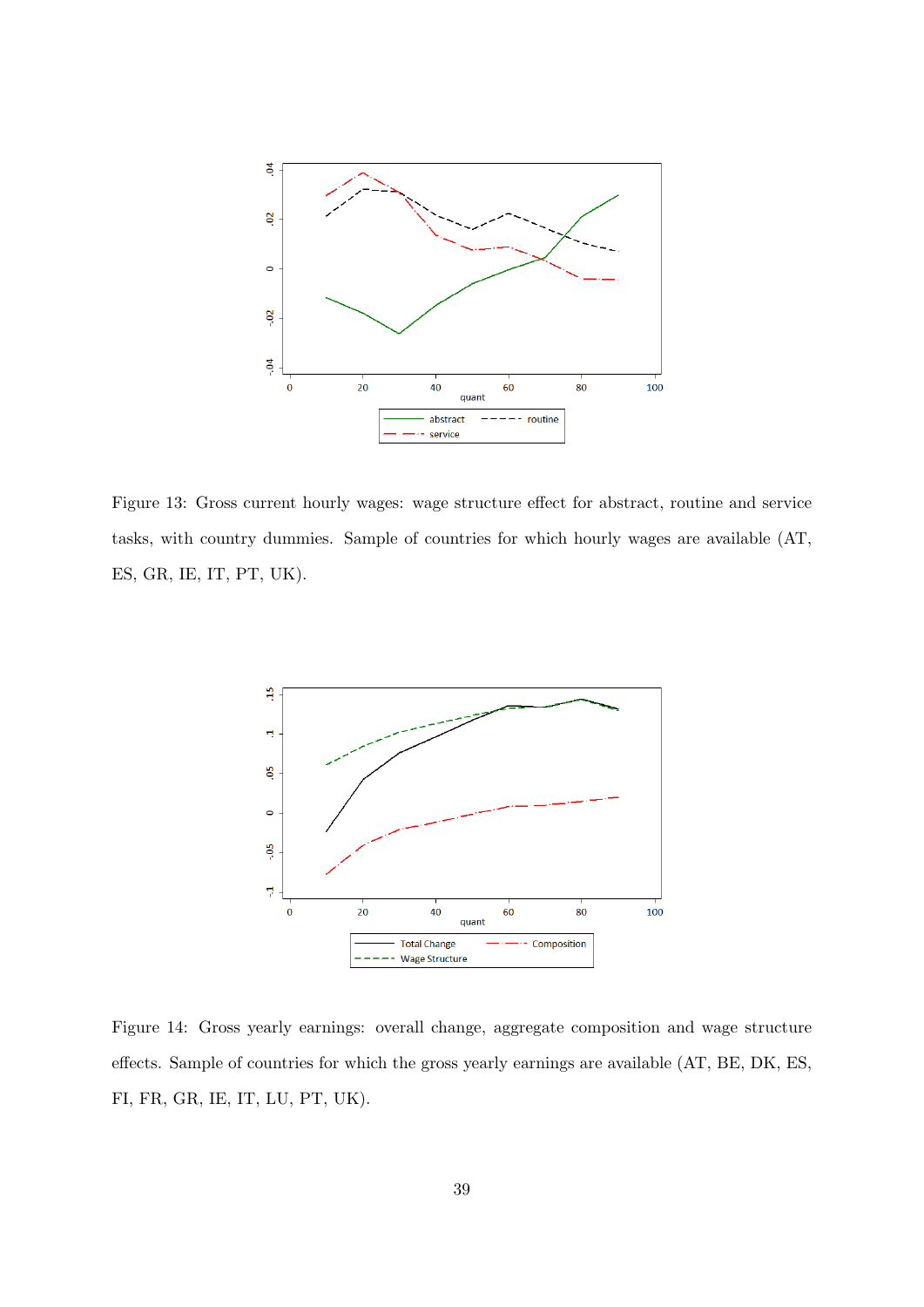

<span id="page-41-0"></span>Figure 15: Gross yearly earnings: detailed composition effect. Sample of countries for which the gross yearly earnings are available (AT, BE, DK, ES, FI, FR, GR, IE, IT, LU, PT, UK).



<span id="page-41-1"></span>Figure 16: Gross yearly earnings: detailed wage structure effect. Sample of countries for which the gross yearly earnings are available (AT, BE, DK, ES, FI, FR, GR, IE, IT, LU, PT, UK).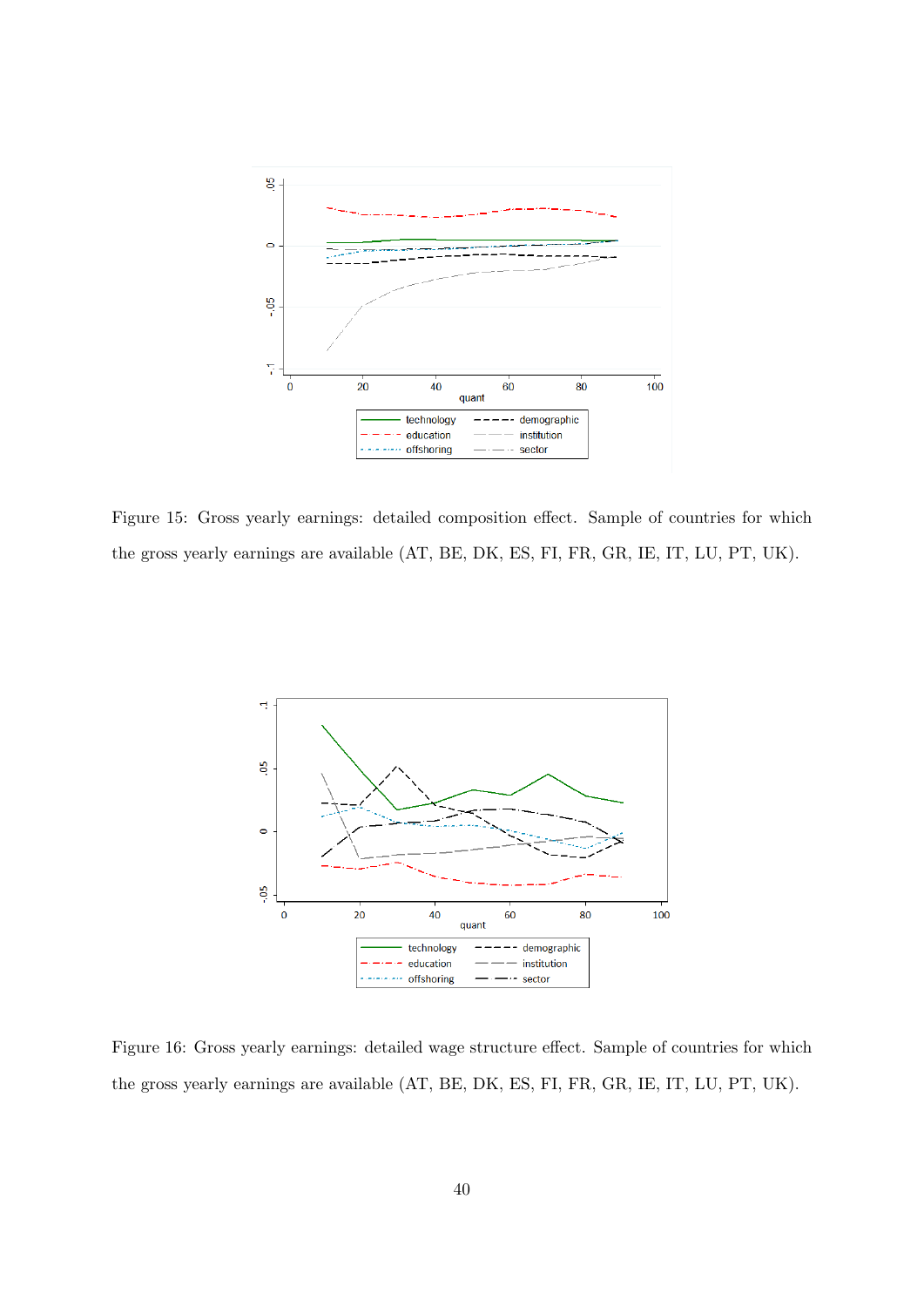

<span id="page-42-0"></span>Figure 17: Gross yearly earnings: wage structure effect for abstract, routine and service tasks. Sample of countries for which the gross yearly earnings are available (AT, BE, DK, ES, FI, FR, GR, IE, IT, LU, PT, UK).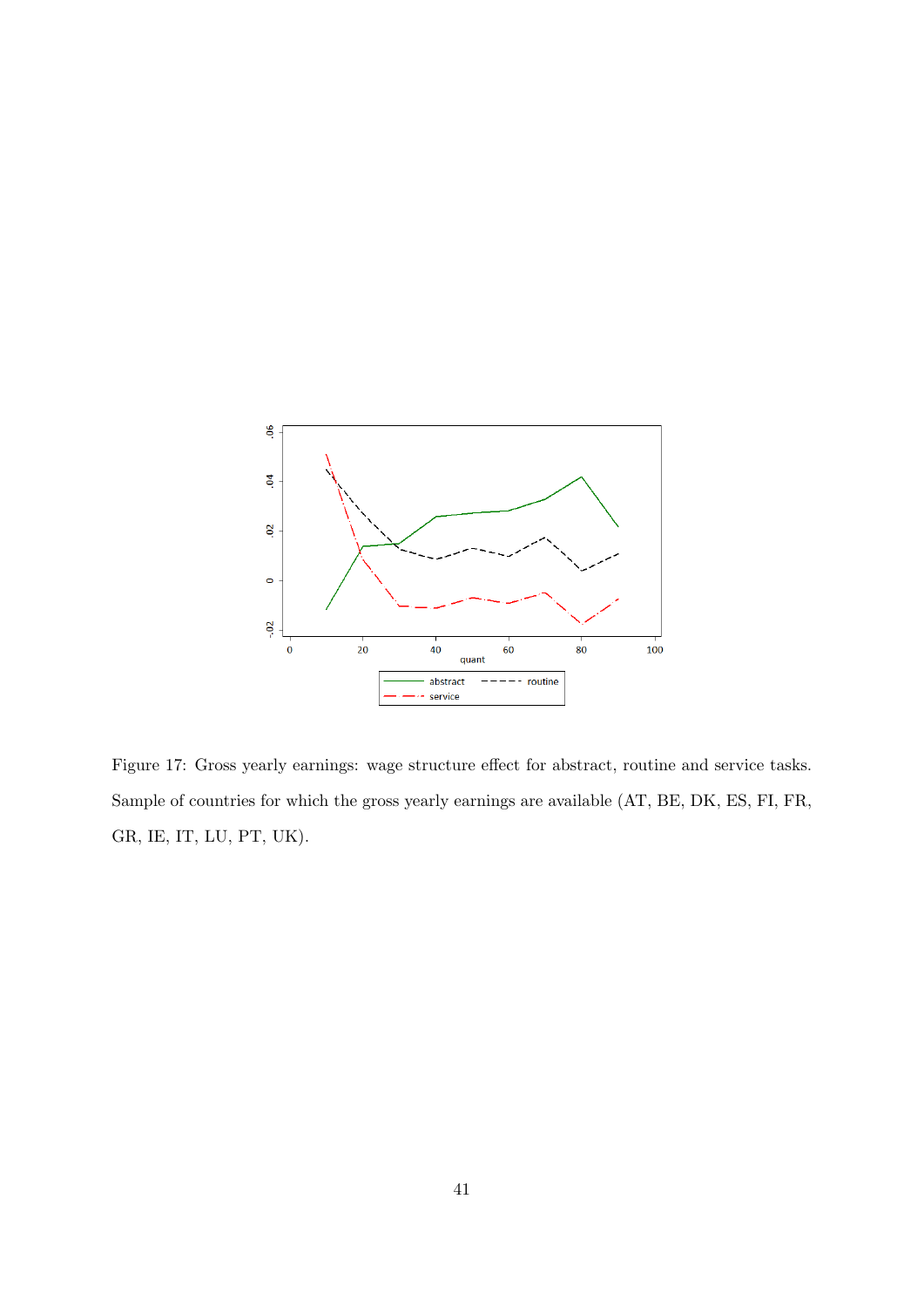| Description                                                        | Nace Code | Manufacturing |
|--------------------------------------------------------------------|-----------|---------------|
| Basic Metals and Fabricated Metal                                  | 27t28     | Yes           |
| Chemicals and Chemical Products                                    | 24        | Yes           |
| Coke, Refined Petroleum and Nuclear Fuel                           | 23        | Yes           |
| Construction                                                       | F         | Yes           |
| Electrical and Optical Equipment                                   | 30t33     | Yes           |
| Electricity, Gas and Water Supply                                  | E         | Yes           |
| Food, Beverages and Tobacco                                        | 15t16     | Yes           |
| Machinery, Nec                                                     | 29        | Yes           |
| Manufacturing, Nec; Recycling                                      | 36t37     | Yes           |
| Mining and Quarrying                                               | C         | Yes           |
| Other Non-Metallic Mineral                                         | 26        | Yes           |
| Pulp, Paper, Paper, Printing and Publishing                        | 21t22     | Yes           |
| Rubber and Plastics                                                | 25        | Yes           |
| Textiles and Textile Products                                      | 17t19     | Yes           |
| <b>Transport Equipment</b>                                         | 34t35     | Yes           |
| Wood and Products of Wood and Cork                                 | 20        | Yes           |
| Education                                                          | М         |               |
| Financial Intermediation                                           | J         |               |
| Health and Social Work                                             | Ν         |               |
| Hotels and Restaurants                                             | Н         |               |
| Inland Transport                                                   | 60t63     |               |
| Other Community, Social and Personal Services                      | O         |               |
| Post and Telecommunications                                        | 64        |               |
| Public Admin and Defence; Compulsory Social Security               | L         |               |
| Real Estate Activities                                             | 70        |               |
| Renting of Equipment and Other Business Activities                 | 71t74     |               |
| Retail Trade, Except of Motor Vehicles; Repair of Household Goods  | 52        |               |
| Sale, Maintenance and Repair of Motor Vehicles Retail Sale of Fuel | 50        |               |
| Wholesale Trade and Commission Trade, Except of Motor Vehicles     | 51        |               |

<span id="page-43-0"></span>Table 1: Description of NACE classification codes resulting from the harmonization of WIOD and EU KLEMS.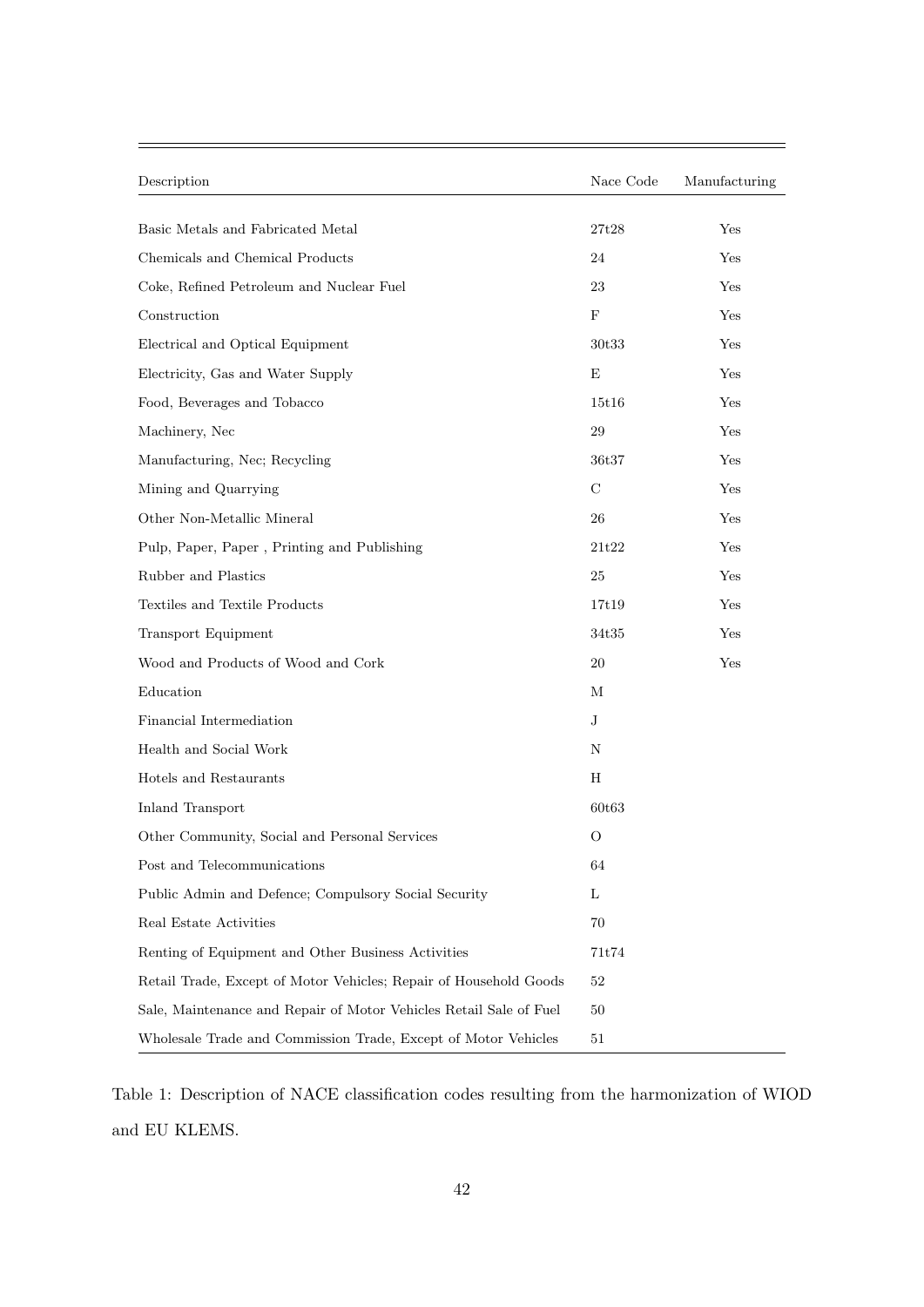| Country            |                                                 |                                                 |                                                    |                              | 1995-2007                                                                                    |                                    |                                         |                                             |
|--------------------|-------------------------------------------------|-------------------------------------------------|----------------------------------------------------|------------------------------|----------------------------------------------------------------------------------------------|------------------------------------|-----------------------------------------|---------------------------------------------|
|                    | $\overline{\Delta \ln \frac{BS_{HS}}{BS_{MS}}}$ | $\overline{\Delta \ln \frac{BS_{MS}}{BS_{LS}}}$ | $\Delta \ln \frac{N}{NMS}$                         | $\Delta \ln \frac{NMS}{NLS}$ | $\frac{\Delta \ln \frac{W^{HS}}{W^{MS}}}{\frac{}{W^{HS}}}{\Delta \ln \frac{W^{HS}}{W^{HS}}}$ | $\Delta \ln \frac{W^{MS}}{W^{LS}}$ | $\overline{\Delta \ln \frac{K_I}{V A}}$ | $\overline{\Delta \ln \frac{K_{NICT}}{VA}}$ |
| $\mathop{\rm AUT}$ | 0.39                                            | 0.26                                            | 0.47                                               | 0.29                         | $-0.01$                                                                                      | 0.07                               | 0.176                                   | 0.050                                       |
| BEL                | $-0.06$                                         | 0.74                                            | 0.08                                               | 0.64                         | $-0.02$                                                                                      | 0.06                               | 0.036                                   | 0.212                                       |
| DNK                | 0.39                                            | $-0.34$                                         | 0.38                                               | $-0.32$                      | $-0.03$                                                                                      | $-0.01$                            | 0.410                                   | $-0.036$                                    |
| <b>ESP</b>         | $-0.12$                                         | 0.75                                            | $-0.04$                                            | 0.79                         | $-0.11$                                                                                      | $-0.03$                            | 0.149                                   | 0.280                                       |
| FIN                | 0.13                                            | 0.53                                            | 0.09                                               | 0.53                         | 0.13                                                                                         | 0.01                               | 0.145                                   | 0.084                                       |
| <b>FRA</b>         | 0.08                                            | 0.45                                            | 0.21                                               | 0.43                         | $-0.16$                                                                                      | $-0.03$                            | 0.074                                   | 0.047                                       |
| GER                | 0.21                                            | $-0.05$                                         | 0.23                                               | $-0.01$                      | 0.06                                                                                         | $-0.06$                            | 0.104                                   | 0.083                                       |
| IRE                | 0.56                                            | 0.36                                            | 0.44                                               | 0.49                         | 0.18                                                                                         | 0.05                               | $-0.190$                                | 0.447                                       |
| <b>ITA</b>         | $-0.07$                                         | 0.75                                            | 0.28                                               | 0.56                         | $-0.32$                                                                                      | 0.18                               | 0.069                                   | 0.089                                       |
| $\mbox{NLD}$       | 0.43                                            | 0.19                                            | 0.48                                               | 0.15                         | $-0.01$                                                                                      | 0.04                               | 0.191                                   | 0.044                                       |
| <b>SWE</b>         | 0.33                                            | 0.40                                            | 0.45                                               | 0.44                         | $-0.13$                                                                                      | $-0.06$                            | 0.109                                   | 0.156                                       |
| UK                 | 0.24                                            | 0.56                                            | 0.25                                               | 0.59                         | $-0.02$                                                                                      | $-0.01$                            | 0.191                                   | 0.053                                       |
| Country            |                                                 |                                                 |                                                    |                              | 1995                                                                                         |                                    |                                         |                                             |
|                    | $\frac{BS_{HS}}{BS_{MS}}$                       | $\frac{BS_{MS}}{BS_{LS}}$                       | $\overline{N^{HS}}$<br>$\frac{1}{N} \overline{MS}$ | $\frac{N}{N}$<br>$_{NLS}$    | $W^{HS}$<br>$W^{\overline{MS}}$                                                              | $W^{MS}$<br>WLS                    | $\frac{K_{ICT}}{VA}$                    | $\frac{K_{NICT}}{VA}$                       |
| $\mathop{\rm AUT}$ | 0.27                                            | 3.78                                            | 0.17                                               | 2.36                         | 1.55                                                                                         | 1.39                               | 0.022                                   | 0.232                                       |
| BEL                | 0.44                                            | 1.41                                            | 0.33                                               | 1.54                         | 1.52                                                                                         | 1.08                               | 0.037                                   | 0.210                                       |
| DNK                | 0.54                                            | 2.93                                            | 0.59                                               | 2.54                         | 1.28                                                                                         | 1.22                               | 0.045                                   | 0.204                                       |
| <b>ESP</b>         | 1.93                                            | 0.27                                            | 1.27                                               | 0.23                         | 1.50                                                                                         | 1.17                               | 0.029                                   | 0.268                                       |
| FIN                | 0.95                                            | 1.55                                            | 0.73                                               | 1.66                         | 1.30                                                                                         | 0.99                               | 0.028                                   | 0.164                                       |
| <b>FRA</b>         | 0.85                                            | 1.29                                            | 0.64                                               | 1.15                         | 1.65                                                                                         | 1.14                               | 0.024                                   | 0.232                                       |
| GER                | 0.56                                            | 5.65                                            | 0.37                                               | 3.98                         | 1.63                                                                                         | 1.49                               | 0.012                                   | 0.178                                       |
| IRE                | 0.67                                            | 1.02                                            | 0.51                                               | 0.81                         | 1.29                                                                                         | 1.05                               | 0.017                                   | 0.242                                       |
| <b>ITA</b>         | 0.42                                            | 0.60                                            | 0.26                                               | 0.61                         | 1.82                                                                                         | 0.99                               | 0.018                                   | 0.221                                       |
| $\mbox{NLD}$       | 0.55                                            | 1.71                                            | 0.49                                               | 1.59                         | 1.39                                                                                         | 1.19                               | 0.031                                   | 0.200                                       |
| <b>SWE</b>         | 0.47                                            | 2.46                                            | 0.43                                               | 2.72                         | 1.48                                                                                         | 1.11                               | 0.033                                   | 0.185                                       |
| UK                 | 0.84                                            | 1.41                                            | 0.66                                               | 1.29                         | 1.60                                                                                         | 1.15                               | 0.040                                   | 0.189                                       |

<span id="page-44-0"></span>Table 2: The top panel shows log changes of relative wage bill share, relative hours worked, relative wages and the level differences in ICT and non-ICT capital intensity over the 1995-2007 period. The bottom panel reports by-country means of relative wage bill share, relative hours worked, relative wages, ICT and non-ICT capital intensity  $(K_{NICT}/VA)$  in 1995.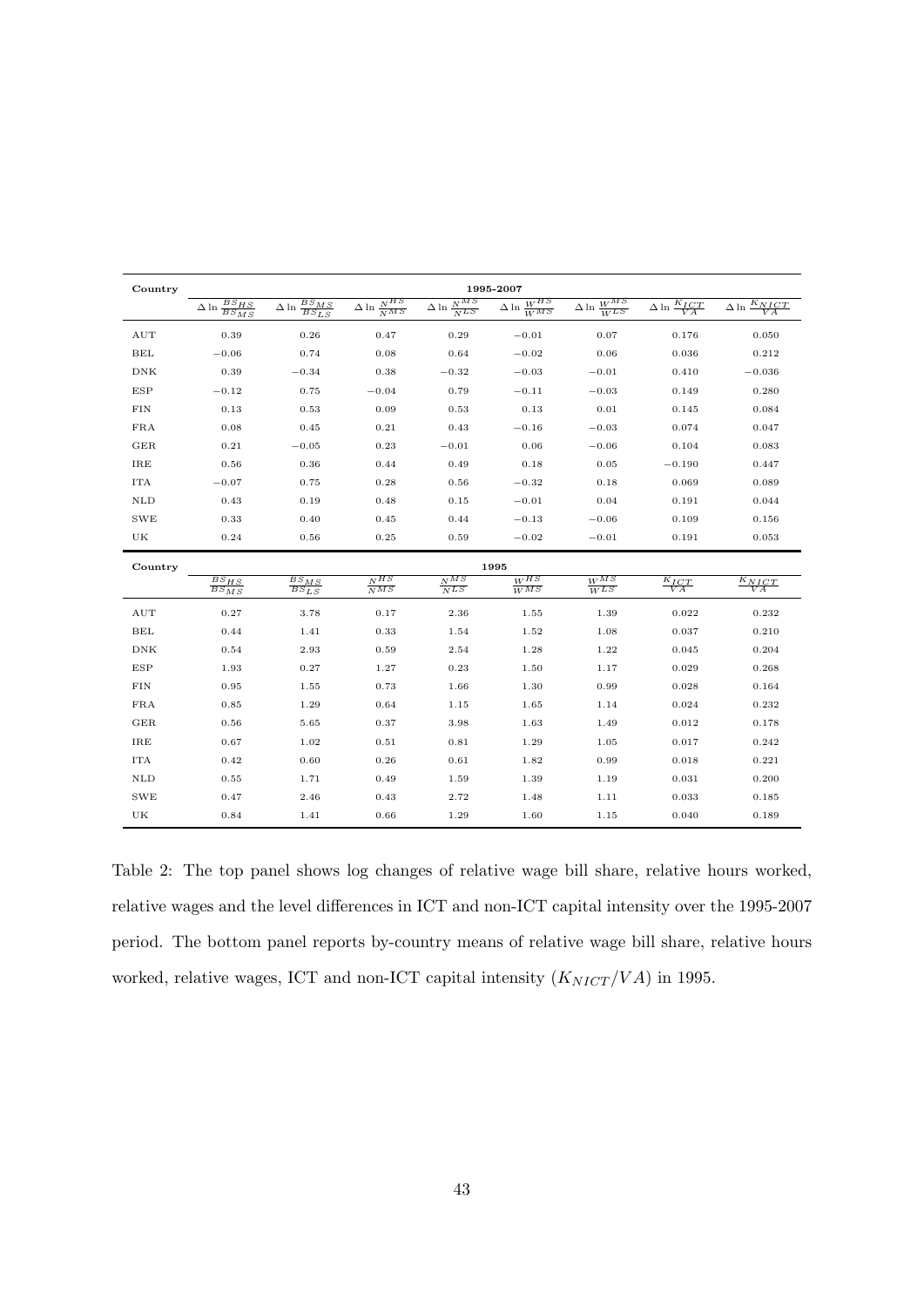|                  | (1)                                 | (2)                              | (3)                                | (4)                                    | (5)                              | (6)                               |
|------------------|-------------------------------------|----------------------------------|------------------------------------|----------------------------------------|----------------------------------|-----------------------------------|
| <b>VARIABLES</b> | $\frac{BS^H}{BS^M}$<br>$\Delta \ln$ | $\frac{N^H}{N^M}$<br>$\Delta\ln$ | ${W^H\over W^M}$<br>$\Delta \ln ($ | $\frac{BS^{M}}{BS^{L}}$<br>$\Delta\ln$ | $\frac{N^M}{N^L}$<br>$\Delta\ln$ | $\frac{W^M}{W^L}$<br>$\Delta \ln$ |
|                  |                                     |                                  |                                    |                                        |                                  |                                   |
| $\Delta K/Q$     | $2.283***$                          | $1.793***$                       | 0.489                              | $-2.707***$                            | $-2.034***$                      | $-0.673$                          |
|                  | (0.748)                             | (0.662)                          | (0.361)                            | (0.973)                                | (0.774)                          | (0.408)                           |
| $\Delta C/Q$     | 0.187                               | $-0.0468$                        | 0.233                              | $-0.303$                               | $-0.428$                         | 0.125                             |
|                  | (0.222)                             | (0.220)                          | (0.168)                            | (0.376)                                | (0.316)                          | (0.142)                           |
| $\Delta \ln(Q)$  | $-0.217***$                         | $-0.147**$                       | $-0.0698*$                         | $0.361***$                             | $0.352***$                       | 0.00894                           |
|                  | (0.0699)                            | (0.0659)                         | (0.0394)                           | (0.0812)                               | (0.0757)                         | (0.0406)                          |
| $(K/Q)_{1995}$   | $2.384***$                          | $1.850***$                       | $0.534*$                           | $-0.450$                               | $-0.240$                         | $-0.210$                          |
|                  | (0.649)                             | (0.578)                          | (0.282)                            | (0.813)                                | (0.594)                          | (0.350)                           |
| $(K/Q)_{1995}$   | $-0.0989$                           | 0.0629                           | $-0.162*$                          | 0.0991                                 | $-0.0316$                        | 0.131                             |
|                  | (0.129)                             | (0.135)                          | (0.0922)                           | (0.214)                                | (0.183)                          | (0.104)                           |
| $ln(Q_{1995})$   | $-0.0640***$                        | $-0.0533***$                     | $-0.0107$                          | $-0.126***$                            | $-0.0958***$                     | $-0.0303**$                       |
|                  | (0.0199)                            | (0.0165)                         | (0.0129)                           | (0.0294)                               | (0.0217)                         | (0.0125)                          |
| Constant         | $0.900***$                          | $0.815***$                       | 0.0855                             | $1.551***$                             | $1.252***$                       | $0.299**$                         |
|                  | (0.208)                             | (0.178)                          | (0.132)                            | (0.315)                                | (0.223)                          | (0.141)                           |
|                  |                                     |                                  |                                    |                                        |                                  |                                   |
| Observations     | 348                                 | 348                              | 348                                | 348                                    | 348                              | 348                               |
| R-squared        | 0.139                               | 0.115                            | 0.053                              | 0.242                                  | 0.224                            | 0.090                             |
| Country FE       | $\rm No$                            | $\rm No$                         | N <sub>o</sub>                     | $\rm No$                               | N <sub>o</sub>                   | N <sub>o</sub>                    |

<span id="page-45-0"></span>Table 3: OLS regressions. Relative wage bill share, hours worked, and wages: 1995- 2007 changes. Dependent variables are the 1995-2007 log changes in relative wage bill share, relative hours worked, and relative wages. Coefficients are estimated by ordinary least squares. All regression results are weighted by each industry-country 1995 relative employment. The weights are obtained dividing the number of employees in each industry-country in 1995 by the total employment in 1995. Robust standard errors in parenthesis. \*\*\* $p < 0.01,$ \*\* $p < 0.05,$ \*  $p < 0.1$ .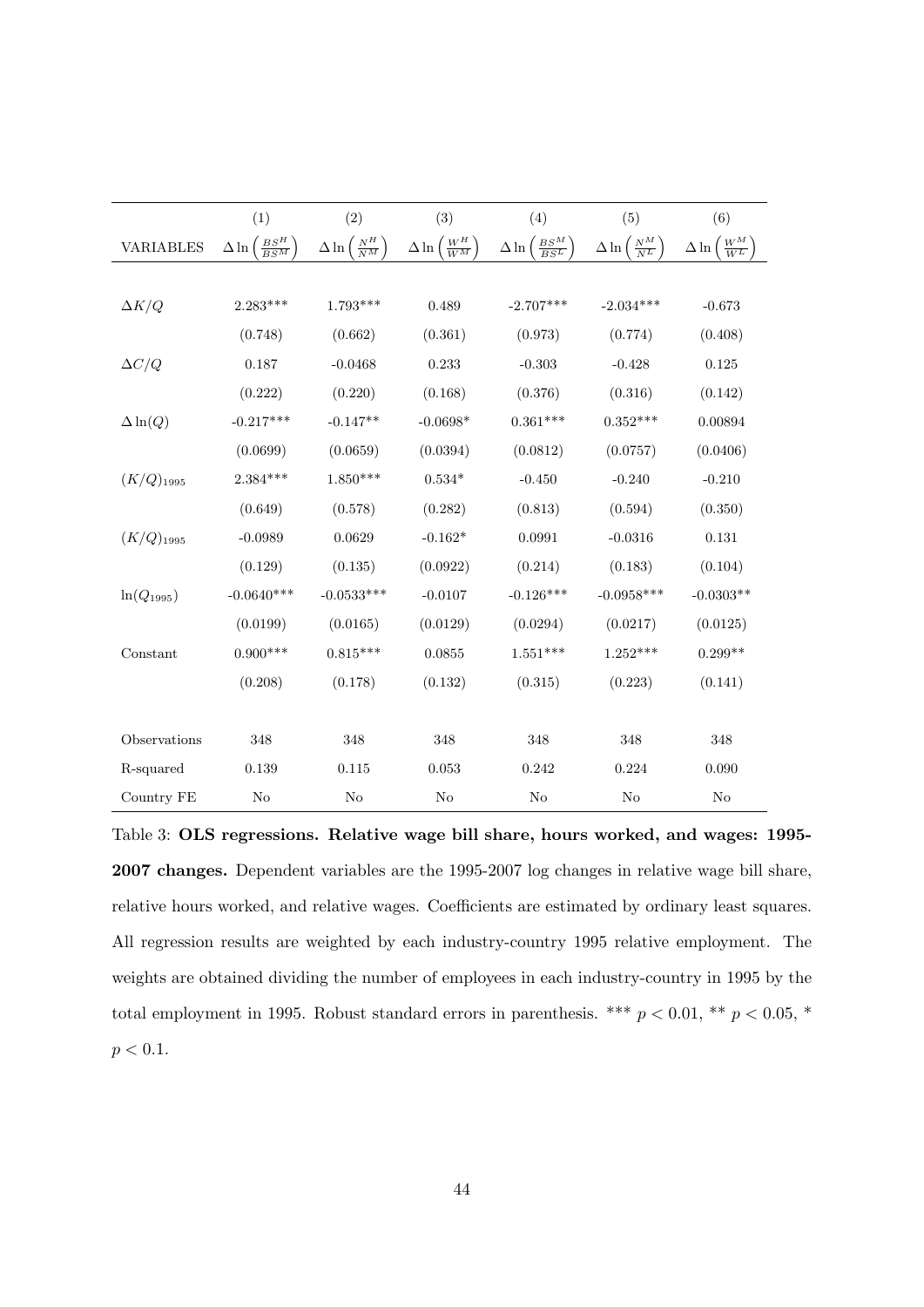|                  | (1)                                 | (2)                              | (3)                                | (4)                                     | (5)                              | (6)                                 |
|------------------|-------------------------------------|----------------------------------|------------------------------------|-----------------------------------------|----------------------------------|-------------------------------------|
| <b>VARIABLES</b> | $\frac{BS^H}{BS^M}$<br>$\Delta \ln$ | $\frac{N^H}{N^M}$<br>$\Delta\ln$ | ${W^H\over W^M}$<br>$\Delta \ln ($ | $\frac{BS^{M}}{BS^{L}}$<br>$\Delta \ln$ | $\frac{N^M}{N^L}$<br>$\Delta\ln$ | $\frac{W^M}{W^L}$<br>$\Delta \ln  $ |
|                  |                                     |                                  |                                    |                                         |                                  |                                     |
| $\Delta K/Q$     | $2.084***$                          | $2.271***$                       | $-0.187$                           | $-1.225*$                               | $-0.989*$                        | $-0.237$                            |
|                  | (0.713)                             | (0.628)                          | (0.252)                            | (0.632)                                 | (0.529)                          | (0.331)                             |
| $\Delta C/Q$     | 0.346                               | $0.365*$                         | $-0.0199$                          | $0.522**$                               | 0.281                            | $0.242*$                            |
|                  | (0.215)                             | (0.202)                          | (0.0976)                           | (0.216)                                 | (0.176)                          | (0.145)                             |
| $\Delta \ln(Q)$  | $-0.231***$                         | $-0.253***$                      | 0.0220                             | $-0.0982$                               | $-0.0930$                        | $-0.00522$                          |
|                  | (0.0800)                            | (0.0734)                         | (0.0380)                           | (0.0715)                                | (0.0617)                         | (0.0490)                            |
| $(K/Q)_{1995}$   | $2.165***$                          | $2.007***$                       | 0.158                              | $-0.149$                                | $-0.163$                         | 0.0145                              |
|                  | (0.606)                             | (0.534)                          | (0.192)                            | (0.510)                                 | (0.398)                          | (0.285)                             |
| $(C/Q)_{1995}$   | 0.0192                              | 0.120                            | $-0.100$                           | 0.136                                   | 0.0193                           | 0.117                               |
|                  | (0.115)                             | (0.104)                          | (0.0619)                           | (0.115)                                 | (0.117)                          | (0.0857)                            |
| $ln(Q_{1995})$   | $-0.0664***$                        | $-0.0486**$                      | $-0.0178$                          | $-0.0391*$                              | $-0.0207$                        | $-0.0184$                           |
|                  | (0.0220)                            | (0.0188)                         | (0.0115)                           | (0.0214)                                | (0.0184)                         | (0.0124)                            |
| Constant         | $1.088***$                          | $0.920***$                       | 0.168                              | $0.552***$                              | $0.357**$                        | 0.195                               |
|                  | (0.218)                             | (0.187)                          | (0.103)                            | (0.185)                                 | (0.158)                          | (0.119)                             |
|                  |                                     |                                  |                                    |                                         |                                  |                                     |
| Observations     | 348                                 | 348                              | 348                                | 348                                     | 348                              | 348                                 |
| R-squared        | 0.388                               | 0.379                            | 0.623                              | 0.753                                   | 0.716                            | 0.475                               |
| Country FE       | Yes                                 | Yes                              | Yes                                | Yes                                     | Yes                              | Yes                                 |

<span id="page-46-0"></span>Table 4: OLS regressions. Relative wage bill share, hours worked, and wages: 1995- 2007 changes, including country fixed effects. Dependent variables are the 1995-2007 log changes in relative wage bill share, relative hours worked, and relative wages. Coefficients are estimated by ordinary least squares, controlling for country fixed effects. All regression results are weighted by each industry-country 1995 relative employment. The weights are obtained dividing the number of employees in each industry-country in 1995 by the total employment in 1995. Robust standard errors in parenthesis. \*\*\* $p < 0.01,$ \*\* $p < 0.05,$ \* $p < 0.1.$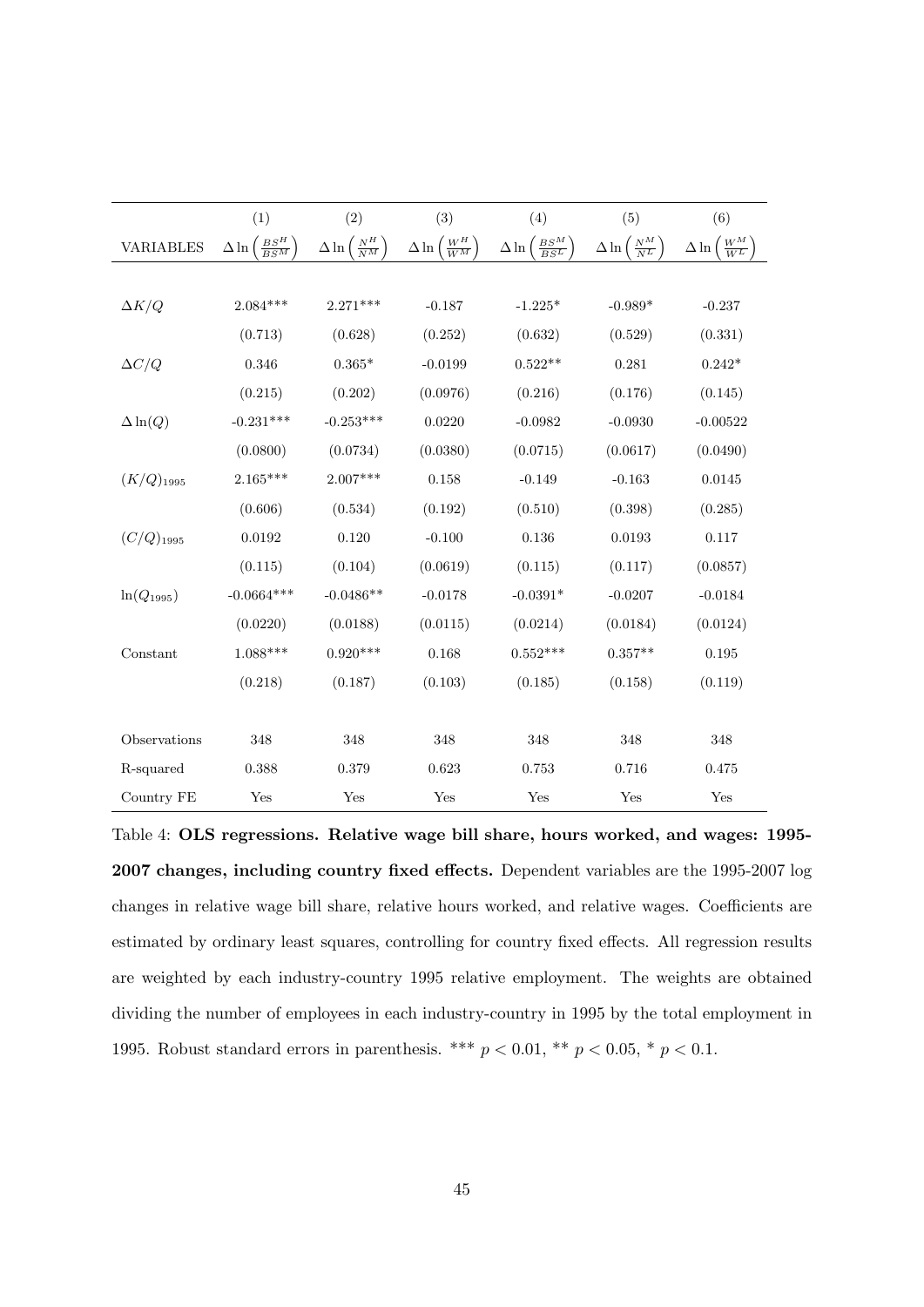|                  | (1)                                 | (2)                              | (3)                                | (4)                                     | (5)                              | (6)                               |
|------------------|-------------------------------------|----------------------------------|------------------------------------|-----------------------------------------|----------------------------------|-----------------------------------|
| <b>VARIABLES</b> | $\frac{BS^H}{BS^M}$<br>$\Delta \ln$ | $\frac{N^H}{N^M}$<br>$\Delta\ln$ | ${W^H\over W^M}$<br>$\Delta \ln ($ | $\frac{BS^{M}}{BS^{L}}$<br>$\Delta \ln$ | $\frac{N^M}{N^L}$<br>$\Delta\ln$ | $\frac{W^M}{W^L}$<br>$\Delta \ln$ |
|                  |                                     |                                  |                                    |                                         |                                  |                                   |
| $\Delta K/Q$     | $1.867***$                          | $1.466**$                        | 0.401                              | $-2.554**$                              | $-1.891**$                       | $-0.663$                          |
|                  | (0.686)                             | (0.643)                          | (0.404)                            | (1.117)                                 | (0.890)                          | (0.436)                           |
| $\Delta C/Q$     | 0.327                               | 0.245                            | 0.0820                             | $-0.143$                                | $-0.123$                         | $-0.0198$                         |
|                  | (0.357)                             | (0.377)                          | (0.309)                            | (0.759)                                 | (0.633)                          | (0.261)                           |
| $\Delta \ln(Q)$  | $-0.191*$                           | $-0.119$                         | $-0.0718$                          | $0.515***$                              | $0.518***$                       | $-0.00218$                        |
|                  | (0.113)                             | (0.103)                          | (0.0601)                           | (0.164)                                 | (0.147)                          | (0.0738)                          |
| $(K/Q)_{1995}$   | $2.047***$                          | $1.646***$                       | 0.401                              | $-0.320$                                | $-0.120$                         | $-0.200$                          |
|                  | (0.612)                             | (0.569)                          | (0.301)                            | (0.889)                                 | (0.658)                          | (0.372)                           |
| $(C/Q)_{1995}$   | $-0.0104$                           | 0.0896                           | $-0.100$                           | $-0.0837$                               | $-0.221$                         | 0.137                             |
|                  | (0.128)                             | (0.153)                          | (0.103)                            | (0.258)                                 | (0.218)                          | (0.129)                           |
| $ln(Q_{1995})$   | $-0.0651*$                          | $-0.0370$                        | $-0.0281$                          | $-0.100**$                              | $-0.0578*$                       | $-0.0425**$                       |
|                  | (0.0332)                            | (0.0282)                         | (0.0191)                           | (0.0429)                                | (0.0327)                         | (0.0196)                          |
| Constant         | $0.915**$                           | $0.645**$                        | 0.270                              | $1.200**$                               | $0.770**$                        | $0.429*$                          |
|                  | (0.372)                             | (0.324)                          | (0.213)                            | (0.489)                                 | (0.358)                          | (0.237)                           |
|                  |                                     |                                  |                                    |                                         |                                  |                                   |
| Observations     | 156                                 | 156                              | 156                                | 156                                     | 156                              | 156                               |
| R-squared        | 0.136                               | 0.096                            | 0.044                              | 0.235                                   | 0.224                            | 0.094                             |
| Country FE       | No                                  | No                               | $\rm No$                           | Yes                                     | No                               | No                                |

<span id="page-47-0"></span>Table 5: OLS regressions. Relative wage bill share, hours worked, and wages: 1995- 2007 changes. Service Industries only. Dependent variables are the 1995-2007 log changes in relative wage bill share, relative hours worked, and relative wages. Coefficients are estimated by ordinary least squares controlling for year, country, and code fixed effects. All regression results are weighted by each industry-country 1995 relative employment. The weights are obtained dividing the number of employees in each industry-country in 1995 by the total employment in 1995. Robust standard errors in parenthesis. \*\*\* $p < 0.01,$ \*\* $p < 0.05,$ \* $p < 0.1.$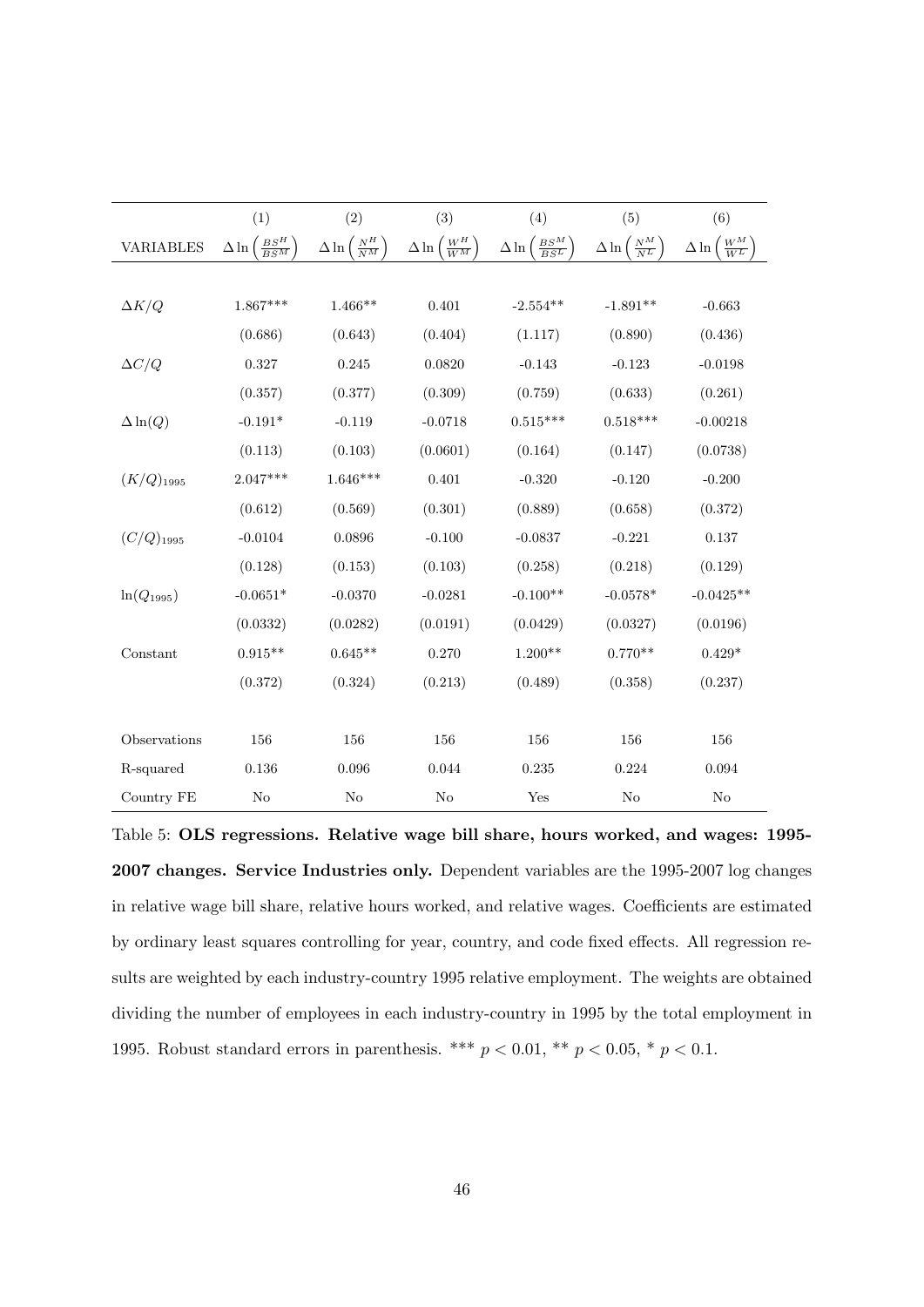|                  | (1)                                 | (2)                                         | (3)                              | (4)                                 | (5)                               | (6)                                 |
|------------------|-------------------------------------|---------------------------------------------|----------------------------------|-------------------------------------|-----------------------------------|-------------------------------------|
| <b>VARIABLES</b> | $\frac{BS^H}{BS^M}$<br>$\Delta \ln$ | $\Delta \ln \left( \frac{N^H}{N^M} \right)$ | ${W^H\over W^M}$<br>$\Delta \ln$ | $\frac{BS^M}{BS^L}$<br>$\Delta \ln$ | $\frac{N^M}{N^L}$<br>$\Delta \ln$ | $\frac{W^M}{W^L}$<br>$\Delta \ln ($ |
|                  |                                     |                                             |                                  |                                     |                                   |                                     |
| $\Delta K/Q$     | 4.076                               | $3.561*$                                    | 0.514                            | $-1.241$                            | $-0.812$                          | $-0.429$                            |
|                  | (2.800)                             | (2.133)                                     | (0.916)                          | (1.333)                             | (1.031)                           | (0.877)                             |
| $\Delta C/Q$     | 0.347                               | $-0.0387$                                   | $0.385***$                       | $-0.585***$                         | $-0.750***$                       | $0.165*$                            |
|                  | (0.353)                             | (0.301)                                     | (0.142)                          | (0.193)                             | (0.189)                           | (0.0881)                            |
| $\Delta \ln(Q)$  | $-0.348**$                          | $-0.244**$                                  | $-0.104$                         | $0.324***$                          | $0.297***$                        | 0.0270                              |
|                  | (0.138)                             | (0.118)                                     | (0.0635)                         | (0.0937)                            | (0.0731)                          | (0.0659)                            |
| $(K/Q)_{1995}$   | $3.118*$                            | 2.098                                       | 1.020                            | $-0.800$                            | $-0.729$                          | $-0.0712$                           |
|                  | (1.765)                             | (1.344)                                     | (0.861)                          | (1.114)                             | (0.796)                           | (0.651)                             |
| $(C/Q)_{1995}$   | $-0.151$                            | 0.118                                       | $-0.269*$                        | $0.535**$                           | $0.417**$                         | 0.117                               |
|                  | (0.280)                             | (0.243)                                     | (0.156)                          | (0.226)                             | (0.204)                           | (0.0977)                            |
| $ln(Q_{1995})$   | $-0.101**$                          | $-0.0968***$                                | $-0.00373$                       | $-0.0770***$                        | $-0.0666***$                      | $-0.0103$                           |
|                  | (0.0443)                            | (0.0366)                                    | (0.0214)                         | (0.0285)                            | (0.0151)                          | (0.0212)                            |
| Constant         | $1.241***$                          | $1.214***$                                  | 0.0264                           | $1.035***$                          | $0.933***$                        | 0.101                               |
|                  | (0.429)                             | (0.360)                                     | (0.200)                          | (0.258)                             | (0.172)                           | (0.178)                             |
|                  |                                     |                                             |                                  |                                     |                                   |                                     |
| Observations     | 192                                 | 192                                         | 192                              | 192                                 | 192                               | 192                                 |
| R-squared        | 0.197                               | 0.208                                       | 0.120                            | 0.355                               | 0.395                             | 0.053                               |
| Country FE       | No                                  | No                                          | No                               | No                                  | No                                | No                                  |

<span id="page-48-0"></span>Table 6: OLS regressions. Relative wage bill share, hours worked, and wages: 1995- 2007 changes. Manufacturing Industries only. Dependent variables are the 1995-2007 log changes in relative wage bill share, relative hours worked, and relative wages. Coefficients are estimated by ordinary least squares controlling for year, country, and code fixed effects. All regression results are weighted by each industry-country 1995 relative employment. The weights are obtained dividing the number of employees in each industry-country in 1995 by the total employment in 1995. Robust standard errors in parenthesis. \*\*\* $p < 0.01,$ \*\* $p < 0.05,$ \*  $p < 0.1$ .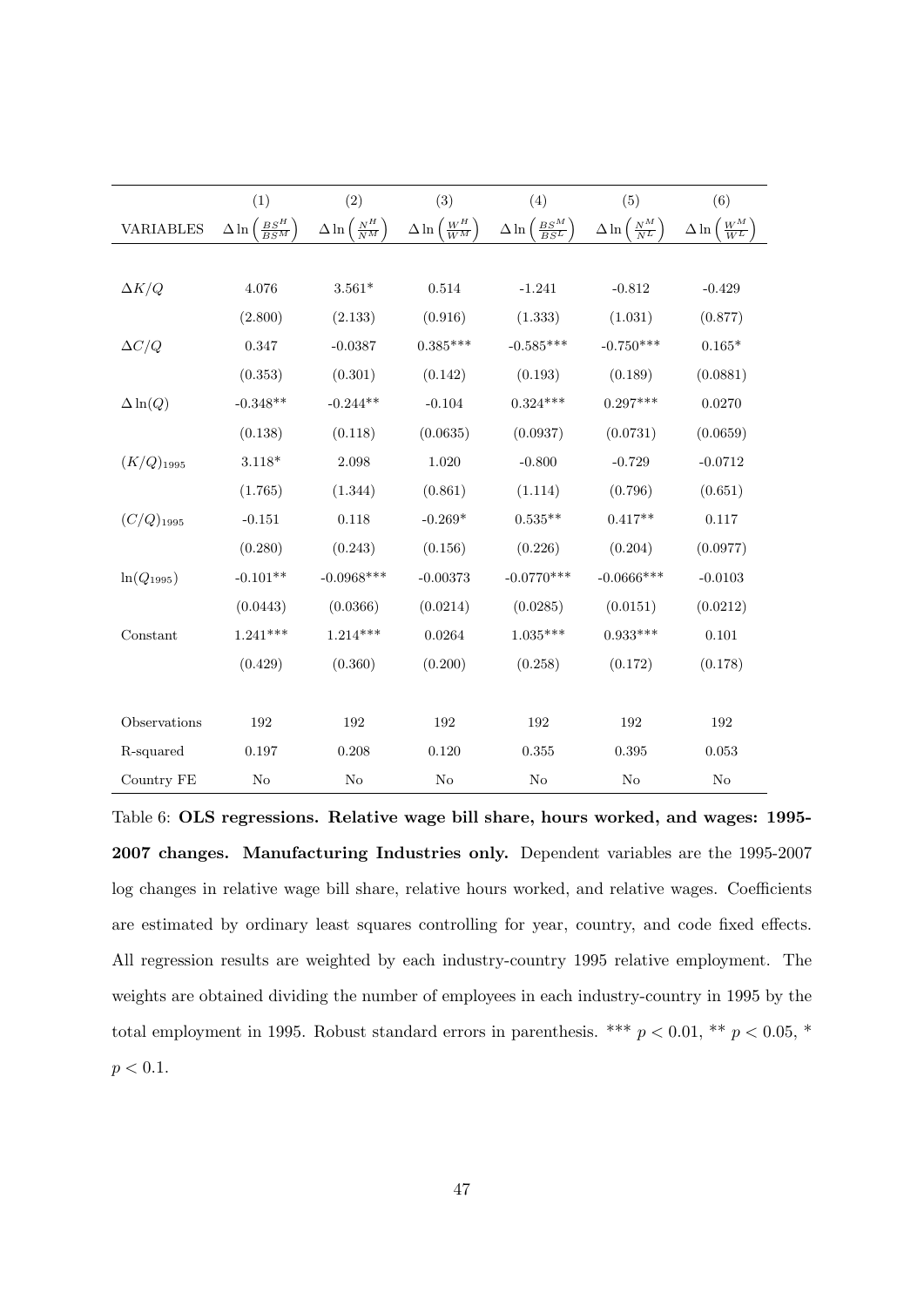|                    | (1)                                | (2)                                         | (3)                                         | (4)                                                 | (5)                                         | (6)                                            |
|--------------------|------------------------------------|---------------------------------------------|---------------------------------------------|-----------------------------------------------------|---------------------------------------------|------------------------------------------------|
| <b>VARIABLES</b>   | $\frac{BS^H}{BS^M}$<br>$\Delta\ln$ | $\Delta \ln \left( \frac{N^H}{N^M} \right.$ | $\Delta \ln \left( \frac{W^H}{W^M} \right)$ | $\Delta \ln \left( \frac{B S^{M}}{B S^{L}} \right)$ | $\Delta \ln \left( \frac{N^M}{N^L} \right)$ | $\left(\frac{W^M}{W^L}\right)$<br>$\Delta \ln$ |
|                    |                                    |                                             |                                             |                                                     |                                             |                                                |
| $\Delta K/Q$       | $3.927**$                          | $3.496***$                                  | 0.253                                       | $-1.769*$                                           | $-1.491*$                                   | $-0.283$                                       |
|                    | (1.730)                            | (1.308)                                     | (0.608)                                     | (1.025)                                             | (0.876)                                     | (0.463)                                        |
| $\Delta C/Q$       | $0.398*$                           | $0.404**$                                   | $-0.0101$                                   | $0.506**$                                           | 0.270                                       | $0.254*$                                       |
|                    | (0.219)                            | (0.201)                                     | (0.0957)                                    | (0.208)                                             | (0.165)                                     | (0.140)                                        |
| $\Delta \ln(Q)$    | $-0.267***$                        | $-0.274***$                                 | 0.00662                                     | $-0.0836$                                           | $-0.0801$                                   | $-0.00827$                                     |
|                    | (0.0933)                           | (0.0811)                                    | (0.0381)                                    | (0.0726)                                            | (0.0615)                                    | (0.0490)                                       |
| $(K/Q)_{1995}$     | 2.978***                           | $2.539***$                                  | 0.330                                       | $-0.365$                                            | $-0.362$                                    | $-0.0265$                                      |
|                    | (0.966)                            | (0.773)                                     | (0.303)                                     | (0.623)                                             | (0.507)                                     | (0.299)                                        |
| $(C/Q)_{1995}$     | 0.0341                             | 0.127                                       | $-0.100$                                    | 0.128                                               | $0.0147\,$                                  | 0.122                                          |
|                    | (0.112)                            | (0.0981)                                    | (0.0617)                                    | (0.110)                                             | (0.113)                                     | (0.0822)                                       |
| $ln(Q_{1995})$     | $-0.0498**$                        | $-0.0380**$                                 | $-0.0135$                                   | $-0.0435**$                                         | $-0.0248$                                   | $-0.0185$                                      |
|                    | (0.0211)                           | (0.0185)                                    | (0.0116)                                    | (0.0215)                                            | (0.0189)                                    | (0.0118)                                       |
| Constant           | $0.923***$                         | $0.815***$                                  | 0.129                                       | $0.596***$                                          | $0.397**$                                   | $0.197*$                                       |
|                    | (0.207)                            | (0.180)                                     | (0.107)                                     | (0.186)                                             | (0.162)                                     | (0.111)                                        |
|                    |                                    |                                             |                                             |                                                     |                                             |                                                |
| Observations       | 348                                | 348                                         | 348                                         | 348                                                 | 348                                         | 348                                            |
| R-squared          | 0.364                              | 0.366                                       | 0.619                                       | 0.751                                               | 0.715                                       | 0.474                                          |
| Country FE         | Yes                                | Yes                                         | Yes                                         | $\operatorname{Yes}$                                | $\operatorname{Yes}$                        | Yes                                            |
| First stage F-stat | 8.828                              | 8.828                                       | 8.828                                       | 8.828                                               | 8.828                                       | 8.828                                          |
| Prob > chi2        | 0.0121                             | 0.0121                                      | 0.0121                                      | 0.0121                                              | 0.0121                                      | 0.0121                                         |
| CLR test statistic | 6.790                              | 9.389                                       | 0.169                                       | 3.649                                               | 3.599                                       | 0.408                                          |
| CLR test pralue    | 0.0104                             | 0.00267                                     | 0.685                                       | 0.0612                                              | 0.0628                                      | 0.531                                          |

<span id="page-49-0"></span>Table 7: IV regressions. Relative wage bill share, hours worked, and wages: 1995- 2007 changes. Dependent variables are the 1995-2007 log changes in relative wage bill share, relative hours worked, and relative wages. Coefficients are estimated by ordinary least squares controlling country fixed effects. All regression results are weighted by each industry-country 1995 relative employment. The weights are obtained dividing the number of employees in each industry-country in 1995 by the total employment figure in 1995. Robust standard errors in parenthesis. \*\*\*  $p < 0.01$ , \*\*  $p < 0.05$ , \*  $p < 0.1$ .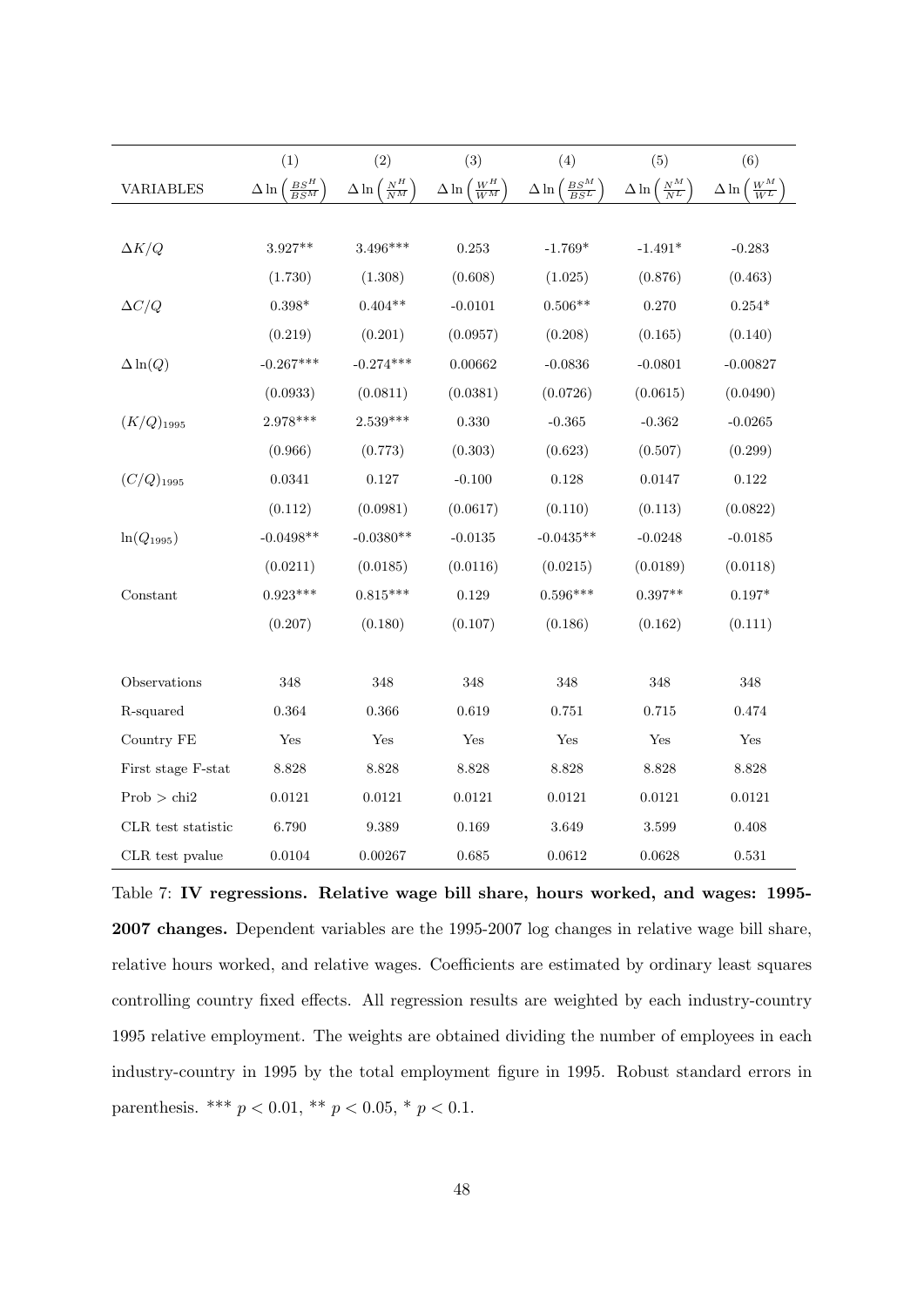|                    | (1)                                 | (2)                                         | (3)                                         | (4)                                           | (5)                                         | (6)                                         |
|--------------------|-------------------------------------|---------------------------------------------|---------------------------------------------|-----------------------------------------------|---------------------------------------------|---------------------------------------------|
| <b>VARIABLES</b>   | $\frac{BS^H}{BS^M}$<br>$\Delta \ln$ | $\Delta \ln \left( \frac{N^H}{N^M} \right)$ | $\Delta \ln \left( \frac{W^H}{W^M} \right)$ | $\Delta \ln \left( \frac{BS^M}{BS^L} \right)$ | $\Delta \ln \left( \frac{N^M}{N^L} \right)$ | $\Delta \ln \left( \frac{W^M}{W^L} \right.$ |
|                    |                                     |                                             |                                             |                                               |                                             |                                             |
| $\Delta K/Q$       | $3.038**$                           | $2.677**$                                   | 0.364                                       | $-2.841*$                                     | $-2.367*$                                   | $-0.421$                                    |
|                    | (1.511)                             | (1.237)                                     | (0.582)                                     | (1.482)                                       | (1.222)                                     | (0.609)                                     |
| $\Delta C/Q$       | 0.290                               | 0.204                                       | 0.0837                                      | $-0.0949$                                     | $-0.0245$                                   | 0.00329                                     |
|                    | (0.353)                             | (0.377)                                     | (0.305)                                     | (0.734)                                       | (0.602)                                     | (0.249)                                     |
| $\Delta \ln(Q)$    | $-0.189*$                           | $-0.118$                                    | $-0.0718$                                   | $0.510***$                                    | $0.512***$                                  | $-0.00519$                                  |
|                    | (0.112)                             | (0.103)                                     | (0.0587)                                    | (0.159)                                       | (0.141)                                     | (0.0719)                                    |
| $(K/Q)_{1995}$     | $2.545***$                          | $2.159***$                                  | $\,0.385\,$                                 | $-0.411$                                      | $-0.297$                                    | $-0.126$                                    |
|                    | (0.884)                             | (0.754)                                     | (0.311)                                     | (0.896)                                       | (0.723)                                     | (0.336)                                     |
| $(C/Q)_{1995}$     | $-0.0158$                           | 0.0823                                      | $-0.100$                                    | $-0.0686$                                     | $-0.204$                                    | 0.126                                       |
|                    | (0.125)                             | (0.146)                                     | (0.0981)                                    | (0.248)                                       | (0.209)                                     | (0.125)                                     |
| $ln(Q_{1995})$     | $-0.0599*$                          | $-0.0326$                                   | $-0.0281$                                   | $-0.0997**$                                   | $-0.0599*$                                  | $-0.0449**$                                 |
|                    | (0.0307)                            | (0.0281)                                    | (0.0180)                                    | (0.0408)                                      | (0.0315)                                    | (0.0180)                                    |
| Constant           | $0.834**$                           | $0.572*$                                    | 0.271                                       | $1.199***$                                    | $0.800**$                                   | $0.451**$                                   |
|                    | (0.349)                             | (0.326)                                     | (0.201)                                     | (0.461)                                       | (0.342)                                     | (0.219)                                     |
|                    |                                     |                                             |                                             |                                               |                                             |                                             |
| Observations       | 156                                 | 156                                         | 156                                         | $156\,$                                       | $156\,$                                     | 156                                         |
| R-squared          | 0.121                               | 0.076                                       | 0.044                                       | 0.235                                         | 0.223                                       | 0.090                                       |
| First stage F-stat | 7.922                               | 7.922                                       | 7.922                                       | 7.922                                         | 7.922                                       | 7.922                                       |
| Prob > chi2        | 0.0190                              | 0.0190                                      | 0.0190                                      | 0.0190                                        | 0.0190                                      | 0.0190                                      |
| CLR test statistic | 5.985                               | 7.221                                       | 0.415                                       | 3.571                                         | 4.153                                       | 0.488                                       |
| CLR test pvalue    | 0.0163                              | 0.00826                                     | 0.529                                       | 0.0656                                        | 0.0469                                      | 0.494                                       |

<span id="page-50-0"></span>Table 8: IV regressions. Relative wage bill share, hours worked, and wages: 1995- 2007 changes. Service Industries only. Dependent variables are the 1995-2007 log changes in relative wage bill share, relative hours worked, and relative wages. Coefficients are estimated by ordinary least squares controlling for country fixed effects. All regression results are weighted by each industry-country 1995 relative employment. The weights are obtained dividing the number of employees in each industry-country in 1995 by the total employment figure in 1995. Robust standard errors in parenthesis. \*\*\* $p < 0.01,$ \*\* $p < 0.05,$ \* $p < 0.1.$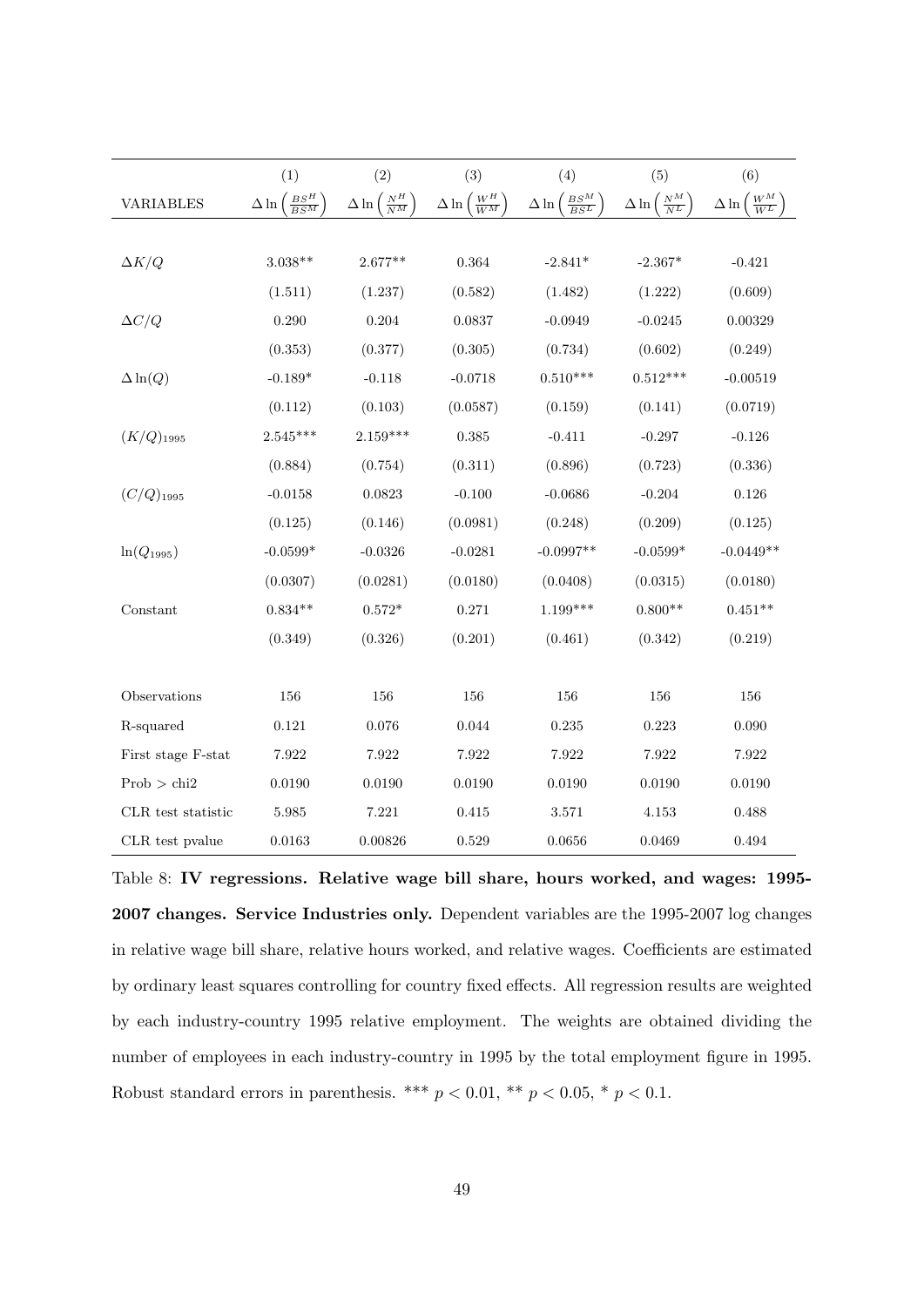|                    | (1)                                 | (2)                                         | (3)                                         | (4)                                           | (5)                                         | (6)                                         |
|--------------------|-------------------------------------|---------------------------------------------|---------------------------------------------|-----------------------------------------------|---------------------------------------------|---------------------------------------------|
| <b>VARIABLES</b>   | $\frac{BS^H}{BS^M}$<br>$\Delta \ln$ | $\Delta \ln \left( \frac{N^H}{N^M} \right)$ | $\Delta \ln \left( \frac{W^H}{W^M} \right)$ | $\Delta \ln \left( \frac{BS^M}{BS^L} \right)$ | $\Delta \ln \left( \frac{N^M}{N^L} \right)$ | $\Delta \ln \left( \frac{W^M}{W^L} \right)$ |
|                    |                                     |                                             |                                             |                                               |                                             |                                             |
| $\Delta K/Q$       | 15.78                               | 11.33                                       | 4.584                                       | $-1.334$                                      | $-3.000$                                    | $\phantom{-}2.345$                          |
|                    | (10.04)                             | (7.871)                                     | (4.938)                                     | (5.163)                                       | (3.583)                                     | (3.226)                                     |
| $\Delta C/Q$       | 0.266                               | $-0.0703$                                   | $0.396**$                                   | $-0.587***$                                   | $-0.764***$                                 | $0.209**$                                   |
|                    | (0.472)                             | (0.359)                                     | (0.184)                                     | (0.192)                                       | (0.193)                                     | (0.0916)                                    |
| $\Delta \ln(Q)$    | $-0.374**$                          | $-0.258**$                                  | $-0.125*$                                   | $0.324***$                                    | $0.305***$                                  | $-0.00590$                                  |
|                    | (0.150)                             | (0.117)                                     | (0.0677)                                    | (0.0899)                                      | (0.0719)                                    | (0.0607)                                    |
| $(K/Q)_{1995}$     | $7.053*$                            | 4.624                                       | 2.189                                       | $-0.835$                                      | $-1.388$                                    | $\,0.862\,$                                 |
|                    | (4.278)                             | (3.180)                                     | (2.100)                                     | (2.196)                                       | (1.510)                                     | (1.319)                                     |
| $(C/VA)_{1995}$    | 0.0210                              | 0.242                                       | $-0.182$                                    | $0.533**$                                     | $0.374^{\ast}$                              | 0.189                                       |
|                    | (0.305)                             | (0.255)                                     | (0.159)                                     | (0.237)                                       | (0.208)                                     | (0.119)                                     |
| $ln(Q_{1995})$     | $-0.0875**$                         | $-0.0865***$                                | $-0.00221$                                  | $-0.0770***$                                  | $-0.0685***$                                | $-0.0135$                                   |
|                    | (0.0403)                            | (0.0297)                                    | (0.0219)                                    | (0.0267)                                      | (0.0153)                                    | (0.0178)                                    |
| Constant           | $0.937***$                          | $0.995***$                                  | $-0.0519$                                   | $1.037***$                                    | $0.985***$                                  | 0.0813                                      |
|                    | (0.339)                             | (0.270)                                     | (0.197)                                     | (0.236)                                       | (0.184)                                     | (0.131)                                     |
|                    |                                     |                                             |                                             |                                               |                                             |                                             |
| Observations       | 192                                 | 192                                         | 192                                         | 192                                           | 192                                         | 192                                         |
| R-squared          | 0.008                               | 0.094                                       | 0.027                                       | 0.355                                         | 0.383                                       | $-0.076$                                    |
| First stage F-stat | $4.615\,$                           | 4.615                                       | $4.615\,$                                   | 4.615                                         | 4.615                                       | $4.615\,$                                   |
| Prob > chi2        | $\,0.0995\,$                        | ${0.0995}$                                  | ${0.0995}$                                  | 0.0995                                        | 0.0995                                      | 0.0995                                      |
| CLR test statistic | 3.084                               | 2.150                                       | 1.100                                       | 0.0664                                        | 0.749                                       | 1.281                                       |
| CLR test pvalue    | 0.0986                              | $0.172\,$                                   | $0.320\,$                                   | 0.809                                         | 0.418                                       | 0.290                                       |

<span id="page-51-0"></span>Table 9: IV regressions. Relative wage bill share, hours worked, and wages: 1995- 2007 changes. Manufacturing Industries only. Dependent variables are the 1995-2007 log changes in relative wage bill share, relative hours worked, and relative wages. Coefficients are estimated by ordinary least squares controlling for country fixed effects. All regression results are weighted by each industry-country 1995 relative employment. The weights are obtained dividing the number of employees in each industry-country in 1995 by the total employment figure in 1995. Robust standard errors in parenthesis. \*\*\*  $p < 0.01$ , \*\*  $p < 0.05$ , \*  $p < 0.1$ .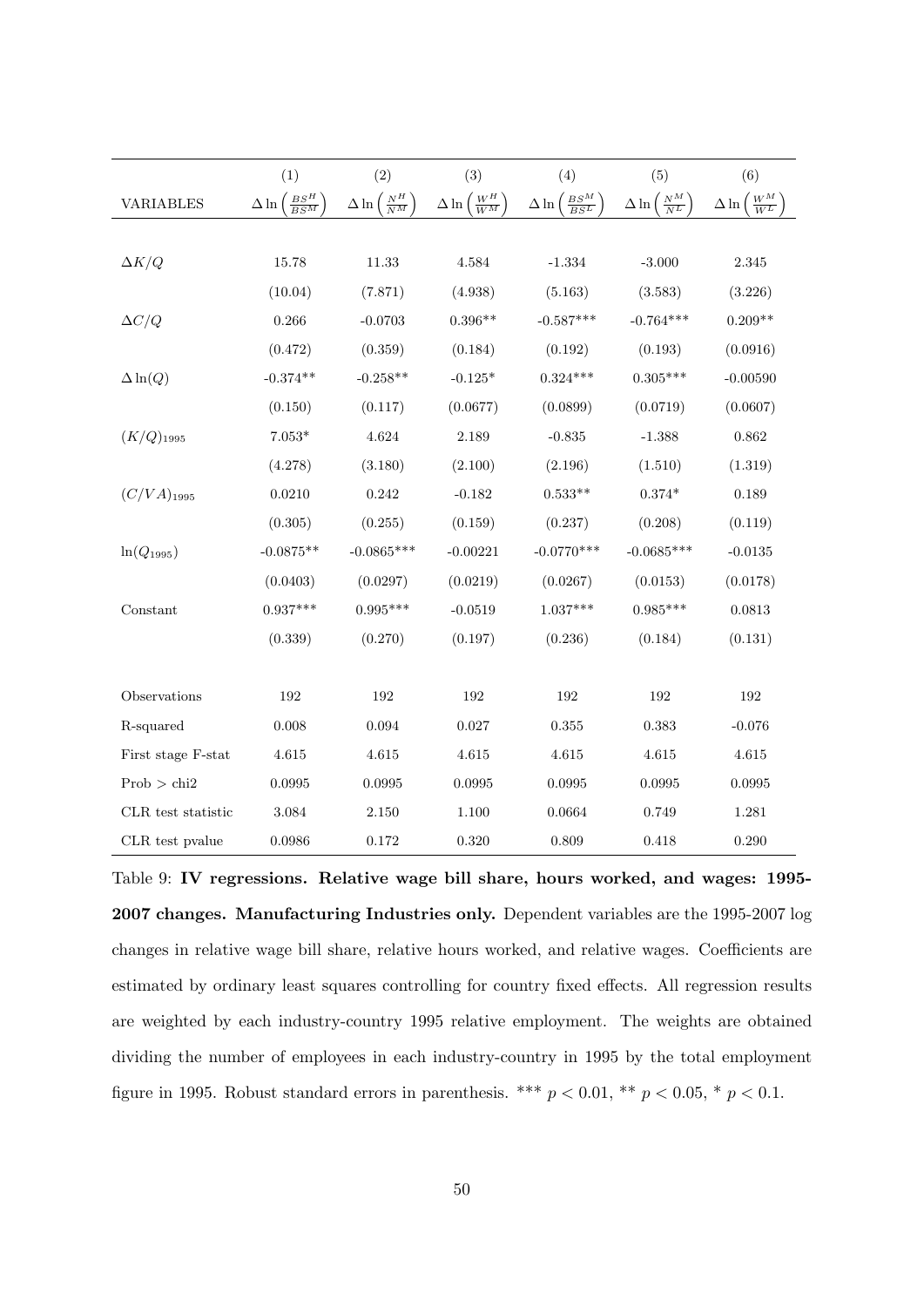|             | Panel A: log Gross Current wages |                                         |       |           |           |           |           |  |  |  |
|-------------|----------------------------------|-----------------------------------------|-------|-----------|-----------|-----------|-----------|--|--|--|
|             | mean                             | p10                                     | p50   | $\bf p90$ | $90 - 10$ | $90 - 50$ | 50-10     |  |  |  |
| 1996        | 2.147                            | 1.542                                   | 2.143 | 2.780     | 1.238     | 0.637     | 0.601     |  |  |  |
| 2007        | 2.292                            | 1.562                                   | 2.276 | 3.046     | 1.484     | 0.770     | 0.714     |  |  |  |
| Time change | 0.146                            | 0.020                                   | 0.133 | 0.266     | 0.246     | 0.133     | 0.113     |  |  |  |
|             |                                  |                                         |       |           |           |           |           |  |  |  |
|             |                                  | Panel B: log Gross Current wages in PPP |       |           |           |           |           |  |  |  |
|             | mean                             | p10                                     | p50   | $\bf p90$ | $90 - 10$ | 90-50     | $50 - 10$ |  |  |  |
| 1996        | 2.285                            | 1.722                                   | 2.263 | 2.914     | 1.192     | 0.651     | 0.541     |  |  |  |
| 2007        | 2.327                            | 1.690                                   | 2.299 | 3.017     | 1.327     | 0.718     | 0.609     |  |  |  |
| Time change | 0.042                            | $-0.032$                                | 0.036 | 0.103     | 0.135     | 0.068     | 0.067     |  |  |  |

<span id="page-52-0"></span>Table 10: Descriptive statistics about wage and inequality dynamics

| Panel C: log Gross Yearly Earnings                                    |        |        |        |        |       |       |       |  |  |
|-----------------------------------------------------------------------|--------|--------|--------|--------|-------|-------|-------|--|--|
| p90<br>$90 - 10$<br>90-50<br>$\mathbf{p50}$<br>$50-10$<br>p10<br>mean |        |        |        |        |       |       |       |  |  |
| 1996                                                                  | 9.967  | 9.343  | 9.934  | 10.628 | 1.285 | 0.694 | 0.591 |  |  |
| 2007                                                                  | 10.051 | 9.306  | 10.050 | 10.759 | 1.453 | 0.709 | 0.744 |  |  |
| Time change                                                           | 0.084  | -0.037 | 0.116  | 0.131  | 0.168 | 0.014 | 0.154 |  |  |

| Panel D: log Gross Yearly Earnings in PPP |        |          |                |                 |           |       |         |  |  |
|-------------------------------------------|--------|----------|----------------|-----------------|-----------|-------|---------|--|--|
|                                           | mean   | p10      | $\mathbf{p50}$ | $_{\text{D}}90$ | $90 - 10$ | 90-50 | $50-10$ |  |  |
| 1996                                      | 10.030 | 9.412    | 10.012         | -10.646         | 1.234     | 0.634 | 0.600   |  |  |
| 2007                                      | 10.046 | 9.358    | 10.039         | 10.715          | 1.357     | 0.677 | 0.680   |  |  |
| Time change                               | 0.016  | $-0.054$ | 0.026          | 0.070           | 0.123     | 0.043 | 0.080   |  |  |

\*Observations: 89,453 for the Gross Current Wage sample, 119,103 for the Gross Yearly Earnings sample.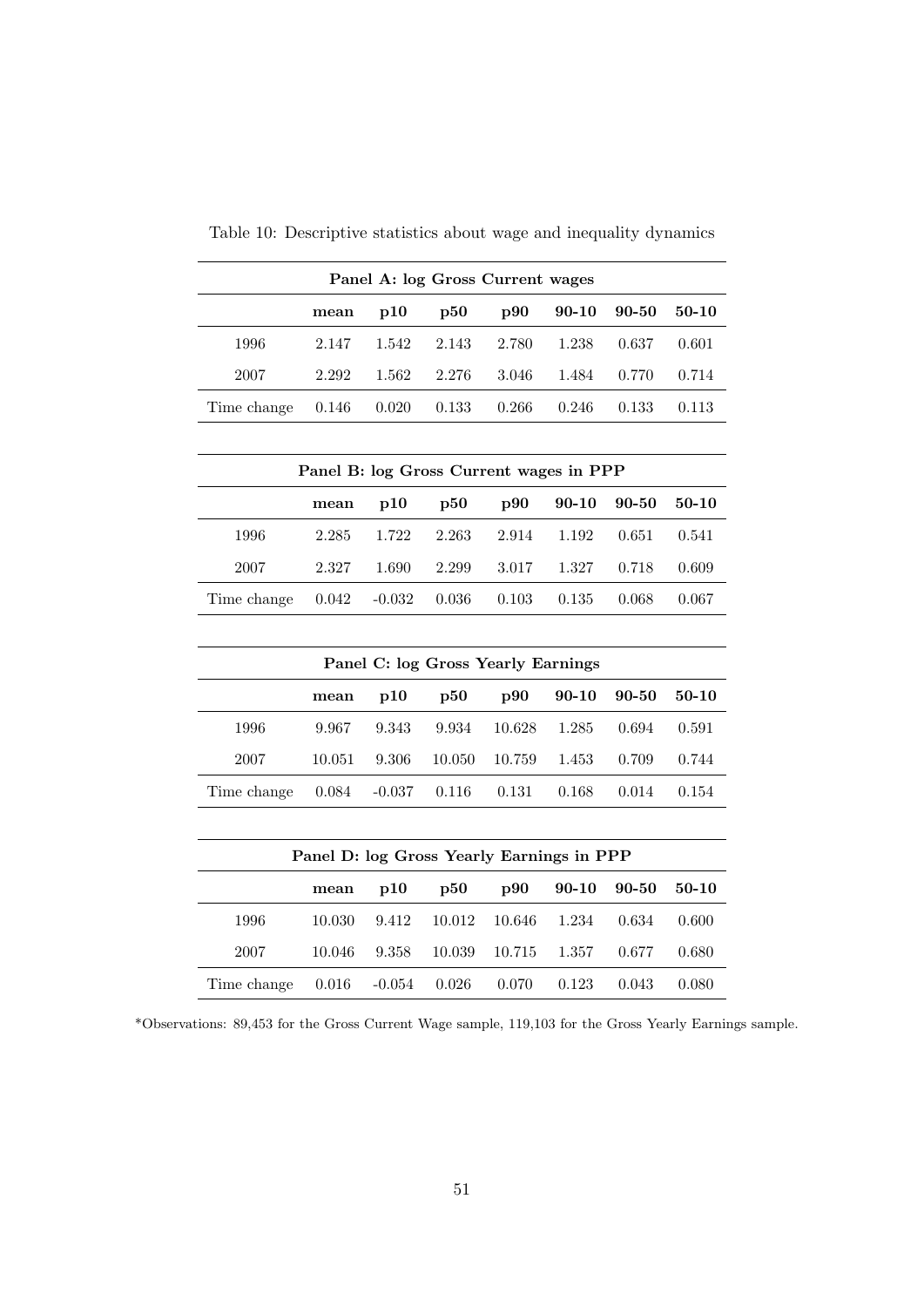| Panel A: smaple of log Gross Current wages   |          |           |                |                       |          |             |                |  |  |
|----------------------------------------------|----------|-----------|----------------|-----------------------|----------|-------------|----------------|--|--|
| year                                         | female   | exp pot   | primary        | secondary             | tertiary | temporary   | part time      |  |  |
| 1996                                         | 0.37     | 18.36     | 0.40           | 0.37                  | 0.23     | 0.10        | 0.05           |  |  |
| 2007                                         | 0.42     | 18.91     | 0.28           | 0.45                  | 0.27     | 0.13        | 0.09           |  |  |
|                                              | manufac  | wholesale | rest/transport | $fin/business$ serv.  | public   | educ/health | other services |  |  |
| 1996                                         | $0.35\,$ | 0.12      | 0.11           | 0.11                  | 0.09     | 0.17        | 0.05           |  |  |
| 2007                                         | 0.31     | 0.13      | 0.11           | 0.13                  | 0.09     | 0.17        | 0.06           |  |  |
|                                              |          |           |                |                       |          |             |                |  |  |
| Panel B: sample of log Gross Yearly Earnings |          |           |                |                       |          |             |                |  |  |
| year                                         | female   | exp pot   | primary        | secondary<br>tertiary |          | temporary   | part time      |  |  |
| 1996                                         | 0.41     | 19.64     | 0.35           | 0.39                  | 0.26     | 0.05        | 0.07           |  |  |
| 2007                                         | 0.46     | 19.41     | 0.24           | 0.47                  | 0.30     | 0.09        | 0.14           |  |  |
|                                              | manufac  | wholesale | rest/transport | $fin/business$ serv.  | public   | educ/health | other services |  |  |
| 1996                                         | 0.32     | 0.12      | 0.09           | 0.11                  | 0.10     | 0.21        | 0.05           |  |  |
| 2007                                         | 0.28     | 0.13      | 0.09           | 0.12                  | 0.11     | 0.20        | 0.06           |  |  |

<span id="page-53-0"></span>Table 11: Dynamics of labour market composition in Europe

\*Observations: 89,453 for the Gross Current Wage sample, 119,103 for the Gross Yearly Earnings sample.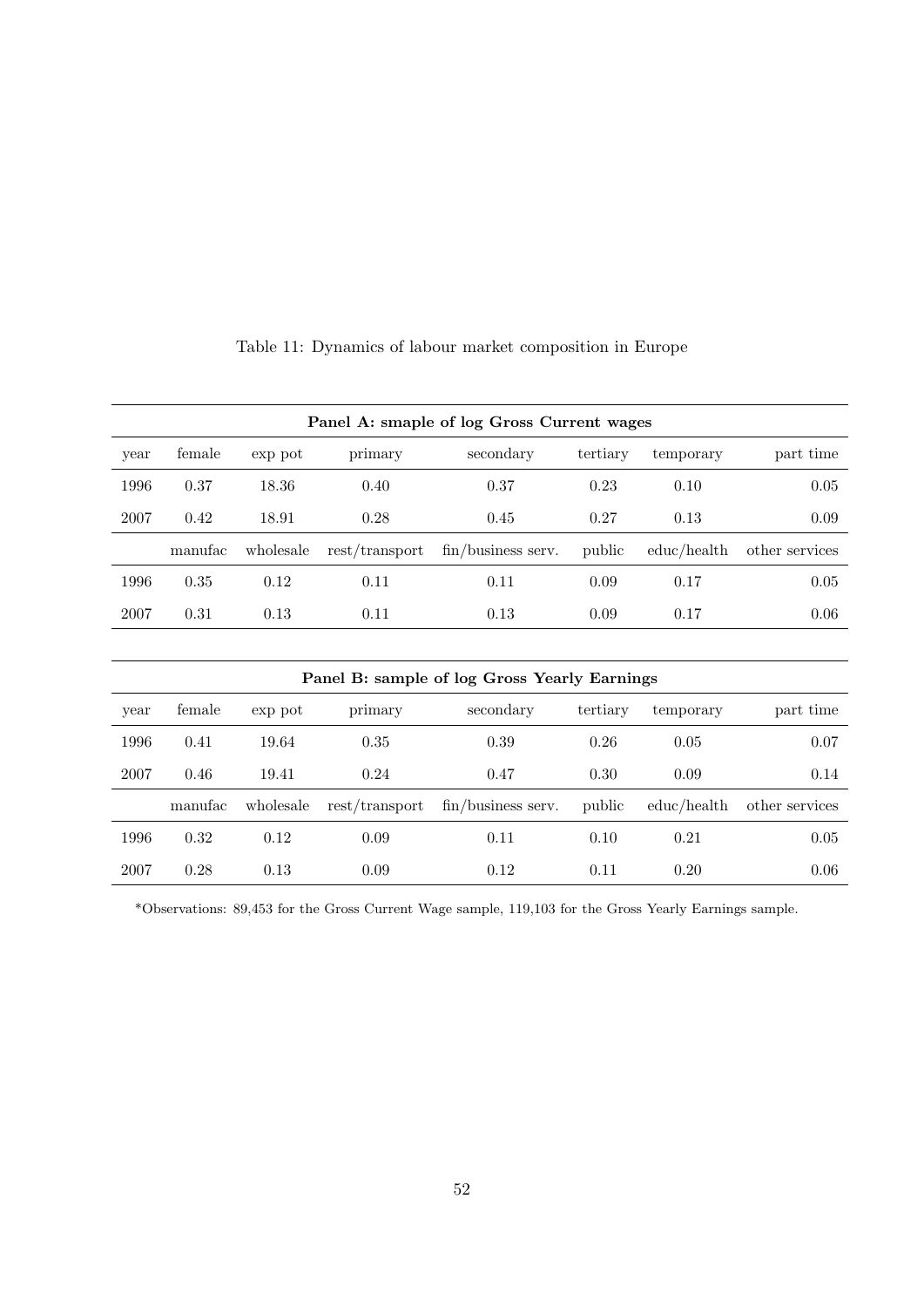|                                | $90 - 10$ |           | $90 - 50$ |           | $50 - 10$ |          |
|--------------------------------|-----------|-----------|-----------|-----------|-----------|----------|
|                                | Coeff     | $t$ -stat | Coeff     | $t$ -stat | Coeff     | t-stat   |
| Change in the index            | 0.245     | 14.27     | 0.133     | 10.12     | 0.112     | 8.97     |
| Total composition              | 0.019     | 2.74      | 0.019     | 4.08      | 0.000     | 0.08     |
| Total wage structure           | 0.230     | 17.41     | 0.125     | 11.44     | 0.105     | 9.56     |
| Detailed composition effect    |           |           |           |           |           |          |
| Demographic                    | 0.006     | 2.60      | 0.001     | 0.57      | 0.005     | 2.59     |
| Education                      | $-0.024$  | $-4.34$   | $-0.004$  | $-1.04$   | $-0.020$  | $-4.51$  |
| Institution                    | 0.015     | 4.64      | 0.012     | 6.20      | 0.003     | 1.30     |
| Industry                       | $0.005\,$ | 1.95      | 0.004     | 1.70      | 0.001     | 1.13     |
| Offshorability                 | 0.012     | 5.12      | 0.005     | 4.11      | 0.006     | 3.54     |
| Technology                     |           |           |           |           |           |          |
| - Abstract                     | 0.002     | 1.44      | 0.001     | 1.08      | 0.001     | 1.30     |
| - Routine                      | 0.000     | 0.27      | 0.000     | 0.66      | 0.000     | $-0.21$  |
| - Service                      | 0.003     | 0.82      | 0.000     | $-0.23$   | 0.003     | 1.19     |
| Detailed wage structure effect |           |           |           |           |           |          |
| Demographic                    | 0.030     | 0.74      | $-0.068$  | $-1.95$   | 0.098     | 3.44     |
| Education                      | 0.013     | 0.69      | 0.020     | 1.55      | $-0.007$  | $-0.46$  |
| Institution                    | 0.013     | 1.49      | 0.000     | 0.08      | 0.013     | 1.47     |
| Industry                       | $-0.006$  | $-0.22$   | $-0.001$  | $-0.06$   | $-0.005$  | $-0.25$  |
| Offshorability                 | $-0.019$  | $-2.05$   | $-0.011$  | $-1.73$   | $-0.008$  | $-0.99$  |
| Technology                     |           |           |           |           |           |          |
| - Abstract                     | 0.056     | 4.07      | 0.043     | $3.81\,$  | 0.013     | 1.38     |
| - Routine                      | $-0.028$  | $-1.95$   | $-0.011$  | $-1.11$   | $-0.017$  | $-1.17$  |
| - Service                      | $-0.052$  | $-2.74$   | $-0.015$  | $-1.22$   | $-0.036$  | $-2.09$  |
| Reweighing error               | 0.004     | 0.93      | 0.004     | 1.57      | 0.000     | $-0.11$  |
| Specification error            | $-0.008$  | $-0.46$   | $-0.016$  | $-1.18$   | $0.008\,$ | $0.56\,$ |

<span id="page-54-0"></span>Table 12: Gross current hourly wages: Composition and wage structure effect

\*Standard errors are computed bootstrapping the whole procedure (100 replications).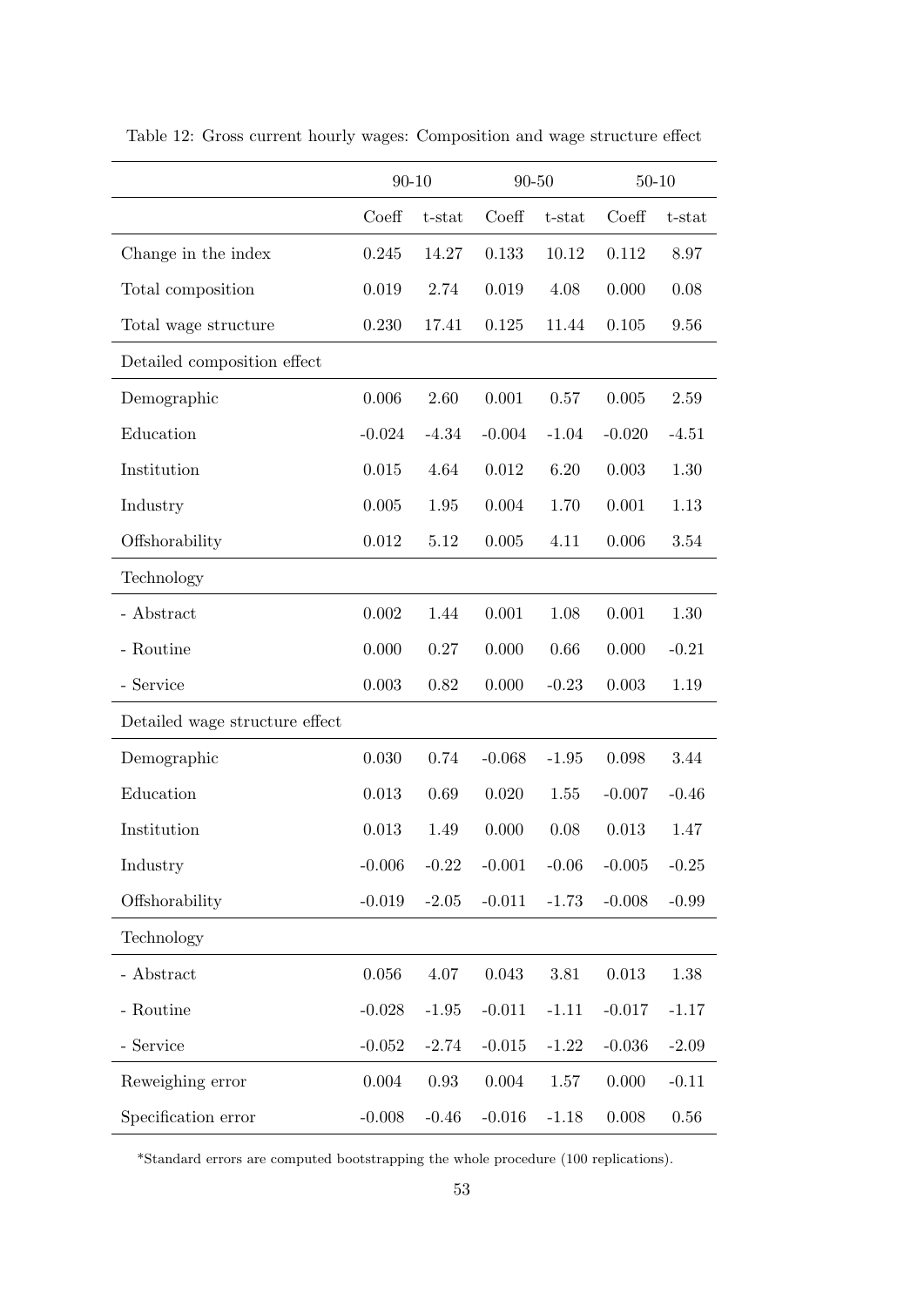### A Annex: Micro data

To study the dynamic of labor earnings in Europe in recent years, we use wave 1996 of ECHP and wave 2007–4 of EU–Silc, as explained in subsection [3.](#page-13-0)

Both surveys collect information on current gross monthly earnings on main job, relative to the month in which respondent is interviewed, and on the annual earnings referred to the calendar year previous the interview.

Current gross monthly earnings are defined as the monthly amounts earned by employees in the main job, including usual paid overtime, both in ECHP (variable PI211MG) and in EU–Silc (PY200G). From gross monthly earnings we derive hourly wage by multiplying them by 12/52, and dividing by the the number of hours usually worked per week in the current main job (PE005A for ECHP, PL060 for EU–Silc). However, this variable is available in both surveys only for AT, ES, GR, IE, IT, PT and UK.

Then we consider annual earnings (variable PI111 for ECHP, PY010G for EU–Silc), which allow to consider all EU15 countries, with the exception of Netherland and Sweden.<sup>24</sup> Annual earnings include monthly wages, 13th and 14th salary, extra payments for overtime, holiday pay, earnings from an additional job, other earnings not specified separately, and lump sums payments. EU–Silc provides annual earnings gross of income taxes and social security contribution, while in ECHP amounts are net, with the exception of FI and FR. To compare earnings over time, we need to convert ECHP net amounts to gross, using the net/gross factor (HI020), which has the shortcoming of being constant for all income components.

On the contrary, current monthly earnings are always gross, both in ECHP and EU–Silc, even if it is available for a smaller set of countries. Based on these considerations, we decide to use both definitions of earnings in our analysis, in order to enforce our findings and/or to enlighten possible discrepancies when using different definitions of earnings.

We also consider a set of covariates of interest, to better interpret changes in earnings inequality in Europe during the period observed. The covariates selected are: gender, education level, type of contract (permanent or fixed–term), whether employee is working full or part–

<sup>&</sup>lt;sup>24</sup> Actually, data on annual earnings for NL are available both in ECHP and EU–Silc, but some of the covariates of interest are missing, so that we exclude NL from our sample.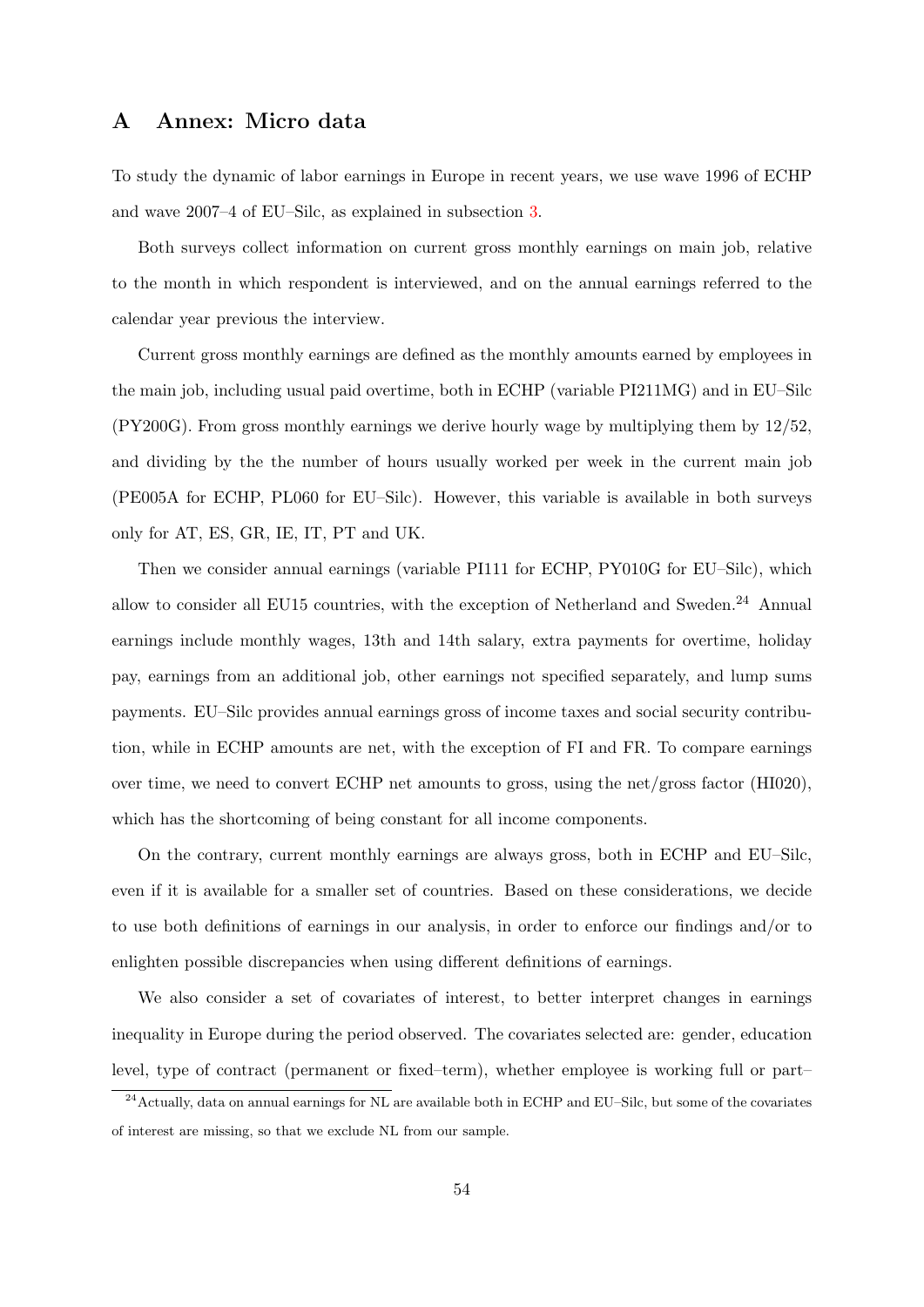time, industry and potential labor experience. The definitions of these covariates are largely comparable between the two surveys.

In few cases, namely industry and potential labor experience, there are some differences. As for industry sector, in both sources industry classifications, based on NACE–REV 1.1, are more detailed than the one we use. However, they are not fully comparable. For instance, in ECHP (variable PE007B) information about section section D, Manufacturing, is available on its own, while in EU-Silc (variable PL110) section D is grouped with section C and E, Mining and Electricity. Hence we have grouped some sectors in order to match the two classifications. Eventually we obtain the following classification with seven macro-sector: Manufacturing, Wholesale, Restoration and Transport, Financial Intermediation and Business Activities, Public Administration, Education and Health, Others Services.

Another relevant covariate is the potential labor experience, considering the age at which one attained the highest level of education. ECHP provides the age when the highest level of education was completed (PT023). If this variable is missing, but the highest level of education attained was less than secondary education (ISCED 0–2, variable PT022), we assume that respondent potentially could began to work at the age of 14. As for EU–Silc, potential labor experience is based on the year when highest level of education was attained (PE030). The flag variable of PE030 identify those that have never been in education. For these respondents we assume that they could not start to work earlier that at the age of 10.

Education level is provided by variable PT022 for ECHP, and PE040 for EU–Silc. In both surveys, educational attainments are defined following the International Standard Classification of Education (ISCED). In ECHP the variable has three levels, "lower than upper secondary education", "upper secondary education completed", and "first stage of tertiary education completed", which correspond to ISCED levels 0–1, 2 and 3–5, , respectively. Then we have grouped the more detailed ISCED levels provided by EU–Silc into these three categories.

As for the remaining covariates, respondent's genre is derived from variables PD004 for ECHP and PB150 for EU–Silc; the type of contract, of limited or unlimited duration, is collected from PE024 for ECHP and from PL140 for EU–Silc; variables PE005c for ECHP and PL030 for EU–Silc allows to distinguish between full–time and part–time workers.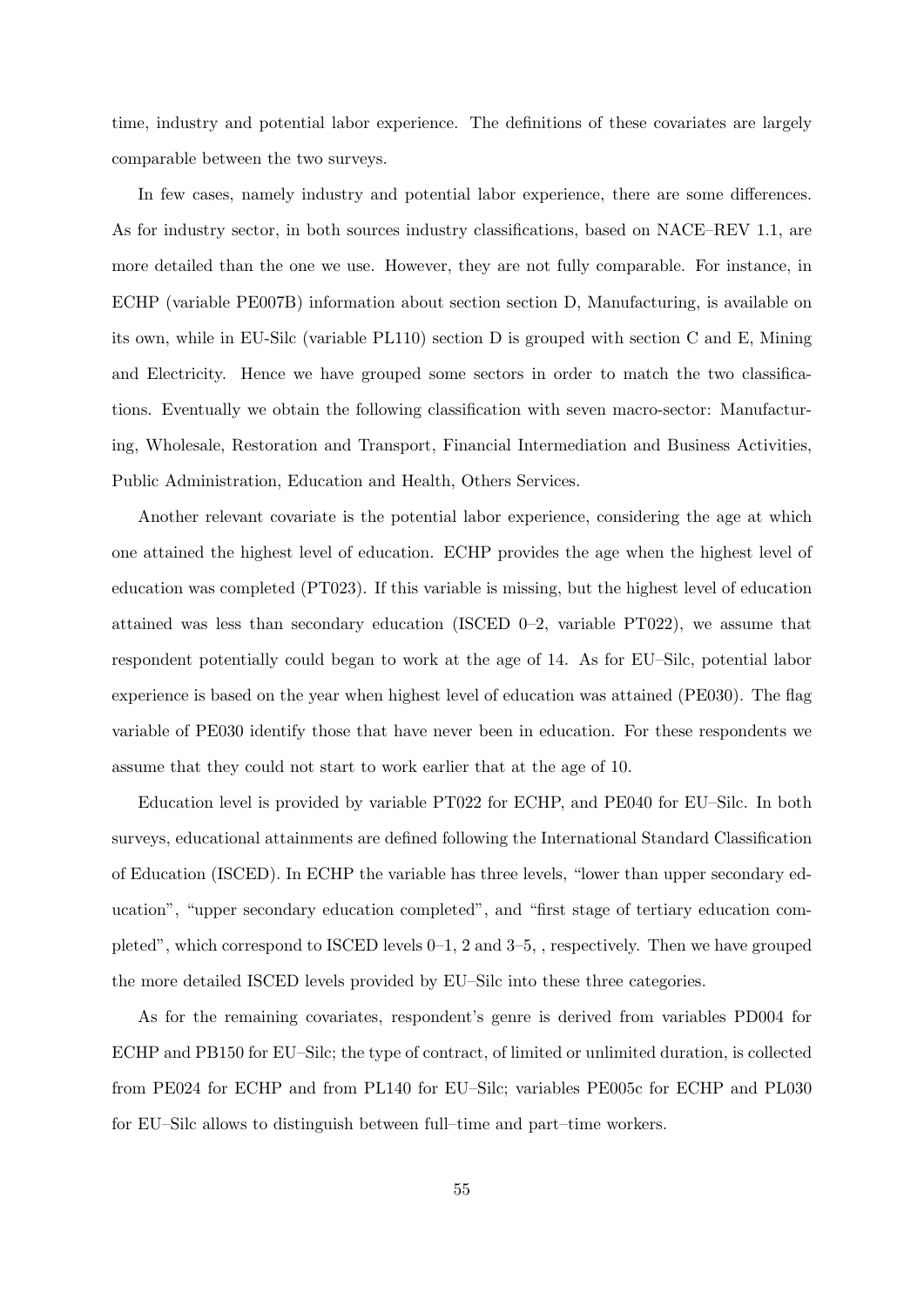Finally, we consider some variables that measure the skill requirements at the occupation level, and an index of the offshorability of each occupation. The description of these variables and of the related data sources are provided in subsection [3.2.](#page-15-0) Note that there are some discrepancies between occupation classifications in [Goos et al.](#page-30-2) [\(2014\)](#page-30-2) and in ECHP and EU-Silc. All classification refer to the ISCO 2-digit. However, differently from [Goos et al.](#page-30-2) [\(2014\)](#page-30-2) and from EU-Silc, in ECHP some occupations are grouped together. For instance, ISCO 11 (Legislators, senior officials and managers) and ISCO 12 (Corporate managers) are merged in a single occupation. Hence, for those cases we obtain the corresponding measures computing the weighted mean of the values of Routine, Abstract, Service and Offshorability, with weights given by the share of employees in each occupation, provided by Eurostat.